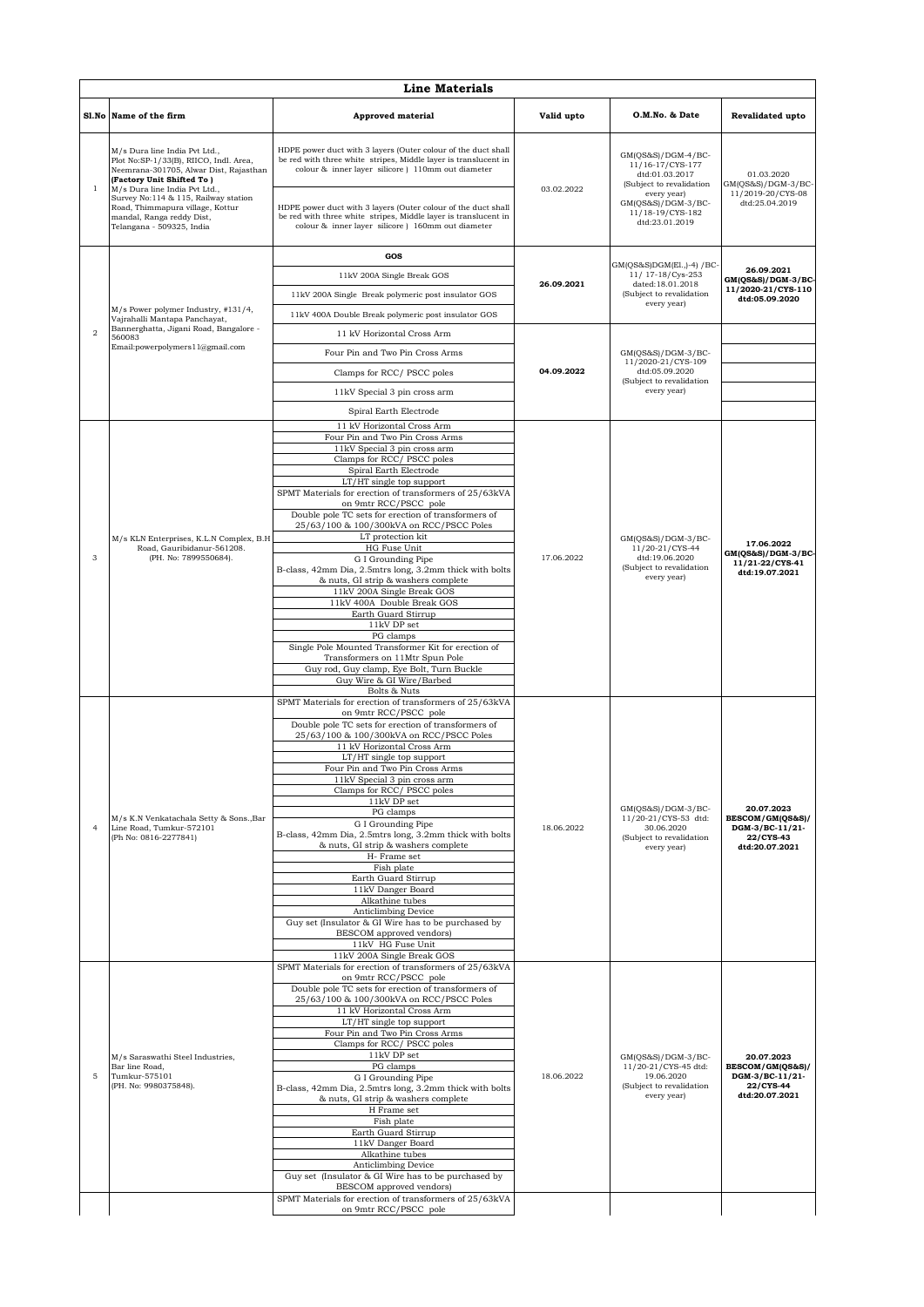| 6              | M/s Balaji Enterprises, Shed No: L7,<br>KSSIDC, Industrial Estate, B.H Road,<br>Tumkur-575103<br>(PH. No: 9986855653, 9980725482).                                                                                                       | Double pole TC sets for erection of transformers of<br>25/63/100 & 100/300kVA on RCC/PSCC Poles<br>11 kV Horizontal Cross Arm<br>LT/HT single top support<br>Four Pin and Two Pin Cross Arms<br>11kV Special 3 pin cross arm<br>Clamps for RCC/PSCC poles<br>11kV DP set<br>PG clamps<br>G I Grounding Pipe<br>B-class, 42mm Dia, 2.5mtrs long, 3.2mm thick with bolts<br>& nuts, GI strip & washers complete<br>H- Frame set<br>Fish plate<br>Earth Guard Stirrup<br>11kV Danger Board<br>Alkathine tubes<br>Anticlimbing Device<br>Guy set (Insulator & GI Wire has to be purchased by<br>BESCOM approved vendors)                                                                                                                                                                                                                                                                | 18.06.2022 | GM(QS&S)/DGM-3/BC-<br>11/20-21/CYS-47 dtd:<br>19.06.2020<br>(Subject to revalidation<br>every year)  | 20.07.2023<br>BESCOM/GM(QS&S)/<br>DGM-3/BC-11/21-<br>22/CYS-45<br>dtd:20.07.2021 |
|----------------|------------------------------------------------------------------------------------------------------------------------------------------------------------------------------------------------------------------------------------------|-------------------------------------------------------------------------------------------------------------------------------------------------------------------------------------------------------------------------------------------------------------------------------------------------------------------------------------------------------------------------------------------------------------------------------------------------------------------------------------------------------------------------------------------------------------------------------------------------------------------------------------------------------------------------------------------------------------------------------------------------------------------------------------------------------------------------------------------------------------------------------------|------------|------------------------------------------------------------------------------------------------------|----------------------------------------------------------------------------------|
|                |                                                                                                                                                                                                                                          | 11 kV Horizontal Cross Arm<br>11kV Special three pin cross arm<br>Four and Two pin cross arms<br>Guy set (Insulator & GI wire has to be purchased by BESCOM<br>approved Vendors)<br>LT & HT single top support<br>11kV DP set<br>Double Pole TC sets for erection of transformers of                                                                                                                                                                                                                                                                                                                                                                                                                                                                                                                                                                                                |            |                                                                                                      |                                                                                  |
| $\overline{7}$ | M/s Manjunatha Industries, Survey<br>No:77, Plot No:1,2,3,4 &5, Beereshwara<br>Complex, Karihobanahalli Main Road,<br>Peenya 2nd stage, Bangalore - 560058<br>(ph No: 9972907828, 9353030303)(E-mail:<br>manjunathaindutries9@gmail.com) | 25/63/100kVA & 100/300kVA on RCC/PSCC 9Mtr pole<br>Single Pole Mounted Transformer Kit for erection of<br>Transformers on 11Mtr Spun Poles<br>SPMT Materials for erection of transformer on 25/63kVA on<br>9mtr RCC/PSCC pole<br>Earth Guard Stirrup<br>GI Grounding pipe, B - Class, 42mm dia, 2.5mtrs long, 3.2mm<br>thick with bolts nuts, GI Strips and washers complete<br>H-frame set for fixing GOS<br>Spacers for DTC wiring                                                                                                                                                                                                                                                                                                                                                                                                                                                | 18.02.2023 | GM(QS&S)/DGM-3/BC-<br>11/20-21/CYS-262 dtd:<br>26.02.2021                                            |                                                                                  |
|                |                                                                                                                                                                                                                                          | Copper Lugs/ Aluminium Lugs<br>Danger Board<br>Anti-climbing device<br>Spiral Earth Electrode<br>11kV, 200A Single Break GOS<br>Alkathine tube<br>PG clamps<br>RCC/PSCC pole clamps                                                                                                                                                                                                                                                                                                                                                                                                                                                                                                                                                                                                                                                                                                 |            |                                                                                                      |                                                                                  |
| 8              | M/s Sri Chowdeshwari Electricals,<br>Sy No: 186, Maralukunte,<br>Gopalapura Post,<br>Bangalore North Taluk - 560214<br>Contact No: 9448310541                                                                                            | 4 Pin X arms & 2 Pin cross Arms and LT & HT Single top<br>support<br>Guy rod<br>Special Three pin cross arm & 11kV Horizontal cross arm<br>Single pole mounted transformer kit for 25/63/100 kVA<br>Double pole TC set for 25/63/100/300 kVA with kit<br>H - Frame set for fixing GOS<br>RCC/PSC/PSCC poles clamps<br>Earth Guard Stirrup<br>11kV Spun Pole structure material<br>Spiral Earth Electrode<br>GI Grounding pipe                                                                                                                                                                                                                                                                                                                                                                                                                                                       | 06.03.2021 | GM(QS&S)/DGM-3/BC-<br>11/18-19/CYS-207 dtd:<br>07.03.2019<br>(Subject to revalidation<br>every year) |                                                                                  |
| 9              | M/s ANR Enterprises,<br>No: 54, Stephens Road,<br>Frazer Town,<br>Bangalore-560 005<br>(Mob No:9845043796)<br>(E-mail:anrentp@yahoo.co.in)                                                                                               | 11kV 200A Single Break GOS(Polymeric Type/ Porcelain)<br>11kV 400A Double Break GOS(Porcelain)<br>LT Protection kit<br><b>HG Fuse Unit</b><br>11kV DOLO Cutout<br>G I Grounding Pipe<br>B-class, 42mm Dia, 2.5mtrs long, 3.2mm thick with bolts &<br>nuts, GI strip & washers complete<br>LT & HT single top support<br>Danger Board<br>11kV Horizontal cross arm<br>Clamps for PSCC/RCC poles<br>2 Pin & 4 Pin cross Arm<br>11kV Special 3 Pin Cross Arms<br>1.1kV GI Pin<br>Double Pole TC sets for erection of transformers<br>of<br>25/63/100kVA & 100/300kVA on RCC/PSCC 9Mtr pole<br>Single Pole Mounted Transformer Kit for erection of<br>Transformers on 11Mtr Spun Poles<br>SPMT Materials for erection of transformer on 25/63kVA on<br>9mtr RCC/PSCC pole<br>11kV DP set<br>Spiral Earth Electrode<br>H - frame set<br>Fish plate<br>Bentonite clay slurry for earthing | 09.04.2023 | GM(QS&S)/DGM-3/BC-<br>11/20-21/CYS-03 dtd:<br>09.04.2021                                             |                                                                                  |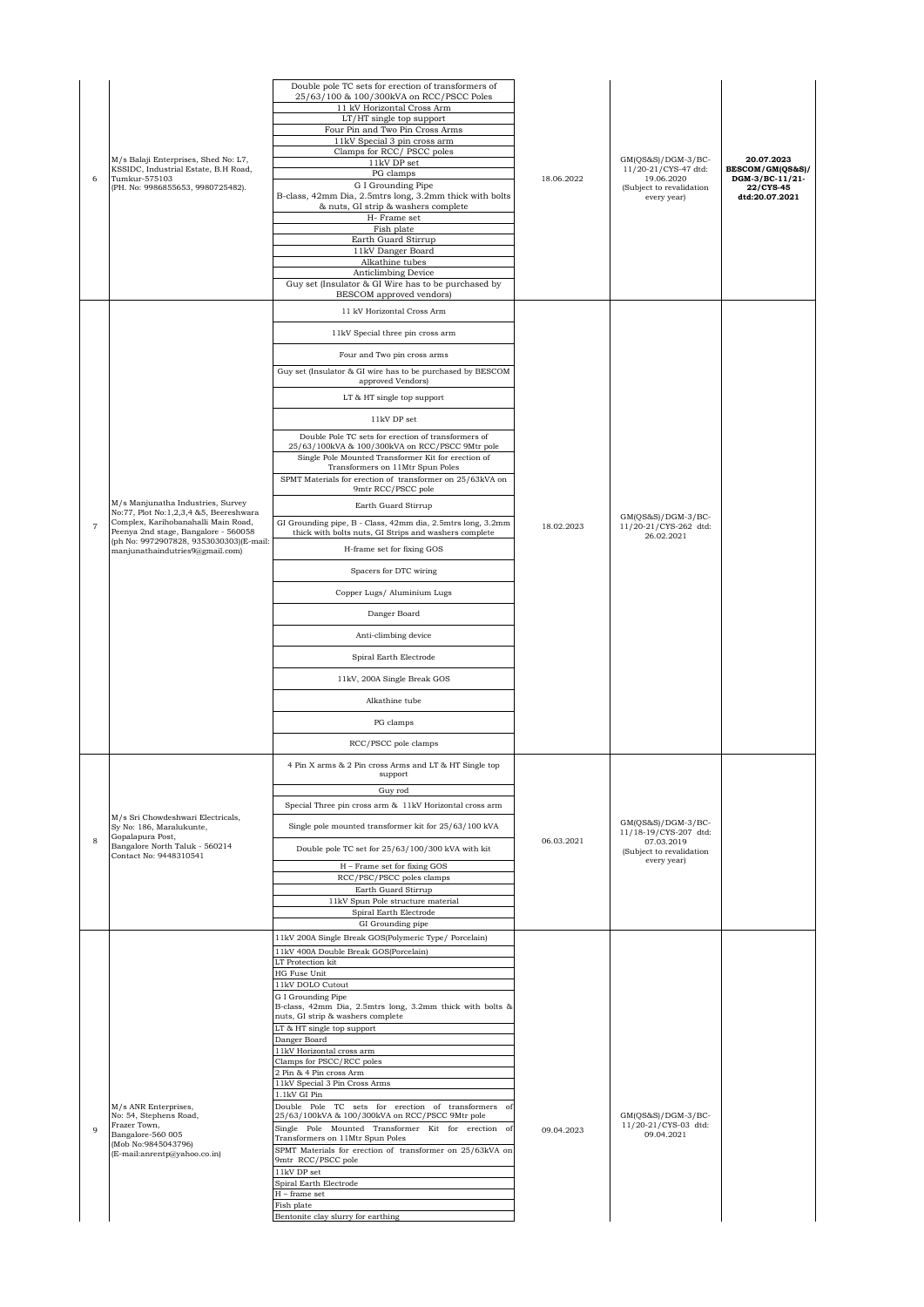|    |                                                                                                                                                                                                       | 11kV Telescopic Earthing Rods                                                                                |            |                                                                                                     |                                                                        |
|----|-------------------------------------------------------------------------------------------------------------------------------------------------------------------------------------------------------|--------------------------------------------------------------------------------------------------------------|------------|-----------------------------------------------------------------------------------------------------|------------------------------------------------------------------------|
|    |                                                                                                                                                                                                       | PG clamps & Lugs                                                                                             |            |                                                                                                     |                                                                        |
|    |                                                                                                                                                                                                       | Spacers for DTC Wiring<br>Earth Guard Stirrup                                                                |            |                                                                                                     |                                                                        |
|    |                                                                                                                                                                                                       | Anti Climbing Device                                                                                         |            |                                                                                                     |                                                                        |
|    |                                                                                                                                                                                                       | Single Tension Clamp Suitable for Rabbit/Coyote                                                              |            |                                                                                                     |                                                                        |
|    |                                                                                                                                                                                                       | PVC Pipes as per IS-2509 and Bends<br>Alkathine tube                                                         |            |                                                                                                     |                                                                        |
|    |                                                                                                                                                                                                       | Guy set (Insulator & GI wire has to be purchased by BESCOM                                                   |            |                                                                                                     |                                                                        |
|    |                                                                                                                                                                                                       | approved Vendors)                                                                                            |            |                                                                                                     |                                                                        |
|    |                                                                                                                                                                                                       | 11kV Horizontal cross Arm with Clamp, Bolts & Nuts                                                           |            |                                                                                                     |                                                                        |
|    |                                                                                                                                                                                                       | Four & Two Pin cross Arms & LT/HT Single Top Support                                                         |            |                                                                                                     |                                                                        |
|    | M/s Phoenix Interactives,<br>#70, Pipeline Road, Behind Sai Garments,                                                                                                                                 | 11kV DP set                                                                                                  |            |                                                                                                     |                                                                        |
|    | Chikka Golarahatti, Magadi Main Road,                                                                                                                                                                 | 11kV Double pole structure kit for 25/63/100kVA &<br>100/300kVA transformer on RCC/PSCC pole                 |            | GM(QS&S)/DGM-3/BC-<br>11/19-20/CYS-13                                                               |                                                                        |
| 10 | Bangalore-560091<br>Contact No:                                                                                                                                                                       | Clamps for RCC/PCC/PSCC                                                                                      | 27.02.2021 | dtd: 29.04.2019                                                                                     |                                                                        |
|    | 9036187818/9686529717                                                                                                                                                                                 |                                                                                                              |            | (Subject to revalidation<br>every year)                                                             |                                                                        |
|    | Email: phoenixinteractives@gmail.com                                                                                                                                                                  | Earth electrode (GI Pipe, Plate & Spiral Electrode)                                                          |            |                                                                                                     |                                                                        |
|    |                                                                                                                                                                                                       | 11mtr Spun Pole Structure                                                                                    |            |                                                                                                     |                                                                        |
|    |                                                                                                                                                                                                       | Single Pole mounted transformer kit for 25/63 kVA<br>transformers on 9 Mtrs RCC/PSCC Pole                    |            |                                                                                                     |                                                                        |
|    |                                                                                                                                                                                                       | Guy Rod                                                                                                      |            |                                                                                                     |                                                                        |
|    |                                                                                                                                                                                                       |                                                                                                              |            |                                                                                                     |                                                                        |
|    |                                                                                                                                                                                                       | 9kV, 5kA, Polymer Surge Arrester                                                                             | 03.05.2021 | GM(OS&S)/DGM-3/BC-<br>11/19-20/CYS-24 dtd:                                                          | 03.05.2021<br>GM(QS&S)/DGM-3/BC-                                       |
|    |                                                                                                                                                                                                       | 11kV 400A Double Break GOS                                                                                   |            | 06.05.2019 (Subject to<br>revalidation every year)                                                  | 11/20-21/CYS-125<br>dtd:18.09.2020                                     |
|    | M/s Spoorthy Metal Technologies Pvt Ltd.,                                                                                                                                                             |                                                                                                              |            |                                                                                                     |                                                                        |
| 11 | No: 39, Raghavendra Industrial Estate,<br>Peenya 2 nd stage,<br>Bangalore-560 058<br>Contact No: 9036928643                                                                                           | 11kV, 200A Single Break GOS with Polymeric Post Insulator                                                    | 31.07.2022 | $GM(QS&S)/DGM-3/BC-$<br>11/19-20/CYS-174 dtd:<br>23.12.2019 (Subject to<br>revalidation every year) | 16.09.2021<br>GM(QS&S)/DGM-3/BC-<br>11/20-21/CYS-125<br>dtd:18.09.2020 |
|    |                                                                                                                                                                                                       | G I Grounding Pipe                                                                                           |            | GM(QS&S)/DGM-3/BC-                                                                                  | 16.09.2021                                                             |
|    |                                                                                                                                                                                                       | B-class, 42mm Dia, 2.5mtrs long, 3.2mm thick with bolts &<br>nuts, GI strip & washers complete               | 12.08.2022 | 11/20-21/CYS-76 dtd:<br>13.08.2020 (Subject to                                                      | GM(QS&S)/DGM-3/BC-<br>11/20-21/CYS-125                                 |
|    |                                                                                                                                                                                                       |                                                                                                              |            | revalidation every year)                                                                            | dtd:18.09.2020                                                         |
|    |                                                                                                                                                                                                       | G I Grounding Pipe                                                                                           |            |                                                                                                     |                                                                        |
|    | M/s Shubham Comtech & Exports Pvt<br>Ltd.,<br>84 & 85, Bommsandra - Jigani Link Road,<br>KIADB Jigani Indl. Area, Bangalore -<br>560105<br>Contact No: 080-41213130<br>Email: poleshubham@yahoo.co.in | B-class, 42mm Dia, 2.5mtrs long, 3.2mm thick with bolts<br>& nuts, GI strip & washers complete               |            |                                                                                                     |                                                                        |
|    |                                                                                                                                                                                                       |                                                                                                              |            |                                                                                                     |                                                                        |
|    |                                                                                                                                                                                                       | 2 Pin & 4 Pin cross Arm                                                                                      |            |                                                                                                     |                                                                        |
|    |                                                                                                                                                                                                       | Clamps for PSCC/RCC poles                                                                                    |            |                                                                                                     |                                                                        |
|    |                                                                                                                                                                                                       | Double pole TC set for erection of transformers of<br>25/63/100kVA & 100/300kVA on RCC/PSCC 9Mtr pole        |            |                                                                                                     |                                                                        |
| 12 |                                                                                                                                                                                                       | Single pole mounted transformer kit for erection of<br>transformers on 11Mtr Spun Pole                       | 21.12.2022 | $GM(QS&S)/DGM-3/BC-$<br>11/20-21/CYS-197<br>22.12.2020                                              |                                                                        |
|    |                                                                                                                                                                                                       | SPMT Materials for erection of transformer on 25/63kVA<br>on 9mtr RCC/PSCC pole                              |            |                                                                                                     |                                                                        |
|    |                                                                                                                                                                                                       | 11kV Horizontal Cross Arms                                                                                   |            |                                                                                                     |                                                                        |
|    |                                                                                                                                                                                                       | LT & HT Single top support                                                                                   |            |                                                                                                     |                                                                        |
|    |                                                                                                                                                                                                       | Guy set (Insulator & GI wire has to be purchased by                                                          |            |                                                                                                     |                                                                        |
|    |                                                                                                                                                                                                       | BESCOM approved Vendors)                                                                                     |            |                                                                                                     |                                                                        |
|    |                                                                                                                                                                                                       | GI Wire & Guy wire                                                                                           |            |                                                                                                     |                                                                        |
|    |                                                                                                                                                                                                       | 4 Pin cross Arm & 2 Pin cross Arm                                                                            |            |                                                                                                     |                                                                        |
|    |                                                                                                                                                                                                       | 11kV Horizontal cross Arm & Special 3 Pin cross Arm                                                          |            |                                                                                                     |                                                                        |
|    |                                                                                                                                                                                                       |                                                                                                              |            |                                                                                                     |                                                                        |
|    | M/s Sri Varu Industries,                                                                                                                                                                              | HT & LT Single Top supports                                                                                  |            |                                                                                                     |                                                                        |
|    | No: 12, 14th cross, 3rd 'E', Main road,                                                                                                                                                               | Clamps for RCC & PSCC poles                                                                                  |            | GM(QS&S)/DGM-3/BC-<br>11/19-20/CYS-45 dtd:                                                          |                                                                        |
| 13 | Cholurpalya, Bengaluru-560 023<br>(Ph No: 9945150850)                                                                                                                                                 | Double pole TC sets for erection of transformers of<br>25/63/100kVA & 100/300kVA on RCC/PSCC 9Mtrs Long pole | 06.06.2021 | 15.06.2019 (Subject to<br>revalidation every year)                                                  |                                                                        |
|    |                                                                                                                                                                                                       | SPMT Material for erection of transformers on RCC/PSCC pole<br>for 25/63kVA transformers                     |            |                                                                                                     |                                                                        |
|    |                                                                                                                                                                                                       | Spiral Earth Electrode                                                                                       |            |                                                                                                     |                                                                        |
|    |                                                                                                                                                                                                       | Guy Rod                                                                                                      |            |                                                                                                     |                                                                        |
|    |                                                                                                                                                                                                       | SPMT Material for erection of transformers on RCC/PSCC pole<br>for 25/63kVA transformers                     |            |                                                                                                     |                                                                        |
|    |                                                                                                                                                                                                       | 11kV Horizontal X Arm                                                                                        |            |                                                                                                     |                                                                        |
|    |                                                                                                                                                                                                       | 4 Pin X Arm, 2 Pin X Arm & Special 3 Pin X Arm                                                               |            |                                                                                                     |                                                                        |
|    |                                                                                                                                                                                                       | RCC/PSCC Pole clamps                                                                                         |            |                                                                                                     |                                                                        |
|    | M/s MALA Engineering & Fabrication                                                                                                                                                                    | Guy Rod                                                                                                      |            |                                                                                                     |                                                                        |
|    | works,<br>Plot #6-C, 1st Main Road, 3rd cross, Karur                                                                                                                                                  | Earthing Pipe                                                                                                |            | $GM(QS&S)/DGM-3/BC-$                                                                                |                                                                        |
| 14 | Industrial Area, Opp: D.C. Office,<br>Davanagere-577006                                                                                                                                               | HT & LT Single Top supports                                                                                  | 21.06.2021 | 11/19-20/CYS-53 dtd:<br>24.06.2019 (Subject to                                                      |                                                                        |
|    | (Ph No: 9845565988, 9606737558,<br>9845535132)                                                                                                                                                        | Earth Guard Stirrups                                                                                         |            | revalidation every year)                                                                            |                                                                        |
|    |                                                                                                                                                                                                       | 11kV DP set                                                                                                  |            |                                                                                                     |                                                                        |
|    |                                                                                                                                                                                                       | Double pole TC sets for erection of transformers of 63/100kVA<br>& 100/300kVA on RCC/PSCC 9Mtrs Long pole    |            |                                                                                                     |                                                                        |
|    |                                                                                                                                                                                                       | Turn Buckle, Eye Bolt & pole Clamp for HT/LT AB cable                                                        |            |                                                                                                     |                                                                        |
|    |                                                                                                                                                                                                       | Spiral Earth Electrodes                                                                                      |            |                                                                                                     |                                                                        |
|    |                                                                                                                                                                                                       | Fish Plat                                                                                                    |            |                                                                                                     |                                                                        |
|    |                                                                                                                                                                                                       | PG Clamps                                                                                                    |            |                                                                                                     |                                                                        |
|    |                                                                                                                                                                                                       | Double Pole TC sets for erection of transformers of<br>25/63/100kVA & 100/300kVA on RCC/PSCC 9Mtr pole       |            |                                                                                                     |                                                                        |
|    |                                                                                                                                                                                                       |                                                                                                              |            |                                                                                                     |                                                                        |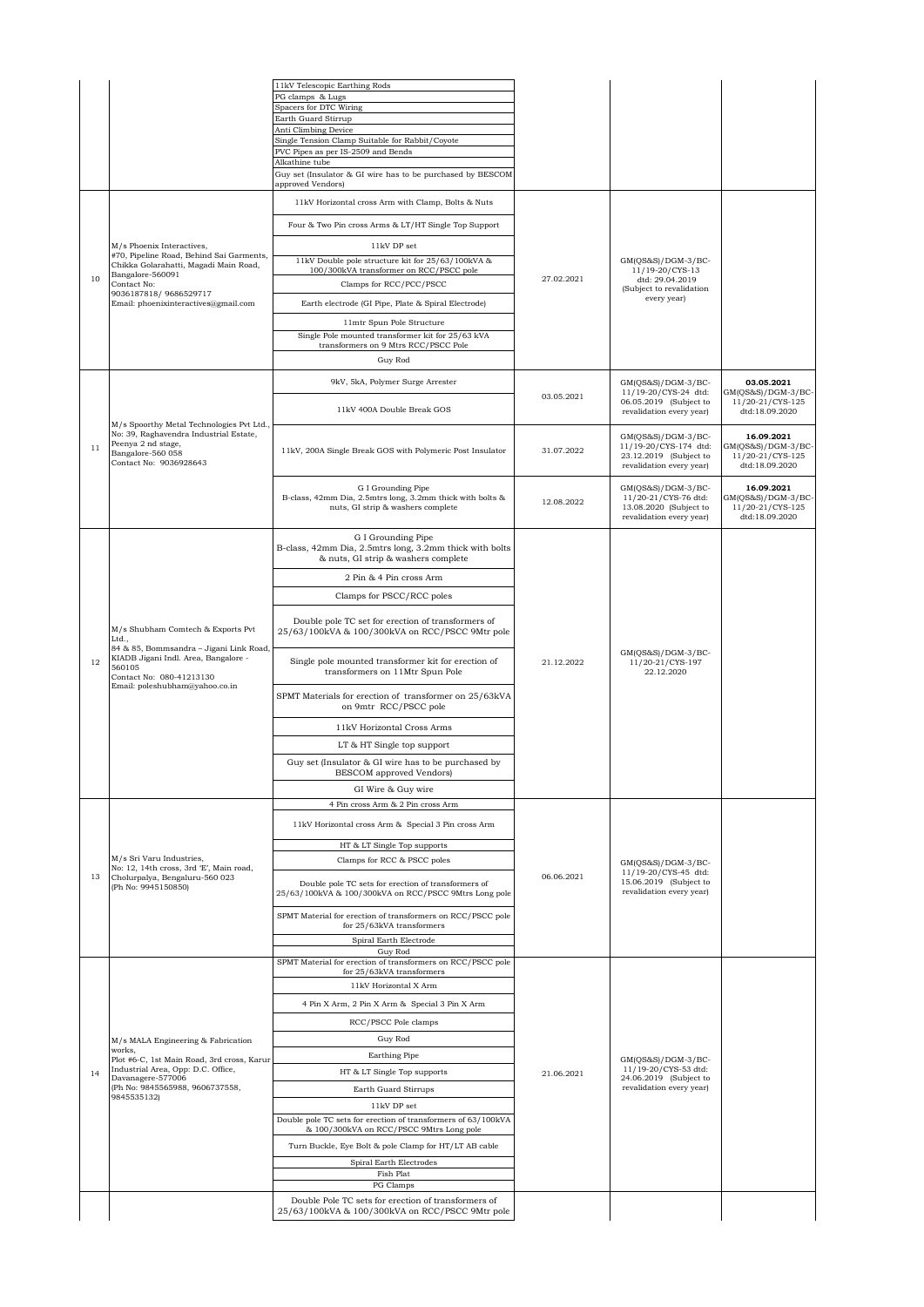|    | M/s Bangalore Electricals<br>Registered Office:<br>'Sathya Sai Krupa' # 2393/A,  | 11kV Horizontal cross arms & Special 3 Pin Cross arm                                                   |            |                                                                                                            |  |
|----|----------------------------------------------------------------------------------|--------------------------------------------------------------------------------------------------------|------------|------------------------------------------------------------------------------------------------------------|--|
|    |                                                                                  | RCC/PSCC pole clamps                                                                                   |            |                                                                                                            |  |
|    |                                                                                  | 4 Pin cross arm & 2 Pin cross arm                                                                      |            |                                                                                                            |  |
|    | 10th Main Road, 'E' Block,<br>2nd stage, Rajajinagar,<br>Bangalore-560 010       | HT/LT Single top supports                                                                              |            | GM(QS&S)DGM(El.,)-                                                                                         |  |
| 15 | Factory Unit:<br>No: D-62, KSSIDC Industrial Estate,<br>Narasimhana Palya Hobli, | SPMT Materials for erection of transformers of 25/63kVA<br>on RCC/PSCC 9Mtr pole                       | 22.07.2021 | 3)/BC-11/ 19-20/Cys-73<br>dated:23.07.2019<br>(Subject to revalidation                                     |  |
|    | Nelamangala - 562123.<br>Contact No:                                             | Guy Rod                                                                                                |            | every year)                                                                                                |  |
|    | 9483834305/9535255599<br>Email:<br>bangaloreelectricalss@gmail.com               | Earthing Pipe: B class, 40mm dia, 2.5mtrs long, 3.2mm<br>thick                                         |            |                                                                                                            |  |
|    |                                                                                  | Alkathine tubes                                                                                        |            |                                                                                                            |  |
|    |                                                                                  | Copper/aluminium Terminals                                                                             |            |                                                                                                            |  |
|    |                                                                                  | P.G. Clamps                                                                                            |            |                                                                                                            |  |
|    |                                                                                  | Double Pole TC sets for erection of transformers of<br>25/63/100kVA & 100/300kVA on RCC/PSCC 9Mtr pole |            |                                                                                                            |  |
|    |                                                                                  | 11kV Horizontal cross arms & Special 3 Pin Cross arm                                                   |            |                                                                                                            |  |
|    |                                                                                  | RCC/PSCC pole clamps                                                                                   |            |                                                                                                            |  |
|    |                                                                                  | 4 Pin cross arm & 2 Pin cross arm                                                                      |            | GM(QS&S)DGM(El.,)-                                                                                         |  |
|    | M/s Bhaskar Industries,<br>#M4, Karur Industrial Area,                           | HT/LT Single top supports                                                                              |            |                                                                                                            |  |
| 16 | P.B. Road, Davangere-577006.<br>Contact No:                                      | SPMT Materials for erection of transformers of 25/63kVA<br>on RCC/PSCC 9Mtr pole                       | 26.07.2021 | 3)/BC-11/19-20/Cys-80<br>dated:30.07.2019                                                                  |  |
|    | 9738302299                                                                       | Guy Rod                                                                                                |            | (Subject to revalidation<br>every year)                                                                    |  |
|    |                                                                                  | Earthing Pipe: B class, 40mm dia, 2.5mtrs long, 3.2mm<br>thick                                         |            |                                                                                                            |  |
|    |                                                                                  | 11kV DP set                                                                                            |            |                                                                                                            |  |
|    |                                                                                  | LT protection kit                                                                                      |            |                                                                                                            |  |
|    |                                                                                  | Guy clamp                                                                                              |            |                                                                                                            |  |
|    |                                                                                  | Spiral Earth Electrode                                                                                 |            |                                                                                                            |  |
|    |                                                                                  | H-Frame set<br>Fish plate                                                                              |            |                                                                                                            |  |
|    |                                                                                  | 11kV Horizontal cross arms & Special 3 Pin Cross arm                                                   |            |                                                                                                            |  |
|    | M/s Shree Rama Electricals,                                                      | 4 Pin cross arm & 2 Pin cross arm                                                                      |            |                                                                                                            |  |
|    | No. 882, "Monika Nilaya", 13th Cross,<br>Havanoor Extension, Nagasandra          | Guy Rod                                                                                                |            | GM(QS&S)DGM(El.,)-3)/BC-<br>11/19-20/Cys-97<br>dated:26.08.2019<br>(Subject to revalidation<br>every year) |  |
|    | Bangalore - 560073.<br>Factory Unit:<br>No.14/A, 14th cross, 1st stage, Peenya   | HT/LT Single top supports<br>SPMT Materials for erection of transformers of 25/63kVA                   |            |                                                                                                            |  |
| 17 | Industrial Estate, Bangalore - 560058<br>Contact No:                             | on RCC/PSCC 9Mtr pole<br>Double Pole TC sets for erection of transformers of                           | 05.08.2021 |                                                                                                            |  |
|    | 9844012618,9972926480, 8660318348,<br>9449887607                                 | 25/63/100kVA & 100/300kVA on RCC/PSCC 9Mtr pole<br>11kV DP set                                         |            |                                                                                                            |  |
|    | E-mail: ddoreswamy1959@gmail.com                                                 | RCC/PSCC pole clamps                                                                                   |            |                                                                                                            |  |
|    |                                                                                  | Earthing Pipe/Grounding Pipe<br>Spiral Earth Electrode                                                 |            |                                                                                                            |  |
|    |                                                                                  | 11 kV Horizontal Cross Arm with single top support,<br>clamp, Bolt & Nuts                              |            |                                                                                                            |  |
|    |                                                                                  | 4 Pin cross arm & 2 Pin cross arm                                                                      |            |                                                                                                            |  |
|    |                                                                                  | HT/LT Single top supports                                                                              |            |                                                                                                            |  |
|    |                                                                                  | 11kV DP set                                                                                            |            |                                                                                                            |  |
|    |                                                                                  | Double Pole TC sets for erection of transformers of<br>25/63/100kVA & 100/300kVA on RCC/PSCC 9Mtr pole |            |                                                                                                            |  |
|    | M/s Maxwell Electrical Engineers.,                                               | Earth Guard Stirrup                                                                                    |            |                                                                                                            |  |
|    | Unit -1: Survey No:154,<br>Kodigenahalli Indl. Area,                             | RCC/PSCC pole clamps                                                                                   |            | GM(QS&S)DGM(E1.,)-3)/BC-<br>11/19-20/Cys-98                                                                |  |
| 18 | Machohalli Gate, Magadi Road,<br>Bangalore - 560091                              | SPMT Materials for erection of transformers of 25/63kVA<br>on RCC/PSCC 9Mtr pole                       | 19.08.2021 | dated:26.08.2019<br>(Subject to revalidation                                                               |  |
|    | (Mobile:9900129097, 9845010557) (E-<br>mail:perfectemf@gmail.com                 | Guy Rod                                                                                                |            | every year)                                                                                                |  |
|    |                                                                                  | Single Pole Mounted Transformer Kit for erection of<br>Transformers on 11Mtr Spun Pole                 |            |                                                                                                            |  |
|    |                                                                                  | <b>Grounding Materials</b>                                                                             |            |                                                                                                            |  |
|    |                                                                                  | (Pipe Grounding & Rod Earthing                                                                         |            |                                                                                                            |  |
|    |                                                                                  | Spiral Earth Electrode                                                                                 |            |                                                                                                            |  |
|    |                                                                                  | LT Protection kit                                                                                      |            |                                                                                                            |  |
|    |                                                                                  | 11kV GOS 200A(Single Break) with Navitas Insulator only                                                |            |                                                                                                            |  |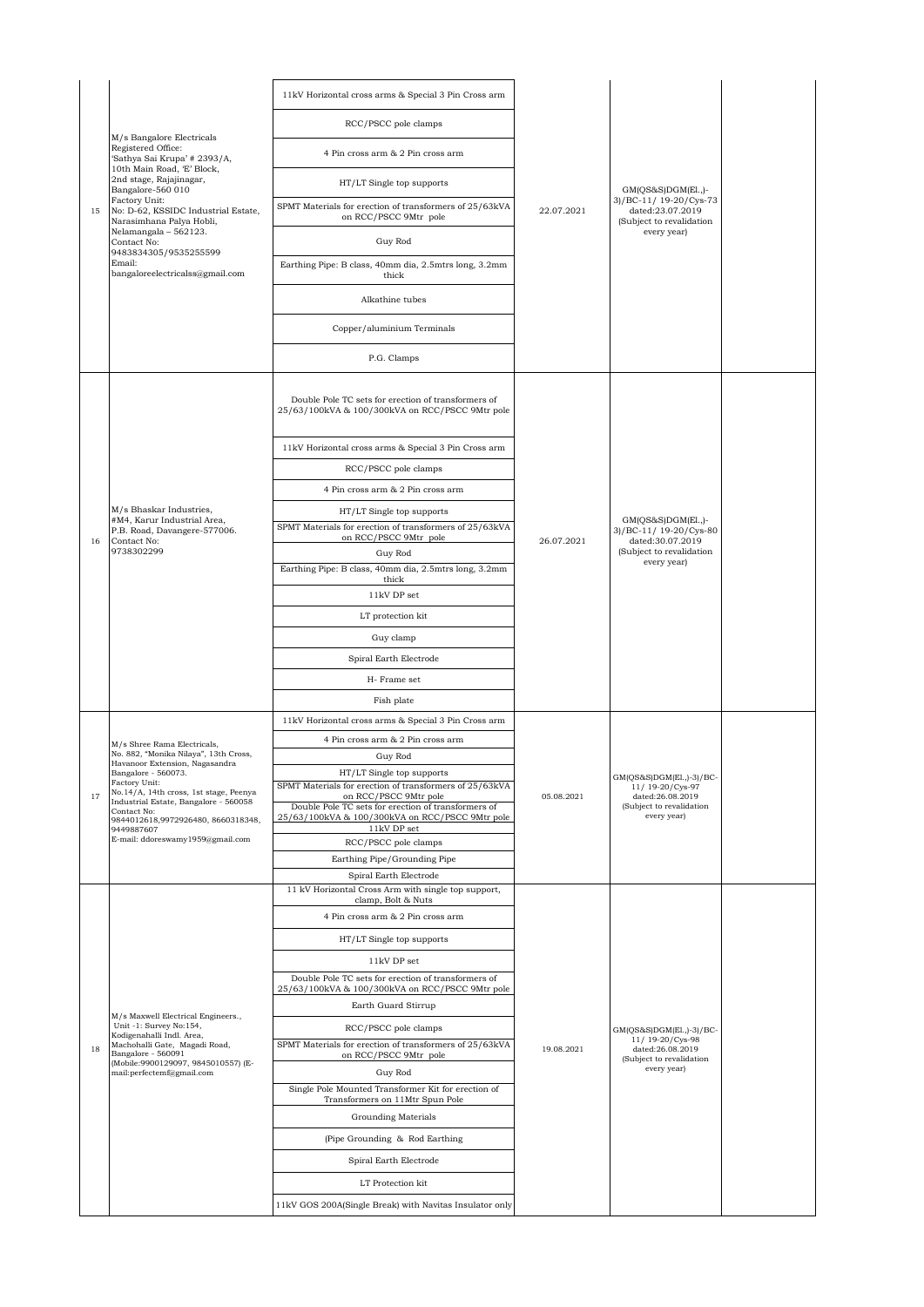|    |                                                                                                                                | Four and Two pin cross arms                                                                                             |                                                       |                                                                                                             |  |
|----|--------------------------------------------------------------------------------------------------------------------------------|-------------------------------------------------------------------------------------------------------------------------|-------------------------------------------------------|-------------------------------------------------------------------------------------------------------------|--|
|    |                                                                                                                                | Guy rod                                                                                                                 |                                                       |                                                                                                             |  |
|    |                                                                                                                                | 11kV Special three pin cross arm                                                                                        |                                                       |                                                                                                             |  |
|    |                                                                                                                                | 11kV Horizontal cross arm                                                                                               |                                                       |                                                                                                             |  |
|    |                                                                                                                                |                                                                                                                         |                                                       |                                                                                                             |  |
|    |                                                                                                                                | 11kV single top support and LT & HT single top support                                                                  |                                                       |                                                                                                             |  |
| 19 | M/s Sri Venkateshwara Electricals,<br>#3, 2nd Cross, Yelenahalli, Begur Road,                                                  | SPMT Materials for erection of transformer on 25/63kVA<br>on 9mtr RCC/PSCC pole                                         |                                                       | GM(QS&S)DGM(El.,)-3)/BC-                                                                                    |  |
|    | Bangalore-560068. Contact<br>No:9945294639/9964051443<br>Email: venkateshwaraelectriclas123@                                   | H – frame for mounting GOS                                                                                              | 23.09.2021                                            | 11/19-20/Cys-120<br>dated:24.09.2019<br>(Subject to revalidation                                            |  |
|    | gmail.com                                                                                                                      | 11kV DP structure kit                                                                                                   |                                                       | every year)                                                                                                 |  |
|    |                                                                                                                                | RCC/PSCC pole clamps                                                                                                    |                                                       |                                                                                                             |  |
|    |                                                                                                                                | Earth Guard stirrup                                                                                                     |                                                       |                                                                                                             |  |
|    |                                                                                                                                | Single Pole Mounted Transformer Kit for erection of<br>Transformers on 11Mtr Spun Poles                                 |                                                       |                                                                                                             |  |
|    |                                                                                                                                | Spiral Earth Electrode                                                                                                  |                                                       |                                                                                                             |  |
|    |                                                                                                                                | G I Grouding Pipe<br>B-class, 42mm Dia, 2.5mtrs long, 3.2mm thick                                                       |                                                       |                                                                                                             |  |
|    |                                                                                                                                | 11kV 400A Double Break GOS                                                                                              |                                                       |                                                                                                             |  |
|    |                                                                                                                                | Four and Two pin cross arms<br>LT & HT single top support                                                               |                                                       |                                                                                                             |  |
|    |                                                                                                                                | 11kV Special three pin cross arm                                                                                        |                                                       |                                                                                                             |  |
|    |                                                                                                                                | RCC/PSCC pole clamps                                                                                                    |                                                       |                                                                                                             |  |
|    |                                                                                                                                | 11kV Horizontal cross arm                                                                                               |                                                       |                                                                                                             |  |
|    | M/s Guru Engineering Works,                                                                                                    | G I Grouding<br>PipeB-class, 42mm Dia, 2.5mtrs long, 3.2mm thick                                                        |                                                       |                                                                                                             |  |
|    | #36, Channarasimhaiah Indl. Estate,                                                                                            | Guy rod                                                                                                                 |                                                       | GM(QS&S)DGM(El.,)-3)/BC-                                                                                    |  |
| 20 | Maruthi Nagar, Magadi Main Road,<br>Kamakshipalya,<br>Bangalore - 560079                                                       | SPMT Materials for erection of transformer of<br>25/63/100kVA on 9mtr RCC/PSCC pole                                     | 25.09.2021                                            | 11/19-20/Cys-124<br>dated:30.09.2019<br>(Subject to revalidation<br>every year)                             |  |
|    | Contact No:9880750055                                                                                                          | Double Pole TC sets for erection of transformers of<br>25/63/100kVA on RCC/PSCC 9Mtr pole                               |                                                       |                                                                                                             |  |
|    |                                                                                                                                | PG clamps                                                                                                               |                                                       |                                                                                                             |  |
|    |                                                                                                                                | Alkathine tube                                                                                                          |                                                       |                                                                                                             |  |
|    |                                                                                                                                | Copper Lugs<br>$H$ – frame set                                                                                          |                                                       |                                                                                                             |  |
|    |                                                                                                                                | 11kV DP set                                                                                                             |                                                       |                                                                                                             |  |
|    |                                                                                                                                | 11kV Spun Pole structure material                                                                                       |                                                       |                                                                                                             |  |
|    | M/s Pavan Engineering Works,<br>Flot No: M-4, Karur Industrial Area, 1st<br>Main, 3rd cross, P.B. Road, Davanagere -<br>577006 | Four Pin and Two Pin Cross Arms and 11kV special 3 Pin<br>Cross Arms                                                    |                                                       |                                                                                                             |  |
|    |                                                                                                                                | 11kV Horizontal Cross Arms                                                                                              |                                                       |                                                                                                             |  |
|    |                                                                                                                                | Clamps for RCC/PSCC poles<br>LT/HT Single Top Supports                                                                  |                                                       |                                                                                                             |  |
|    |                                                                                                                                | Guy Rod & Guy clamps                                                                                                    |                                                       |                                                                                                             |  |
|    |                                                                                                                                | Turn Buckle & Eye bolt<br>Spiral earth electrode                                                                        |                                                       |                                                                                                             |  |
| 21 |                                                                                                                                | Single Pole Mounted Transformer Materials for erection of<br>transformer of 25/63/100kVA on 9mtr RCC/PSCC pole          | 15.10.2021<br>(Subject to revalidation<br>every year) | GM(QS&S)DGM(El.,)-3)/BC-<br>11/19-20/Cys-132<br>dated:17.10.2019<br>(Subject to revalidation<br>every year) |  |
|    | Phone No: 9900174622<br>Email: chidihm@gmail.com                                                                               | Double pole TC sets for erection of transformers of                                                                     |                                                       |                                                                                                             |  |
|    |                                                                                                                                | 25/63/100 & 100/300kVA using 9Mtr RCC/PSCC Poles<br>1.1kV & 11kV GI Pin for insulator                                   |                                                       |                                                                                                             |  |
|    |                                                                                                                                | $11\mathrm{kV}$ DP set                                                                                                  |                                                       |                                                                                                             |  |
|    |                                                                                                                                | P.G. Clamps<br>GI Grounding Pipe: B class, 40mm dia, 2.5mtrs long,<br>3.2mm thick with bolts & nuts, GI strip & washers |                                                       |                                                                                                             |  |
|    |                                                                                                                                | complete<br>Four Pin and Two pin cross arms                                                                             |                                                       |                                                                                                             |  |
|    |                                                                                                                                | 11kV Special three pin cross arms                                                                                       |                                                       |                                                                                                             |  |
|    |                                                                                                                                | RCC/PSCC pole clamps                                                                                                    |                                                       |                                                                                                             |  |
|    |                                                                                                                                | 11 kV Horizontal Cross Arm                                                                                              |                                                       |                                                                                                             |  |
|    | M/s YV Enterprises,                                                                                                            | G I Grounding Pipe<br>B-class, 42mm Dia, 2.5mtrs long, 3.2mm thick with bolts                                           |                                                       | GM(OS&S)/DGM-3/C-                                                                                           |  |
| 22 | #05, RNR Complex,<br>TB Circle, Opposite KEB, Doddaballapur,<br>Bangalore Rural District - 561203                              | & nuts, GI strip & washers complete<br>LT/HT Single Top Supports                                                        | 18.10.2021                                            | 11/19-20/CYS-139<br>dtd:21.10.2019                                                                          |  |
|    | Mob: 9448715197<br>E-mail: yventerprises1@gmailcom                                                                             | Guy rod<br>Double role TC sets for erection or transformers of<br>kVA & 100/300kVA using 9Mtr<br>25/63/100              |                                                       | (Subject to Revalidation<br>every year)                                                                     |  |
|    |                                                                                                                                | $000$ inco<br>11kV DP set                                                                                               |                                                       |                                                                                                             |  |
|    |                                                                                                                                | Earth Guard Stirrup                                                                                                     |                                                       |                                                                                                             |  |
|    |                                                                                                                                | Single Pole Mounted Transformer Materials for erection of<br>transformer of 25/63/100kVA on 9mtr RCC/PSCC pole          |                                                       |                                                                                                             |  |
|    |                                                                                                                                | 11kV 200A Single Break GOS<br>11kV 400A Double Break GOS                                                                |                                                       |                                                                                                             |  |
|    |                                                                                                                                | Four Pin and Two Pin Cross Arms                                                                                         |                                                       |                                                                                                             |  |
|    |                                                                                                                                | LT/HT Single Top Supports                                                                                               |                                                       |                                                                                                             |  |
|    |                                                                                                                                | 11kV Horizontal Cross Arms & 11kV special 3 Pin Cross Arms                                                              |                                                       |                                                                                                             |  |
|    | M/s Harsha Electrical Industries, No.<br>12/1, B2, Shed No. 10 & 11,                                                           | Single pole mounted transformer kit for erection of<br>transformers on 11Mtr Spun Pole                                  |                                                       |                                                                                                             |  |
| 23 | Gurunanjundaiah Industrial Estate,<br>Behind Gangammagudi Station, Abbigere,                                                   | SPMT Materials for erection of transformers of 25/63kVA on                                                              |                                                       | $GM(QS&S)/DGM-3/BC-$<br>11/19-20 / CYS-126 dtd:                                                             |  |
|    | Chikkabanavara Post, Bengaluru-560090<br>(Mobile: 9448120570, 7349578470) (E-                                                  | 9mtr RCC/PSCC<br>H-Frame set for mounting GOS Frame                                                                     | 26.09.2021                                            | 30.09.2019 (Subject to<br>revalidation every year)                                                          |  |
|    | mail:sainath.galla@gmail.com)                                                                                                  | $11\mathrm{kV}$ DP Set                                                                                                  |                                                       |                                                                                                             |  |
|    |                                                                                                                                | Clamps for RCC/ PSCC poles                                                                                              |                                                       |                                                                                                             |  |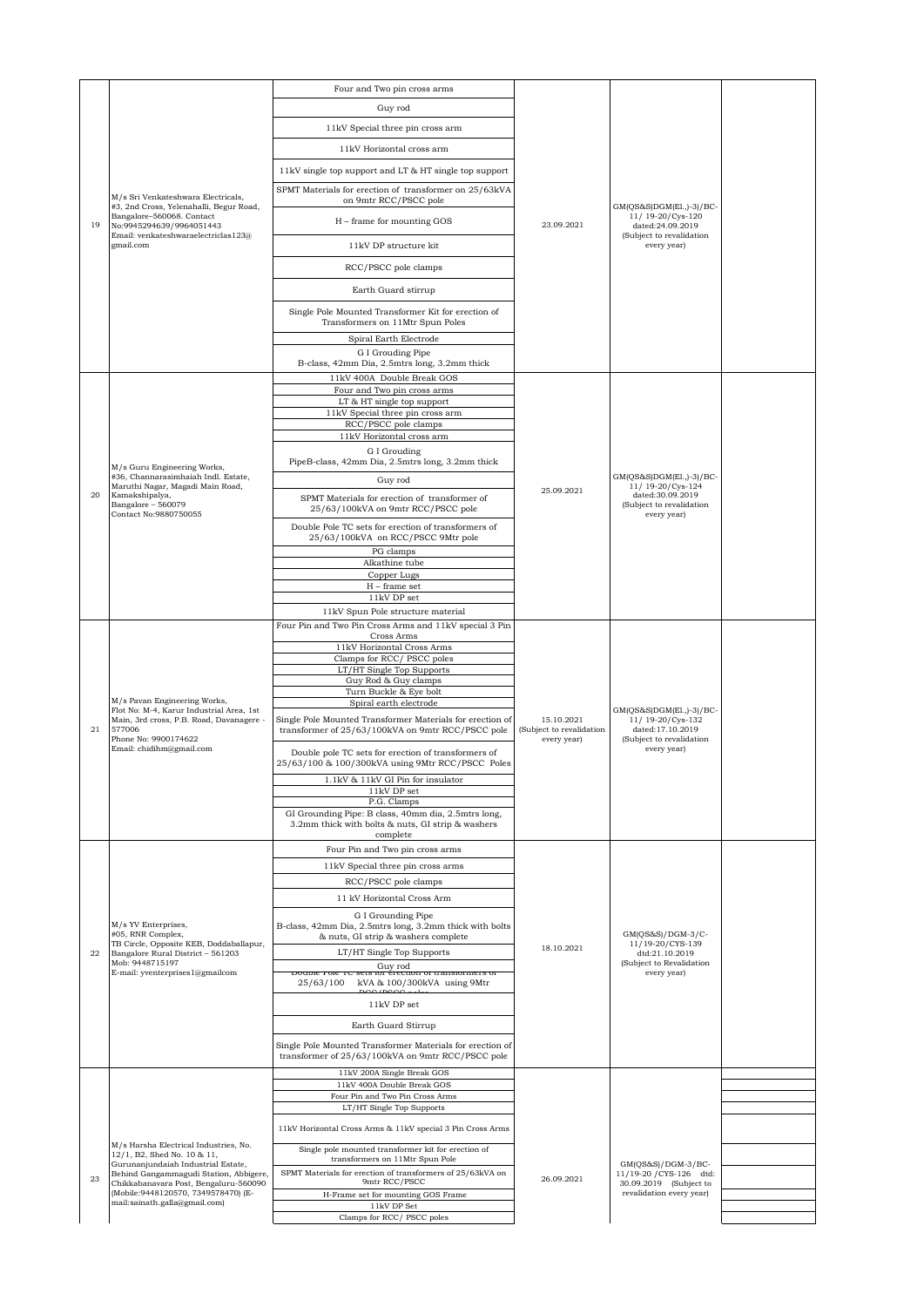|    |                                                                           | Earth Guard Stirrup                                                                                        |            |                                            |                                         |
|----|---------------------------------------------------------------------------|------------------------------------------------------------------------------------------------------------|------------|--------------------------------------------|-----------------------------------------|
|    |                                                                           | Spiral earth electrode                                                                                     |            |                                            |                                         |
|    |                                                                           | GI Grounding Pipe/Earthing Pipe:                                                                           |            |                                            |                                         |
|    |                                                                           | B class, 40mm Dia, 2.5mtr long 3.2mm Thick                                                                 |            |                                            |                                         |
|    |                                                                           | Double pole TC sets for erection of transformers of 25/63/100<br>& 300kVA on RCC/PSCC Poles                |            |                                            |                                         |
|    |                                                                           | Four and Two pin cross arms                                                                                |            |                                            |                                         |
|    |                                                                           | Anchor Rod                                                                                                 |            |                                            |                                         |
|    |                                                                           | LT & HT single top support<br>11kV Special three pin cross arm                                             |            |                                            |                                         |
|    |                                                                           | RCC/PSCC pole clamps                                                                                       |            |                                            |                                         |
|    |                                                                           | 11kV Horizontal cross arm                                                                                  |            |                                            |                                         |
|    |                                                                           | G I Grounding Pipe,                                                                                        |            |                                            |                                         |
|    |                                                                           | B-class, 42mm Dia, 2.5mtrs long, 3.2mm thick                                                               |            |                                            |                                         |
|    | M/s Maruthi Engineering works, Hirehalli<br>Industrial Estate, Hirehalli, | Guy rod                                                                                                    |            | $GM(QS&S)/DGM-3/C-$<br>11/19-20/CYS-148    |                                         |
| 24 | Tumkur-572 106                                                            | SPMT Materials for erection of transformer of                                                              | 08.11.2021 | dtd:08.11.2019                             |                                         |
|    | Contact No:9740031635/636/639 Email:<br>ramjaymaruthi@gmail.com           | 25/63/100kVA on 9mtr RCC/PSCC pole<br>Double Pole TC sets for erection of transformers of                  |            | (Subject to revalidation<br>every year)    |                                         |
|    |                                                                           | 25/63/100kVA on RCC/PSCC 9Mtr pole                                                                         |            |                                            |                                         |
|    |                                                                           | 1.1 GI Pins                                                                                                |            |                                            |                                         |
|    |                                                                           | Copper Lugs<br>$H$ – frame set                                                                             |            |                                            |                                         |
|    |                                                                           | 11kV DP set                                                                                                |            |                                            |                                         |
|    |                                                                           | Spiral Earth Electrode                                                                                     |            |                                            |                                         |
|    |                                                                           | Single Pole Mounted Transformer Kit for erection of                                                        |            |                                            |                                         |
|    |                                                                           | Transformers on 11Mtr Spun Poles<br>E.G. Stirrups                                                          |            |                                            |                                         |
|    |                                                                           | Four and Two pin cross arms                                                                                |            |                                            |                                         |
|    |                                                                           | Guy Rod                                                                                                    |            |                                            |                                         |
|    |                                                                           | LT & HT single top support                                                                                 |            |                                            |                                         |
|    |                                                                           | 11kV Special three pin cross arm<br>RCC/PSCC pole clamps                                                   |            |                                            |                                         |
|    |                                                                           | Earth Guard Stirrup                                                                                        |            |                                            |                                         |
|    | M/s M K Engineering Works, No.40/718,                                     | G I Grounding Pipe,                                                                                        |            | $GM(QS&S)/DGM-3/C-$                        |                                         |
|    | Near Anjenaya Temple, Kuntammana<br>Thota, Check Post, B.H. Road. Tumkur  | B-class, 42mm Dia, 2.5mtrs long, 3.2mm thick<br>SPMT Materials for erection of transformer of 25/63kVA     | 14.11.2021 | 11/19-20/CYS-153                           |                                         |
| 25 | Contact No: 9886835738, 9448735738                                        | on 9mtr RCC/PSCC pole                                                                                      |            | dtd:14.11.2019<br>(Subject to revalidation |                                         |
|    | Email:<br>Mkismail9169@gmail.com                                          | Double Pole TC sets for erection of transformers of                                                        |            | every year)                                |                                         |
|    |                                                                           | 25/63/100kVA on RCC/PSCC 9Mtr pole                                                                         |            |                                            |                                         |
|    |                                                                           | H - frame set for mounting GOS frame<br>11kV DP set                                                        |            |                                            |                                         |
|    |                                                                           | Spiral Earth Electrode                                                                                     |            |                                            |                                         |
|    |                                                                           | 11kV Horizontal cross arm                                                                                  |            |                                            |                                         |
|    |                                                                           | Single Pole Mounted Transformer Kit for erection of<br>Transformers on 11Mtr Spun Poles                    |            |                                            |                                         |
|    |                                                                           | Four Pin and Two Pin Cross Arms                                                                            |            |                                            |                                         |
|    |                                                                           |                                                                                                            |            |                                            |                                         |
|    |                                                                           | LT/HT Single Top Supports                                                                                  |            |                                            |                                         |
|    |                                                                           | Guy set(Insulator & GI Wire has to be purchased by BESCOM<br>approved vendors)                             |            |                                            |                                         |
|    |                                                                           | 11kV special 3 Pin Cross Arms                                                                              |            |                                            |                                         |
|    | M/s Geetha Electrical & Hardwares, Sy                                     | SPMT Materials for erection of transformers of 25/63kVA on                                                 |            |                                            |                                         |
|    | No. 253/3, Mahadeva Kodigehalli,<br>(Gopalapura) Bagalur Post, Bangalore  | 9mtr RCC/PSCC<br>Double pole TC sets for erection of transformers of 25/63/100                             |            | $GM(QS&S)/DGM-3/C-$                        | 04.03.2023                              |
| 26 | North, Bangalore-562149                                                   | & 300kVA on RCC/PSCC Poles                                                                                 | 04.03.2023 | 11/19-20/CYS-154<br>dtd:14.11.2019         | GM(QS&S)/DGM-3/BC-<br>11/20-21/CYS-275  |
|    | Ph No:<br>9845535447.9535788333                                           | 11kV DP Set                                                                                                |            | (Subject to revalidation<br>every year)    | dtd:04.03.2021                          |
|    | Email: geethaconcretepoles@gmail.com                                      | 11kV Horizontal Cross Arms<br>Clamps for RCC/ PSCC poles                                                   |            |                                            |                                         |
|    |                                                                           | Earth Guard Stirrup                                                                                        |            |                                            |                                         |
|    |                                                                           | Single Pole Mounted Transformer Kit for erection of                                                        |            |                                            |                                         |
|    |                                                                           | transformers on 11Mtr Spun pole<br>Spiral earth electrode                                                  |            |                                            |                                         |
|    |                                                                           | GI Grounding Pipe/Earthing Pipe:                                                                           |            |                                            |                                         |
|    |                                                                           | B class, 40mm Dia, 2.5mtr long 3.2mm Thick<br>H-Frame set for mounting GOS                                 |            |                                            |                                         |
|    |                                                                           | PG clamps & Lugs                                                                                           |            |                                            |                                         |
|    |                                                                           | LT Protection kit                                                                                          |            |                                            |                                         |
|    |                                                                           | GI Grounding Pipe/Earthing Pipe:<br>B class, 40mm Dia, 2.5mtr long 3.2mm Thick                             |            |                                            |                                         |
|    |                                                                           | GI Pipes B-class as per IS 1239                                                                            |            |                                            |                                         |
|    |                                                                           | HG Fuse Unit<br>Spiral Earth Electrode                                                                     |            |                                            |                                         |
|    |                                                                           | Danger Board                                                                                               | 11.11.2021 |                                            | 11.11.2021                              |
|    | M/s Vijai Engineering Company, 235-A,                                     | Alkathine tubes                                                                                            |            |                                            | $GM(QS&S)/DGM-3/C-$<br>11/20-21/CYS-196 |
|    | Doddabyrappa street,                                                      | 11kV 400A Double Break GOS                                                                                 |            | $GM(QS&S)/DGM-3/C-$<br>11/19-20/CYS-159    | dtd:22.12.2020                          |
| 27 | Palace guttahalli, Bangalore.<br>Phone No: 9844065549                     | 4 Pin cross arm & 2 Pin cross arm<br>LT/HT Single Top Supports                                             |            | dtd:27.11.2019                             |                                         |
|    | Email: vijaienggcompany@gmail.com                                         | Guy Rod                                                                                                    |            | (Subject to revalidation<br>every year)    |                                         |
|    |                                                                           | SPMT Materials for erection of transformers of 25/63kVA on                                                 |            |                                            |                                         |
|    |                                                                           | 9mtr RCC/PSCC<br>PVC Pipes as per IS-2509 and Bends                                                        |            |                                            |                                         |
|    |                                                                           | $1.1\mathrm{kV}$ & $11\mathrm{kV}$ GI Pin                                                                  |            |                                            |                                         |
|    |                                                                           | 1.1kV class HR (Heat Resistant) PVC Insulated &<br>Unsheathed Aluminium wires multistrand single core lead |            |                                            | 21.12.2022                              |
|    |                                                                           | wire as per IS-694:2010                                                                                    |            |                                            | $GM(QS&S)/DGM-3/C-$<br>11/20-21/CYS-196 |
|    |                                                                           | PVC wire 16sqmm to 240sqmm                                                                                 | 27.09.2023 |                                            | dtd:22.12.2020                          |
|    |                                                                           | RCC/PSCC pole clamps                                                                                       |            |                                            |                                         |
|    |                                                                           | 11kV Horizontal cross arm                                                                                  |            |                                            |                                         |
|    |                                                                           | LT & HT single top support                                                                                 |            |                                            |                                         |
|    |                                                                           | Four and Two pin cross arms<br>11kV Special three pin cross arm                                            |            |                                            |                                         |
|    |                                                                           | H Frame for mounting GOS                                                                                   |            |                                            |                                         |
|    |                                                                           | Guy Rod                                                                                                    |            |                                            |                                         |
|    | M/s Sealwel Corporation Private Limited,                                  | Guy clamp<br>Eye Bolt                                                                                      |            |                                            |                                         |
|    | No:345/SRT, Sanjeeva Reddy Nagar<br>Colony, Hydrabad - 500038             | Turn Buckle                                                                                                |            | $GM(QS&S)/DGM-3/C-$<br>11/19-20/CYS-161    |                                         |
| 28 | Ph No: 91 40 2371 2945, 23812908                                          | Spiral Earth Electrode                                                                                     | 30.11.2021 | dtd:30.11.2019<br>(Subject to revalidation |                                         |
|    | E-mail:www.sealwel.com                                                    | Earthing Pipe: B class, 40mm dia, 2.5mtrs long, 3.2mm thick                                                |            | every year)                                |                                         |
|    |                                                                           |                                                                                                            |            |                                            |                                         |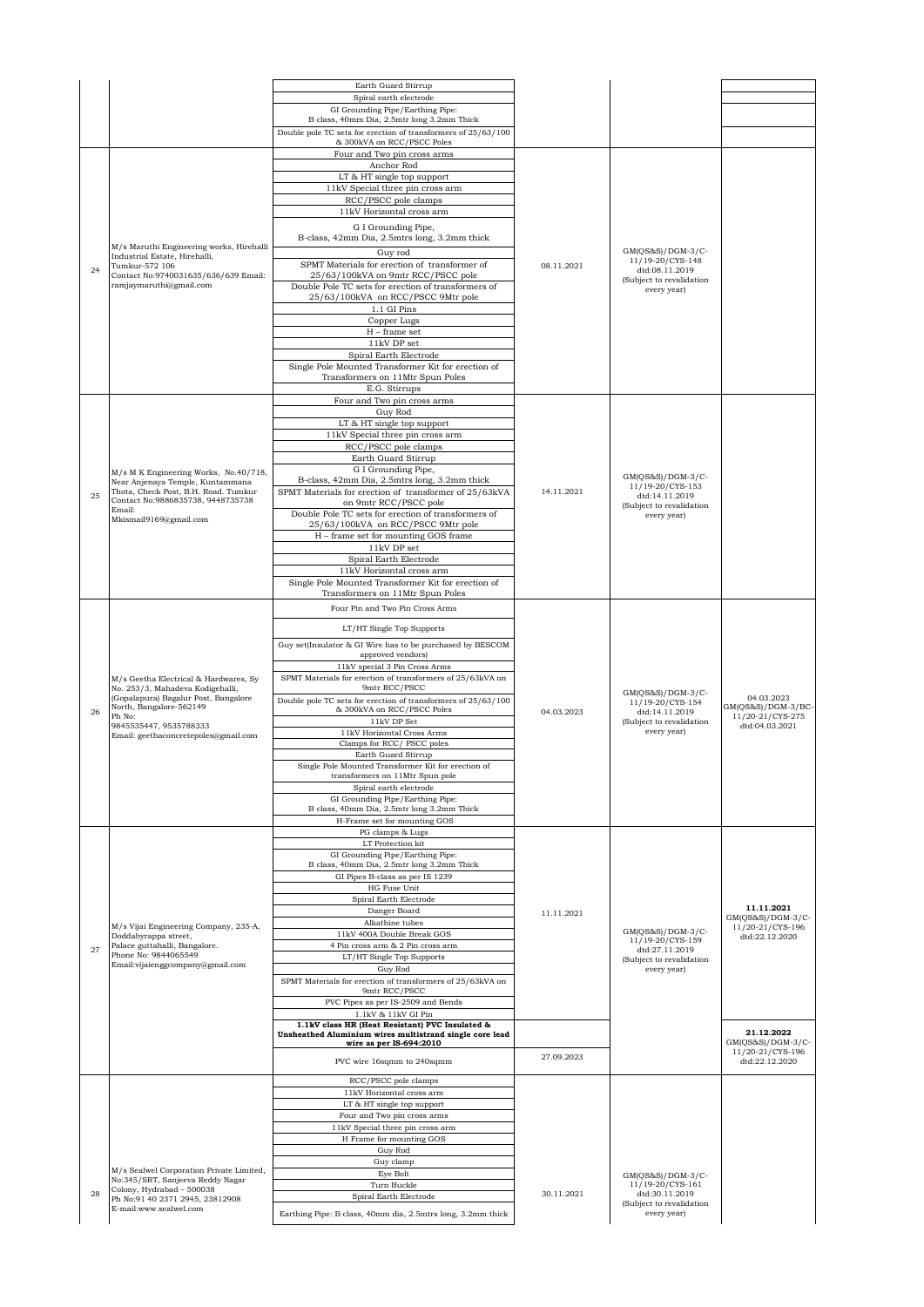|    |                                                                           | 11kV Danger Board                                                                                      |            |                                                                |  |
|----|---------------------------------------------------------------------------|--------------------------------------------------------------------------------------------------------|------------|----------------------------------------------------------------|--|
|    |                                                                           | Double Pole TC sets for erection of transformers of<br>25/63/100/300kVA on RCC/PSCC 9Mtr pole          |            |                                                                |  |
|    |                                                                           | SPMT Materials for erection of transformer of 25/63kVA on                                              |            |                                                                |  |
|    |                                                                           | 9mtr RCC/PSCC pole                                                                                     |            |                                                                |  |
|    |                                                                           | LT Protection kit<br>11kV HG Fuse Unit                                                                 |            |                                                                |  |
|    |                                                                           | Mounting structure for auto Reclosers and sectionalisers                                               |            |                                                                |  |
|    |                                                                           | Double Pole TC sets for erection of transformers of                                                    |            |                                                                |  |
|    |                                                                           | 25/63/100kVA on RCC/PSCC 9Mtr pole                                                                     |            |                                                                |  |
|    |                                                                           | SPMT Materials for erection of transformer of 25/63kVA on                                              |            |                                                                |  |
|    |                                                                           | 9mtr RCC/PSCC pole<br>11kV Horizontal cross arm                                                        |            |                                                                |  |
|    | M/s Banashankari Engineers, Plot No.27,                                   | 11kV Special three pin cross arm                                                                       |            |                                                                |  |
|    | Ravi Nagar Main Road, Opp. Akshay Park,                                   | Four and Two pin cross arms                                                                            |            | GM(OS&S)/DGM-3/C-                                              |  |
| 29 | Airport Road, Hubballi-580030<br>Contact No:0836-2335463, 2970433         | Guarding for Road crossing, Telephone Line Crossing, Between<br>HT & LT Line Crossing                  | 14.11.2021 | 11/19-20/CYS-162<br>dtd:30.11.2019                             |  |
|    | Email:                                                                    | LT & HT single top support                                                                             |            | (Subject to revalidation                                       |  |
|    | banashankarienghl@gmail.com                                               | 11kV DP set                                                                                            |            | every year)                                                    |  |
|    |                                                                           | RCC/PSCC pole clamps                                                                                   |            |                                                                |  |
|    |                                                                           | Guy Rod                                                                                                |            |                                                                |  |
|    |                                                                           | Earthing Pipe: B class, 40mm dia, 2.5mtrs long, 3.2mm thick                                            |            |                                                                |  |
|    |                                                                           | 11kV 200A Single Break GOS<br>Spiral Earth Electrode                                                   |            |                                                                |  |
|    |                                                                           | 2 Pin & 4 Pin cross Arm                                                                                |            |                                                                |  |
|    |                                                                           | LT & HT single top support                                                                             |            |                                                                |  |
|    |                                                                           | 11kV Horizontal cross arm                                                                              |            |                                                                |  |
|    |                                                                           | Guy set (Insulator & GI wire has to be purchased by BESCOM<br>approved Vendors)                        |            |                                                                |  |
|    |                                                                           | 11kV Special 3 Pin Cross Arms                                                                          |            |                                                                |  |
|    |                                                                           | Single Pole Mounted Transformer Kit for erection of<br>Transformers on 11Mtr Spun Poles                |            |                                                                |  |
|    |                                                                           | SPMT Materials for erection of transformer on 25/63kVA on                                              |            |                                                                |  |
|    |                                                                           | 9mtr RCC/PSCC pole                                                                                     |            |                                                                |  |
|    |                                                                           | Double Pole TC sets for erection of transformers of<br>25/63/100kVA & 100/300kVA on RCC/PSCC 9Mtr pole |            |                                                                |  |
|    |                                                                           | LT protection kit                                                                                      |            |                                                                |  |
|    | M/s Omkar Industries, Sy No: 35/1,<br>Besides Anu Bricks, Bhamannahally,  | H - frame set for fixing GOS for DP structure                                                          |            | GM(QS&S)/DGM(Ele)-3/ BC-<br>11/20-21/CYS-177<br>dtd:02.12.2020 |  |
| 30 | Bellavi Hobli, kora, Tumukuru<br>(Mob No: 9844621920, 7259155842)         | $11\mathrm{kV}$ DP set<br>Alkathine Tubes                                                              | 01.12.2022 |                                                                |  |
|    | (E- mail: swamydine@gmail.com)                                            | Danger Board                                                                                           |            |                                                                |  |
|    |                                                                           | Clamps for PSCC/RCC poles<br>Earth Guard Stirrup                                                       |            |                                                                |  |
|    |                                                                           | Spiral Earth Electrode                                                                                 |            |                                                                |  |
|    |                                                                           | G I Grounding Pipe                                                                                     |            |                                                                |  |
|    |                                                                           | B-class, 42mm Dia, 2.5mtrs long, 3.2mm thick with bolts &<br>nuts, GI strip & washers complete         |            |                                                                |  |
|    |                                                                           | Aluminium & Copper Lugs                                                                                |            |                                                                |  |
|    |                                                                           | PG clamps                                                                                              |            |                                                                |  |
|    |                                                                           | 3 GOS and 1 GOS Frame set for Spun pole with & without<br>transformers seating                         |            |                                                                |  |
|    |                                                                           | Spacers for DTC Wiring                                                                                 |            |                                                                |  |
|    |                                                                           | G.I.Pipe B-class as per IS-1239<br>HG Fuse Unit                                                        |            |                                                                |  |
|    |                                                                           |                                                                                                        |            |                                                                |  |
|    |                                                                           | Single Pole Mounted Transformer Kit for erection of<br>transformers on 11Mtr Spun pole                 |            |                                                                |  |
|    |                                                                           |                                                                                                        |            |                                                                |  |
|    |                                                                           | Four Pin and Two Pin Cross Arms                                                                        |            |                                                                |  |
|    |                                                                           |                                                                                                        |            |                                                                |  |
|    |                                                                           |                                                                                                        |            |                                                                |  |
|    |                                                                           | Guy rod, Guy clamp, Eye Bolt                                                                           |            |                                                                |  |
|    |                                                                           |                                                                                                        |            |                                                                |  |
|    |                                                                           | 11kV special 3 Pin Cross Arms                                                                          |            |                                                                |  |
|    |                                                                           |                                                                                                        |            |                                                                |  |
|    |                                                                           | Double pole TC sets for erection of transformers of 25/63/100<br>& 300kVA on RCC/PSCC Poles            |            |                                                                |  |
|    |                                                                           |                                                                                                        |            |                                                                |  |
|    |                                                                           |                                                                                                        |            |                                                                |  |
|    | M/s Sri Lakshmi Venkateshwara<br>Electricals,                             | LT/HT Single Top Supports                                                                              |            | $GM(QS&S)/DGM-3/C-$                                            |  |
|    | No.309/P2, 2nd phase KIABD,                                               |                                                                                                        |            | 11/19-20/CYS-170                                               |  |
| 31 | 6th A Road, Harohalli,<br>Ramnagara - 562112                              | SPMT Materials for erection of transformers of 25/63kVA on<br>9mtr RCC/PSCC                            | 16.12.2021 | dtd:16.12.2019<br>(Subject to revalidation                     |  |
|    | Ph No: 9448063206                                                         |                                                                                                        |            | every year)                                                    |  |
|    |                                                                           | 11kV Horizontal Cross Arm with clamp, Bolt &Nuts                                                       |            |                                                                |  |
|    |                                                                           |                                                                                                        |            |                                                                |  |
|    |                                                                           | 11kV DP set                                                                                            |            |                                                                |  |
|    |                                                                           |                                                                                                        |            |                                                                |  |
|    |                                                                           |                                                                                                        |            |                                                                |  |
|    |                                                                           | Clamps for RCC/ PSCC poles                                                                             |            |                                                                |  |
|    |                                                                           |                                                                                                        |            |                                                                |  |
|    |                                                                           | Earth Guard Stirrup                                                                                    |            |                                                                |  |
|    |                                                                           |                                                                                                        |            |                                                                |  |
|    |                                                                           | Spiral earth electrode                                                                                 |            |                                                                |  |
|    |                                                                           |                                                                                                        |            |                                                                |  |
|    |                                                                           | GI Grounding Pipe:                                                                                     |            |                                                                |  |
|    |                                                                           | B class, 40mm Dia, 2.5mtr long 3.2mm Thick                                                             |            |                                                                |  |
|    | M/s New Laxmi Steel & Power Pvt Ltd.,                                     |                                                                                                        |            |                                                                |  |
|    | Plot No: A/22 To A/25, Sarua Indutrial<br>Estate, Sarua, Khurda - 752055, | prefabricated structure for mounting Distribution                                                      |            | GM(QS&S)/DGM-3/C-<br>11/19-20/CYS-173                          |  |
| 32 | Odisha                                                                    | Transformers                                                                                           | 21.12.2021 | dtd:21.12.2019<br>(Subject to revalidation                     |  |
|    | Ph No: 9437025241                                                         |                                                                                                        |            | every year)                                                    |  |
|    |                                                                           |                                                                                                        |            |                                                                |  |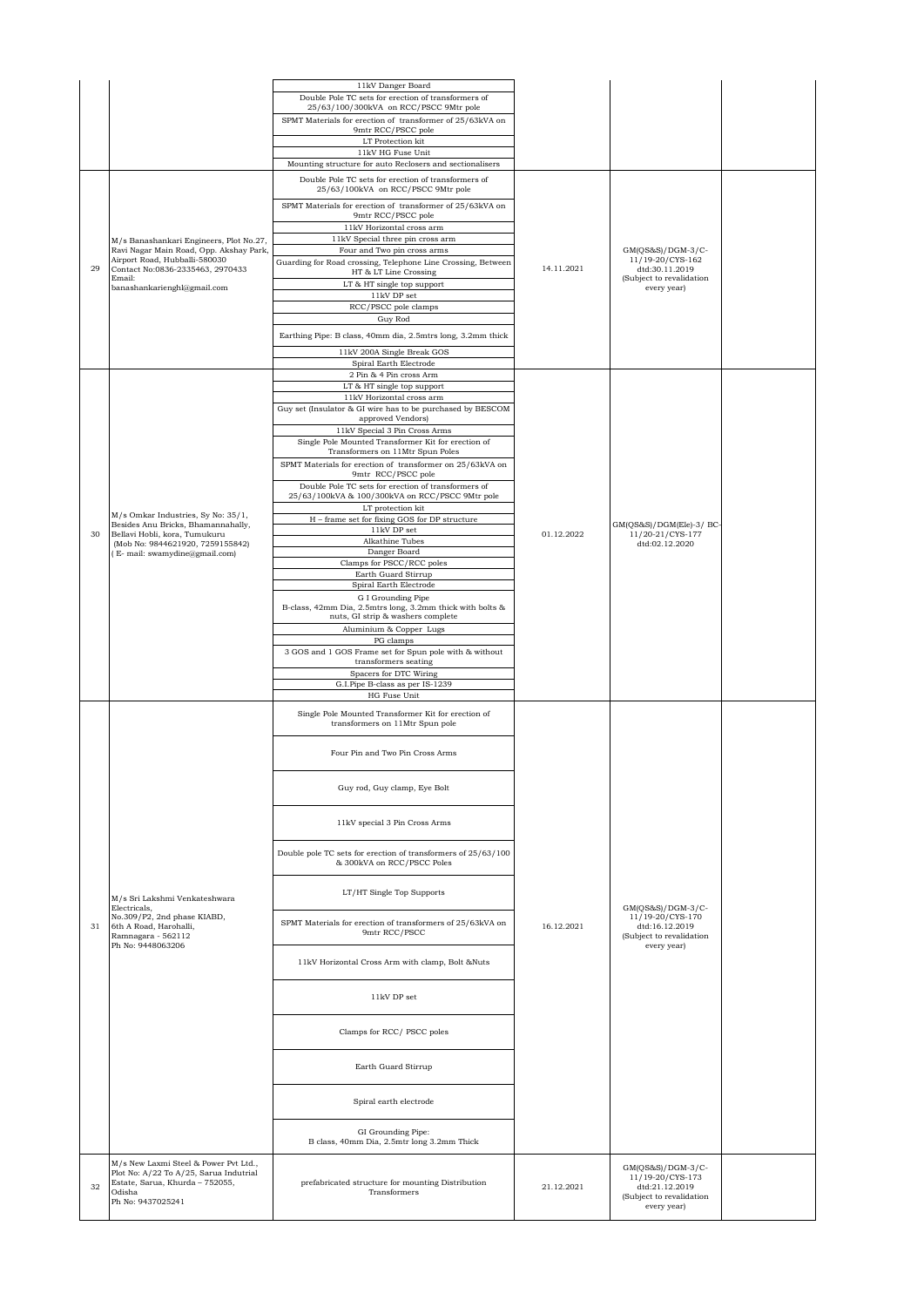|    |                                                                                                                                                      | Four Pin and Two Pin Cross Arms & LT/HT Single Top<br>Supports                                                                                                                                    |            |                                                                                                    |                                    |
|----|------------------------------------------------------------------------------------------------------------------------------------------------------|---------------------------------------------------------------------------------------------------------------------------------------------------------------------------------------------------|------------|----------------------------------------------------------------------------------------------------|------------------------------------|
|    |                                                                                                                                                      | Guy set (Insulator & GI Wire has to be purchased by BESCOM                                                                                                                                        |            |                                                                                                    |                                    |
|    |                                                                                                                                                      | approved vendors)<br>11kV special 3 Pin Cross Arms                                                                                                                                                |            |                                                                                                    |                                    |
|    |                                                                                                                                                      | SPMT Materials for erection of transformers of 25/63kVA on                                                                                                                                        |            |                                                                                                    |                                    |
|    | M/s Adishakthi Electricals, Ahishakthi                                                                                                               | 9mtr RCC/PSCC<br>Double pole TC sets for erection of transformers of                                                                                                                              |            | GM(QS&S)/DGM-3/C-                                                                                  |                                    |
| 33 | Sadana, Adishakthi Nagar Opp. Indian<br>Petrol Bunk Challakere Road, Chitradurga-                                                                    | 25/63/100kVA & 100/300kVA on RCC/PSCC Poles                                                                                                                                                       |            | 11/19-20/CYS-177                                                                                   | 19.02.2023<br>GM(QS&S)/DGM-3/BC-   |
|    | 577501.<br>Phone No:9341588118                                                                                                                       | 11kV DP Set<br>11kV Horizontal Cross Arms                                                                                                                                                         | 19.02.2023 | dtd:24.12.2019<br>(Subject to revalidation                                                         | 11/20-21/CYS-253<br>dtd:19.02.2021 |
|    |                                                                                                                                                      | Clamps for RCC/ PSCC poles<br>Earth Guard Stirrup                                                                                                                                                 |            | every year)                                                                                        |                                    |
|    |                                                                                                                                                      | Single Pole Mounted Transformer Kit for erection of<br>transformers on 11Mtr Spun pole                                                                                                            |            |                                                                                                    |                                    |
|    |                                                                                                                                                      | Spiral earth electrode<br>GI Grounding Pipe/Earthing Pipe:<br>B class, 40mm Dia, 2.5mtr long 3.2mm Thick                                                                                          |            |                                                                                                    |                                    |
|    |                                                                                                                                                      | H-Frame set for mounting GOS                                                                                                                                                                      |            |                                                                                                    |                                    |
|    |                                                                                                                                                      | Double pole TC sets for erection of transformers of 25/63/100<br>& 300kVA on RCC/PSCC Poles                                                                                                       |            |                                                                                                    |                                    |
|    |                                                                                                                                                      | SPMT Materials for erection of transformers of 25/63kVA on<br>9mtr RCC/PSCC                                                                                                                       |            |                                                                                                    |                                    |
|    |                                                                                                                                                      | 11kV Horizontal Cross Arms                                                                                                                                                                        |            |                                                                                                    |                                    |
|    |                                                                                                                                                      | H-Frame set<br>Four Pin and Two Pin Cross Arms                                                                                                                                                    |            | $GM(QS&S)/DGM-3/BC-$                                                                               |                                    |
|    | M/s Harshini Tele Systems, Plot No:94/A,<br>Phase-II, Sector - II, Lane No.17, IDA,                                                                  | Guy Rod, Turn Buckle, Eye Bolt & Guy Clamp                                                                                                                                                        | 23.12.2021 | 11/19-20/CYS-178<br>dtd:24.12.2019                                                                 |                                    |
|    | Cherlapally, Hyderabad - 500051,<br>Medchal Dist. Telangana State.                                                                                   | GI Grounding Pipe/Earthing Pipe:<br>B class, 40mm Dia, 2.5mtr long 3.2mm Thick                                                                                                                    |            | (Subject to revalidation<br>every year)                                                            |                                    |
| 34 | Phone No: 9246332288,                                                                                                                                | 11kV special 3 Pin Cross Arms<br>Clamps for RCC/ PSCC poles                                                                                                                                       |            |                                                                                                    |                                    |
|    | Email:harshinits@gmail.com,<br>m.muralidharbabu@gmail.com.                                                                                           | LT/HT Single Top Supports                                                                                                                                                                         |            |                                                                                                    |                                    |
|    |                                                                                                                                                      | Fish plate<br>LT protection kit                                                                                                                                                                   |            |                                                                                                    |                                    |
|    |                                                                                                                                                      | Spiral earth electrode                                                                                                                                                                            |            |                                                                                                    |                                    |
|    |                                                                                                                                                      | 11kV Spun pole structural materials with single and 3 GOS<br>system                                                                                                                               | 06.06.2022 | GM(QS&S)/DGM-3/BC-<br>11/20-21/CYS-39<br>dtd:08.06.2020<br>(Subject to revalidation<br>every year) |                                    |
|    |                                                                                                                                                      | 11kV 200A Single Break GOS<br>11kV 400A Double Break GOS                                                                                                                                          |            |                                                                                                    |                                    |
|    |                                                                                                                                                      | 11kV, 200A Single Break GOS with Polymeric Post Insulator                                                                                                                                         |            |                                                                                                    |                                    |
|    | M/s Prakash Metal Products,<br>Ayodya Village, Near Kempageri, Karwar<br>Road, Hubli-580024<br>Ph No: 0836-2303024<br>E-mail:prakash_pmp@yahoo.co.in |                                                                                                                                                                                                   |            |                                                                                                    |                                    |
|    |                                                                                                                                                      | 11kV, 400A Double Break GOS with Polymeric Post Insulator                                                                                                                                         |            |                                                                                                    |                                    |
|    |                                                                                                                                                      | LT Protection Kit<br>Four Pin and Two Pin Cross Arms and 11kV special 3 Pin                                                                                                                       |            |                                                                                                    |                                    |
|    |                                                                                                                                                      | Cross Arms<br>SPMT Materials for erection of transformers of 25/63kVA on                                                                                                                          |            |                                                                                                    |                                    |
|    |                                                                                                                                                      | 9mtr RCC/PSCC                                                                                                                                                                                     |            | $GM(QS&S)/DGM-3/BC-$<br>11/19-20/CYS-181                                                           |                                    |
| 35 |                                                                                                                                                      | Single Pole Mounted Transformer Kit for erection of<br>transformers on 11Mtr Spun pole                                                                                                            | 26.12.2021 | dtd:26.12.2019<br>(Subject to revalidation                                                         |                                    |
|    |                                                                                                                                                      | Double pole TC sets for erection of transformers of 25/63/100<br>& 100/300kVA on RCC&PSCC Poles                                                                                                   |            | every year)                                                                                        |                                    |
|    |                                                                                                                                                      | 11kV DP set                                                                                                                                                                                       |            |                                                                                                    |                                    |
|    |                                                                                                                                                      | Clamps for RCC/ PSCC poles<br>HG Fuse Unit                                                                                                                                                        |            |                                                                                                    |                                    |
|    |                                                                                                                                                      | 11kV Horizontal Cross Arm                                                                                                                                                                         |            |                                                                                                    |                                    |
|    |                                                                                                                                                      | LT/HT Single Top Supports<br>Guy rod, Guy clamp, Eye Bolt, Turn Buckle                                                                                                                            |            |                                                                                                    |                                    |
|    |                                                                                                                                                      | Spiral Earth Electrode<br>GI Grounding Pipe:                                                                                                                                                      |            |                                                                                                    |                                    |
|    |                                                                                                                                                      | B class, 40mm Dia, 2.5mtr long 3.2mm Thick                                                                                                                                                        |            |                                                                                                    |                                    |
|    |                                                                                                                                                      | Double Pole TC sets for erection of transformers of<br>25/63/100kVA & 100/300kVA on RCC/PSCC 9Mtr pole<br>Single Pole Mounted Transformer Kit for erection of<br>Transformers on 11Mtr Spun Poles |            |                                                                                                    |                                    |
|    |                                                                                                                                                      | SPMT Materials for erection of transformer on 25/63kVA on                                                                                                                                         |            |                                                                                                    |                                    |
|    |                                                                                                                                                      | 9mtr RCC/PSCC pole<br>LT & HT single top support                                                                                                                                                  |            |                                                                                                    |                                    |
|    |                                                                                                                                                      | 11kV DP set<br>11 kV Horizontal Cross Arm                                                                                                                                                         |            |                                                                                                    |                                    |
|    |                                                                                                                                                      | 11kV Special three pin cross arm                                                                                                                                                                  |            |                                                                                                    |                                    |
|    | M/s Varsha Fab Tech,<br>plot No:R-97, KSSIDC Indl, II stage, Area                                                                                    | Four and Two pin cross arms<br>Fish Plate                                                                                                                                                         | 19.02.2023 | $GM(OS&S)/DGM-3/BC-$                                                                               |                                    |
| 36 | Antharasanahalli, Tumkuru<br>Ph No:7022593344/7022593345<br>E-mail: varshafabtech@gmail.com                                                          | Guy set (Insulator & GI wire has to be purchased by BESCOM<br>approved Vendors)                                                                                                                   |            | 11/20-21/CYS-254<br>dtd:19.02.2021                                                                 |                                    |
|    |                                                                                                                                                      | GI Grounding pipe, B - Class, 42mm dia, 2.5mtrs long, 3.2mm<br>thick with bolts nuts, GI Strips and washers complete                                                                              |            |                                                                                                    |                                    |
|    |                                                                                                                                                      | Earth Guard Stirrup<br>Anti Climbing Device                                                                                                                                                       |            |                                                                                                    |                                    |
|    |                                                                                                                                                      | Sprial Earth Electrode                                                                                                                                                                            |            |                                                                                                    |                                    |
|    |                                                                                                                                                      | Spacers for DTC wiring<br>PG Clamps & Lugs                                                                                                                                                        |            |                                                                                                    |                                    |
|    |                                                                                                                                                      | Danger Board<br>LT Protection Kit                                                                                                                                                                 |            |                                                                                                    |                                    |
|    |                                                                                                                                                      | HG Fuse Unit                                                                                                                                                                                      | 19.06.2021 |                                                                                                    |                                    |
|    |                                                                                                                                                      | Four Pin and Two Pin Cross Arms                                                                                                                                                                   |            |                                                                                                    |                                    |
|    |                                                                                                                                                      | Guy set (Insulator & GI wire has to be purchased by BESCOM<br>approved Vendors)                                                                                                                   |            |                                                                                                    |                                    |
|    |                                                                                                                                                      | 11kV special 3 Pin Cross Arms                                                                                                                                                                     |            |                                                                                                    |                                    |
|    |                                                                                                                                                      | Double pole TC sets for erection of transformers of<br>25/63/100kVA & 100/300 kVA on RCC/PSCC Poles                                                                                               |            |                                                                                                    |                                    |
|    |                                                                                                                                                      | LT/HT Single Top Supports<br>SPMT Materials for erection of transformers of 25/63kVA on                                                                                                           |            |                                                                                                    |                                    |
|    | M/s Raghavendra Enterprises,                                                                                                                         | 9mtr RCC/PSCC Pole                                                                                                                                                                                |            |                                                                                                    |                                    |
|    | #205, Gidadakonehalli Village,<br>Yeshwantpur Hobli, Muddinapalya,                                                                                   | H-Frame set for mounting GOS<br>11kV DP Set                                                                                                                                                       |            | $GM(QS&S)/DGM-3/BC-$                                                                               |                                    |
| 37 | Bangalore-560091.                                                                                                                                    |                                                                                                                                                                                                   | 20.03.2023 | 11/20-21/CYS-284                                                                                   |                                    |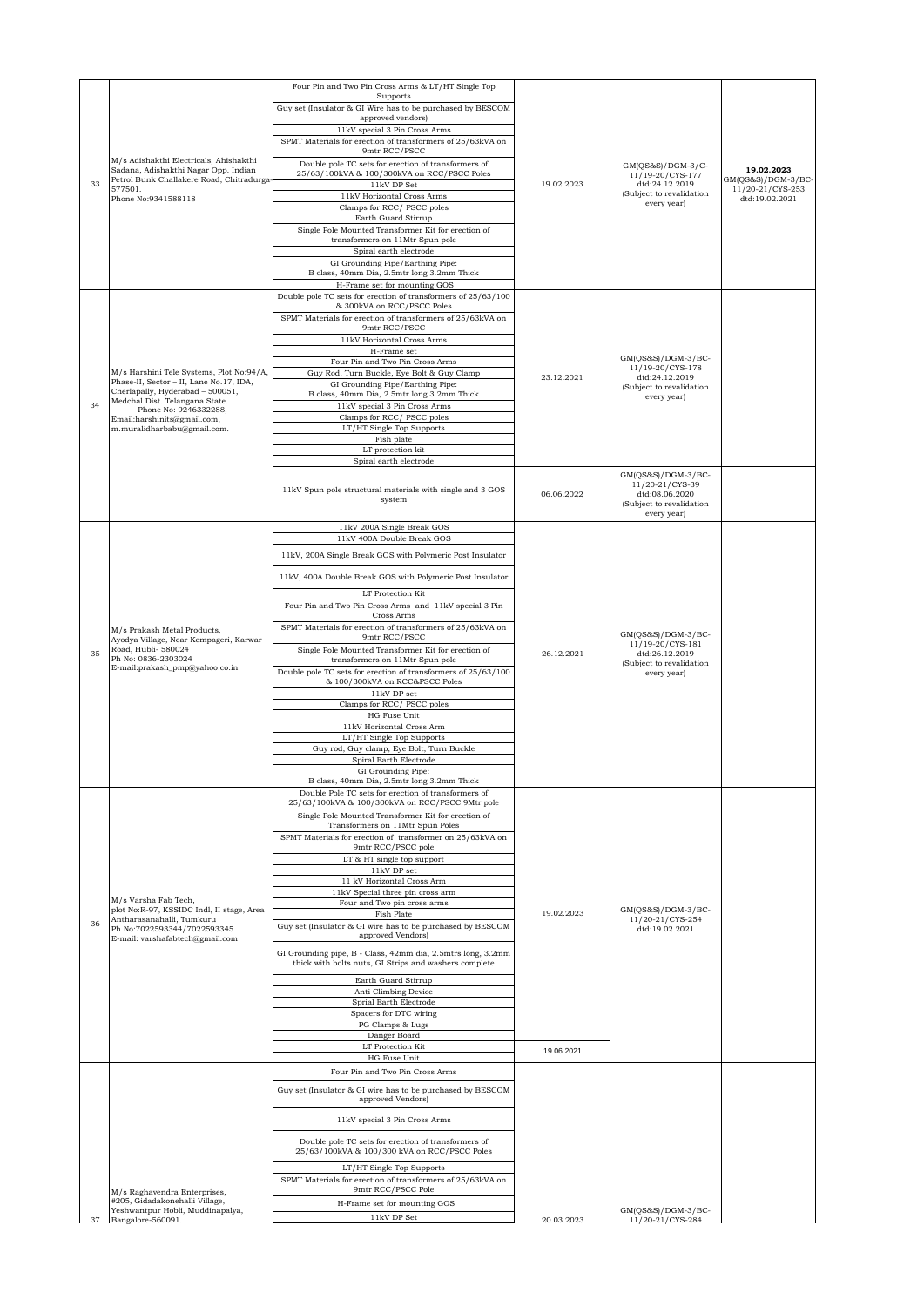|    | Ph No: 9742628064                                                                                                                                                                                                 | 11kV Horizontal Cross Arms                                                                                                                                                                                                                                                                                                                                                         |            | dtd:20.03.2021                                                                                             |                                                                          |
|----|-------------------------------------------------------------------------------------------------------------------------------------------------------------------------------------------------------------------|------------------------------------------------------------------------------------------------------------------------------------------------------------------------------------------------------------------------------------------------------------------------------------------------------------------------------------------------------------------------------------|------------|------------------------------------------------------------------------------------------------------------|--------------------------------------------------------------------------|
|    | E-mail: bs.sandeep30@gmail.com                                                                                                                                                                                    | Clamps for RCC/PSCC poles<br>Single Pole Mounted Transformer Kit for erection of                                                                                                                                                                                                                                                                                                   |            |                                                                                                            |                                                                          |
|    |                                                                                                                                                                                                                   | transformers on 11Mtr Spun pole                                                                                                                                                                                                                                                                                                                                                    |            |                                                                                                            |                                                                          |
|    |                                                                                                                                                                                                                   | Spiral earth electrode                                                                                                                                                                                                                                                                                                                                                             |            |                                                                                                            |                                                                          |
|    |                                                                                                                                                                                                                   | GI Grounding pipe, B - Class, 42mm dia, 2.5mtrs long, 3.2mm<br>thick with bolts nuts, GI Strips and washers complete                                                                                                                                                                                                                                                               |            |                                                                                                            |                                                                          |
|    |                                                                                                                                                                                                                   | Universal Hook                                                                                                                                                                                                                                                                                                                                                                     |            |                                                                                                            |                                                                          |
|    |                                                                                                                                                                                                                   | Alkathine tube                                                                                                                                                                                                                                                                                                                                                                     |            |                                                                                                            |                                                                          |
|    |                                                                                                                                                                                                                   | Fish Plate                                                                                                                                                                                                                                                                                                                                                                         |            |                                                                                                            |                                                                          |
|    |                                                                                                                                                                                                                   | GI Pipe B-class as per IS-1239                                                                                                                                                                                                                                                                                                                                                     |            |                                                                                                            |                                                                          |
|    |                                                                                                                                                                                                                   | H.G. Fuse Unit                                                                                                                                                                                                                                                                                                                                                                     |            |                                                                                                            |                                                                          |
|    |                                                                                                                                                                                                                   | LT Protections Kit                                                                                                                                                                                                                                                                                                                                                                 |            |                                                                                                            |                                                                          |
|    |                                                                                                                                                                                                                   | DOLO cutouts                                                                                                                                                                                                                                                                                                                                                                       |            |                                                                                                            |                                                                          |
|    |                                                                                                                                                                                                                   | G I Grounding Pipe<br>B-class, 42mm Dia, 2.5mtrs long, 3.2mm thick with bolts &<br>nuts, GI strip & washers complete                                                                                                                                                                                                                                                               |            |                                                                                                            |                                                                          |
|    |                                                                                                                                                                                                                   | GI Pipes B-class as per IS 1239                                                                                                                                                                                                                                                                                                                                                    |            |                                                                                                            |                                                                          |
|    | M/s Orange Power T & D Equipments Pvt<br>Ltd.,                                                                                                                                                                    | PVC Pipes                                                                                                                                                                                                                                                                                                                                                                          |            |                                                                                                            |                                                                          |
|    | Regd Off No: 2, Small Scale Industrial<br>Area, 1st Cross, Rajajinagar, Bangalore -                                                                                                                               | Spiral Earth Electrode                                                                                                                                                                                                                                                                                                                                                             | 19.03.2023 | GM(QS&S)/DGM-3/BC-                                                                                         | 19.03.2023                                                               |
| 38 | 560010 (Factory Unit: No.233, KIADB<br>Industrial Area, 3rd phase, Malur-<br>563130, (Kolar Dist))                                                                                                                | Spacers for DTC Wiring                                                                                                                                                                                                                                                                                                                                                             |            | 11/19-20/CYS-219<br>dtd:05.03.2020 (Subject to<br>revalidation every year)                                 | GM(QS&S)/DGM-3/BC-<br>11/20-21/CYS-282                                   |
|    | E-mail: orange.power@rediffmail.com<br>Ph no:9845243011.                                                                                                                                                          | PG clamps & Lugs                                                                                                                                                                                                                                                                                                                                                                   |            |                                                                                                            | dtd:19.03.2021                                                           |
|    |                                                                                                                                                                                                                   | Danger Board                                                                                                                                                                                                                                                                                                                                                                       |            |                                                                                                            |                                                                          |
|    |                                                                                                                                                                                                                   |                                                                                                                                                                                                                                                                                                                                                                                    |            |                                                                                                            |                                                                          |
|    |                                                                                                                                                                                                                   | Alkathine tubes                                                                                                                                                                                                                                                                                                                                                                    |            |                                                                                                            |                                                                          |
|    |                                                                                                                                                                                                                   | Bolts and Nuts                                                                                                                                                                                                                                                                                                                                                                     |            |                                                                                                            |                                                                          |
|    |                                                                                                                                                                                                                   | 11kV 200A Single Break GOS(ceramic Type)                                                                                                                                                                                                                                                                                                                                           |            |                                                                                                            |                                                                          |
|    |                                                                                                                                                                                                                   | 11kV & 1.1kV GI Pins                                                                                                                                                                                                                                                                                                                                                               |            |                                                                                                            |                                                                          |
|    |                                                                                                                                                                                                                   | G.I. Wire & Guy Wire                                                                                                                                                                                                                                                                                                                                                               | 28.02.2022 |                                                                                                            |                                                                          |
|    |                                                                                                                                                                                                                   | Four Pin and Two Pin Cross Arms                                                                                                                                                                                                                                                                                                                                                    |            |                                                                                                            |                                                                          |
|    | M/s Hari Krishna Electrical Works,                                                                                                                                                                                | 11kV Special 3 pin cross arm<br>11 kV Horizontal Cross Arm                                                                                                                                                                                                                                                                                                                         |            |                                                                                                            |                                                                          |
|    |                                                                                                                                                                                                                   | LT/HT single top support<br>Single Pole Mounted Transformer Kit for erection of                                                                                                                                                                                                                                                                                                    |            |                                                                                                            |                                                                          |
|    |                                                                                                                                                                                                                   | Transformers on 11Mtr Spun Pole                                                                                                                                                                                                                                                                                                                                                    |            |                                                                                                            |                                                                          |
|    | Sy No:80/3, Koratagere,<br>Urdigere Main Road,                                                                                                                                                                    | Double pole TC sets for erection of transformers of 25/63/100<br>& 100/300kVA on RCC/PSCC Poles                                                                                                                                                                                                                                                                                    |            | GM(QS&S)/DGM-3/BC-<br>11/19-20/CYS-226                                                                     |                                                                          |
| 39 | Koratagere - 572129,<br>Tumkur Dist<br>Ph No: 9606135191                                                                                                                                                          | SPMT Materials for erection of transformers of 25/63kVA on<br>9mtr RCC/PSCC                                                                                                                                                                                                                                                                                                        | 05.03.2022 | dtd:13.03.2020 (Subject to<br>revalidation every year)                                                     |                                                                          |
|    |                                                                                                                                                                                                                   | G I Grounding Pipe                                                                                                                                                                                                                                                                                                                                                                 |            |                                                                                                            |                                                                          |
|    |                                                                                                                                                                                                                   | B-class, 42mm Dia, 2.5mtrs long, 3.2mm thick with bolts<br>& nuts, GI strip & washers complete                                                                                                                                                                                                                                                                                     |            |                                                                                                            |                                                                          |
|    |                                                                                                                                                                                                                   | Danger Board<br>Guy rod, Guy clamp, Eye Bolt                                                                                                                                                                                                                                                                                                                                       |            |                                                                                                            |                                                                          |
|    |                                                                                                                                                                                                                   | PG clamps                                                                                                                                                                                                                                                                                                                                                                          |            |                                                                                                            |                                                                          |
|    |                                                                                                                                                                                                                   | Aluminium Lugs/Copper Lugs<br>Four Pin and Two Pin Cross Arms                                                                                                                                                                                                                                                                                                                      |            |                                                                                                            |                                                                          |
|    |                                                                                                                                                                                                                   | 11kV Special 3 pin cross arm                                                                                                                                                                                                                                                                                                                                                       |            |                                                                                                            |                                                                          |
|    |                                                                                                                                                                                                                   | 11 kV Horizontal Cross Arm<br>LT/HT single top support                                                                                                                                                                                                                                                                                                                             |            |                                                                                                            |                                                                          |
|    |                                                                                                                                                                                                                   | Danger Board                                                                                                                                                                                                                                                                                                                                                                       |            |                                                                                                            |                                                                          |
|    | M/s Sampurna Enterprises,                                                                                                                                                                                         | G I Grounding Pipe<br>B-class, 42mm Dia, 2.5mtrs long, 3.2mm thick with bolts                                                                                                                                                                                                                                                                                                      |            |                                                                                                            |                                                                          |
|    | Plot No: R-3 & 18, KSSIDC Ltd, Industrial<br>Estate, Hosahalli Camp, Sindhanur -                                                                                                                                  | & nuts, GI strip & washers complete<br>Anchor Rod                                                                                                                                                                                                                                                                                                                                  |            | $GM(QS&S)/DGM-3/BC-$<br>11/20-21/CYS-01                                                                    |                                                                          |
| 40 | 584148<br>Ph No: 9739384442,9742243677                                                                                                                                                                            | Double pole TC sets for erection                                                                                                                                                                                                                                                                                                                                                   | 02.03.2022 | dtd:15.04.2020<br>(Subject to revalidation                                                                 |                                                                          |
|    | E-mail:<br>sampurnaenterprises14@gmail.com                                                                                                                                                                        | SPMT Materials for erection of transformers of 25/63kVA on<br>RCC/PSCC 9mtr Pole                                                                                                                                                                                                                                                                                                   |            | every year)                                                                                                |                                                                          |
|    |                                                                                                                                                                                                                   | Guy rod, Turn Buckle, Eye Bolt & Guy clamp,                                                                                                                                                                                                                                                                                                                                        |            |                                                                                                            |                                                                          |
|    |                                                                                                                                                                                                                   | Spiral earth electrodes<br>RCC/PSCC Pole clamps                                                                                                                                                                                                                                                                                                                                    |            |                                                                                                            |                                                                          |
|    |                                                                                                                                                                                                                   | 11kV 200A Single Break GOS<br>LT Protection kit                                                                                                                                                                                                                                                                                                                                    |            |                                                                                                            |                                                                          |
|    |                                                                                                                                                                                                                   | HG Fuse Unit                                                                                                                                                                                                                                                                                                                                                                       |            |                                                                                                            |                                                                          |
|    | M/s Dura-line India Pvt Ltd., Plot No: SP-<br>1/33(B), RIICO Indl.Area, Neemrana-<br>301705, AlwarDist, Rajasthan                                                                                                 | Permanently lubricated HDPE Pipes &Ducts -50/42mm                                                                                                                                                                                                                                                                                                                                  | 17.07.2022 | GM(QS&S)/DGM-3/BC-<br>11/20-21/CYS-06<br>dtd:20.04.2020<br>(Subject to revalidation<br>every year)         |                                                                          |
| 41 | (Factory: Unit 3: Plot No: SP 14 D, RIICO<br>Indl.Area, Neemrana-301705, AlwarDist,<br>Rajasthan &<br>Unit 4: No:114& 115, Railway station<br>road, Thimmapur Village, Kotturmandal,<br>RangareddyDist, Telangana | • HDPE power duct with 3 layers (Outer colour of the duct<br>shall be red with three white stripes, Middle layer is<br>translucent in colour& inner layer silicore ) 110mm out<br>diameter<br>HDPE power duct with3 layers (Outer colour of the duct shall<br>be red with three white stripes, Middle layer is translucent in<br>colour& inner layer silicore ) 160mm out diameter | 03.02.2022 | $GM(Q, S\&S)/DGM-3/BC-$<br>11/16-17/Cys-177<br>dated:01.03.2017<br>(Subject to revalidation<br>every year) | 03.02.2021<br>GM(Q,S&S)/DGM-3/BC-<br>11/20-21/Cys-07<br>dated:20.04.2020 |
|    |                                                                                                                                                                                                                   |                                                                                                                                                                                                                                                                                                                                                                                    |            |                                                                                                            |                                                                          |
|    |                                                                                                                                                                                                                   | 4 pin X arms & 2 Pin Cross Arms                                                                                                                                                                                                                                                                                                                                                    |            |                                                                                                            |                                                                          |
|    |                                                                                                                                                                                                                   | Special 3 pin cross arm                                                                                                                                                                                                                                                                                                                                                            |            |                                                                                                            |                                                                          |
|    | M/s Roopa Construction Company, Regd<br>office: Jyothi building, maidan road,                                                                                                                                     | 11kV Horizontal cross arm<br>G.I pipe                                                                                                                                                                                                                                                                                                                                              |            |                                                                                                            |                                                                          |
|    | Mangalore-575001<br>(Factory unit: Kuthanoor village 83,                                                                                                                                                          | Guy rod<br>H-frame set for mounting GOS                                                                                                                                                                                                                                                                                                                                            |            | GM(Q,S&S)/DGM-3/BC-<br>11/20-21/Cys-21                                                                     |                                                                          |
| 42 | Callicut road, kuthanoor village,                                                                                                                                                                                 | $11\mathrm{kV}$ DP set                                                                                                                                                                                                                                                                                                                                                             | 20.04.2022 | dated:27.05.2020<br>(Subject to revalidation                                                               |                                                                          |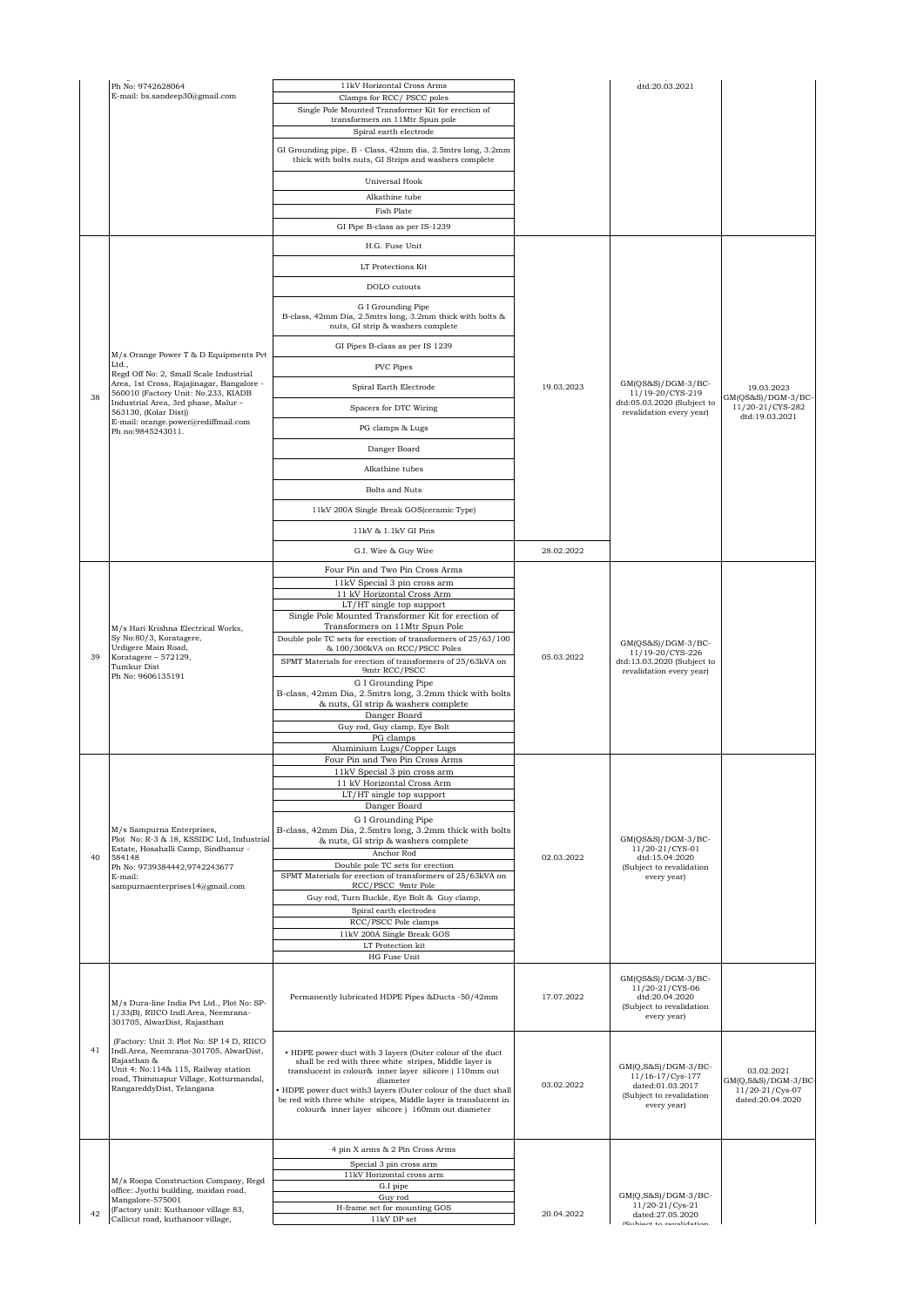|    | Chamrajnagar-571313)                                                                                                                                                     | Clamps for RCC/PSCC poles                                                                              |            | propert to revanuation.<br>every year)                          |  |
|----|--------------------------------------------------------------------------------------------------------------------------------------------------------------------------|--------------------------------------------------------------------------------------------------------|------------|-----------------------------------------------------------------|--|
|    | Ph No:0824-2426976                                                                                                                                                       | Spiral earth electrode<br>SPMT material for erection of transformers of 25/63 kVA on                   |            |                                                                 |  |
|    |                                                                                                                                                                          | 9mtr RCC / PSCC poles                                                                                  |            |                                                                 |  |
|    |                                                                                                                                                                          | Double pole TC set for erection of transformers of<br>25/63/100kVA & 100/300kVA on 9mtr RCC/PSCC poles |            |                                                                 |  |
| 43 | M/s Ductrove Innovations Private Ltd.,<br>No:41, Karnataka Industrial Area<br>Development board, Industrial area<br>Chikkaballapur-562 101<br>Email id:info@ductrove.com | Permanently lubricated HDPE Pipes & Ducts -50/42mm,<br>$40/33$ mm                                      | 29.05.2025 | $GM(Q, S\&S)/DGM-3/BC-$<br>11/20-21/Cys-128<br>dated:22.09.2020 |  |
|    |                                                                                                                                                                          | Four Pin and Two Pin Cross Arms                                                                        |            |                                                                 |  |
|    |                                                                                                                                                                          | 11kV Special 3 pin cross arm<br>Guy rod                                                                |            |                                                                 |  |
|    | M/s Sri Bhairaveshwara Industries,<br>Sy No.76, Plot No.49,                                                                                                              | 11 kV Horizontal Cross Arm<br>LT/HT single top support                                                 |            | $GM(Q, S\&S)/DGM-3/BC-$                                         |  |
|    | Sri Bhairaveshwara Industries,<br>2nd phase, Kasaba Hobli, Nosagere                                                                                                      | Clamps for RCC/PSCC poles                                                                              |            | 11/20-21/Cys-36<br>dated:02.062020                              |  |
| 44 | Village, Malur, KIADB Industrial Area,                                                                                                                                   | 11kV DP set<br>SPMT Materials for erection of transformers of 25/63kVA                                 | 30.05.2022 | (Subject to revalidation                                        |  |
|    | Kolar<br>Ph No: 8892969394                                                                                                                                               | on 9mtr RCC/PSCC pole                                                                                  |            | every year)                                                     |  |
|    |                                                                                                                                                                          | Double pole TC sets for erection of transformers of<br>25/63/100 & 100/300kVA on RCC/PSCC Poles        |            |                                                                 |  |
|    |                                                                                                                                                                          | Single Pole Mounted Transformer Kit for erection of<br>Transformers on 11Mtr Spun Pole                 |            |                                                                 |  |
|    |                                                                                                                                                                          | 11 kV Horizontal Cross Arm                                                                             |            |                                                                 |  |
|    |                                                                                                                                                                          | Four Pin and Two Pin Cross Arms<br>11kV Special 3 pin cross arm                                        |            |                                                                 |  |
|    |                                                                                                                                                                          | Guy rod                                                                                                |            |                                                                 |  |
|    | M/s Divya Industries,<br>#71, Behind Maruthi wines, Narasimha                                                                                                            | Clamps for RCC/PSCC poles<br>Spiral Earth Electrode                                                    |            | $GM(Q, S\&S)/DGM-3/BC-$                                         |  |
| 45 | swamy layout,                                                                                                                                                            | LT/HT single top support                                                                               | 29.05.2022 | 11/20-21/Cys-48<br>dated:19.062020                              |  |
|    | Laggere Ring road, Laggere,<br>Bangalore-560058                                                                                                                          | SPMT Materials for erection of transformers of 25/63kVA<br>on 9mtr RCC/PSCC pole                       |            | (Subject to revalidation                                        |  |
|    | Ph No: 9945707646                                                                                                                                                        | Double pole TC sets for erection of transformers of<br>25/63/100 & 100/300kVA on RCC/PSCC Poles        |            | every year)                                                     |  |
|    |                                                                                                                                                                          | G I Grounding Pipe                                                                                     |            |                                                                 |  |
|    |                                                                                                                                                                          | B-class, 42mm Dia, 2.5mtrs long, 3.2mm thick with bolts<br>& nuts, GI strip & washers complete         |            |                                                                 |  |
|    |                                                                                                                                                                          | 11kV DP set                                                                                            |            |                                                                 |  |
|    |                                                                                                                                                                          | 11 kV Horizontal Cross Arm<br>Four Pin and Two Pin Cross Arms                                          |            |                                                                 |  |
|    |                                                                                                                                                                          | Clamps for RCC/PSCC poles<br>SPMT Materials for erection of transformers of 25/63kVA                   |            |                                                                 |  |
|    |                                                                                                                                                                          | on 9mtr RCC/PSCC pole                                                                                  |            |                                                                 |  |
|    |                                                                                                                                                                          | Single Pole Mounted Transformer Kit for erection of<br>Transformers on 11Mtr Spun Pole                 |            |                                                                 |  |
|    | M/s Siri and Co.,                                                                                                                                                        | Double pole TC sets for erection of transformers of<br>25/63/100 & 100/300kVA on RCC/PSCC Poles        |            | $GM(Q, S\&S)/DGM-3/BC-$                                         |  |
| 46 | Plot No.82, Survey No: 24, Jai matha Rice<br>Industries, Antharasanahalli Industrial                                                                                     | LT/HT single top support                                                                               | 17.07.2022 | 11/20-21/Cys-60<br>dated:17.07.2020                             |  |
|    | are, Tumkur-572106 Mob No:<br>9900050508, 9481367126                                                                                                                     | Guy Set<br>H Frame set                                                                                 |            | (Subject to revalidation<br>every year)                         |  |
|    |                                                                                                                                                                          | Spiral Earth Electrode                                                                                 |            |                                                                 |  |
|    |                                                                                                                                                                          | G I Grounding Pipe<br>B-class, 42mm Dia, 2.5mtrs long, 3.2mm thick with bolts                          |            |                                                                 |  |
|    |                                                                                                                                                                          | & nuts, GI strip & washers complete<br>Earth Guard Stirrup                                             |            |                                                                 |  |
|    |                                                                                                                                                                          | 11kV Danger Board                                                                                      |            |                                                                 |  |
|    |                                                                                                                                                                          | 11kV DP set<br>Fish plate                                                                              |            |                                                                 |  |
|    |                                                                                                                                                                          | SPMT Materials for erection of transformers of 25/63kVA on<br>9mtr RCC/PSCC pole                       |            |                                                                 |  |
|    |                                                                                                                                                                          | Double pole TC sets for erection of transformers of 25/63/100                                          |            |                                                                 |  |
|    |                                                                                                                                                                          | & 100/300kVA on RCC/PSCC Poles<br>11 kV Horizontal Cross Arm                                           |            |                                                                 |  |
|    |                                                                                                                                                                          | LT/HT single top support<br>Four Pin and Two Pin Cross Arms                                            |            |                                                                 |  |
|    | M/s Shah Fab Tech,<br>Plot No:712/A, 4th cross, Karur Industrial                                                                                                         | 11kV Special 3 pin cross arm                                                                           |            | GM(Q,S&S)/DGM-3/BC-                                             |  |
|    | Area, Harihar Road, Davanagere -577004.<br>(Ph No:                                                                                                                       | Spiral Earth Electrode<br>Clamps for RCC/ PSCC poles                                                   |            | 11/20-21/Cys-68                                                 |  |
| 47 | 8553918991, 9844444133)<br>(E-mail:                                                                                                                                      | 11kV DP set                                                                                            | 07.08.2022 | dated:11.08.2020<br>(Subject to revalidation                    |  |
|    | shahfabtech2017@gmail.com)                                                                                                                                               | H frame set<br>G I Grounding Pipe                                                                      |            | every year)                                                     |  |
|    |                                                                                                                                                                          | B-class, 42mm Dia, 2.5mtrs long, 3.2mm thick with bolts &<br>nuts, GI strip & washers complete         |            |                                                                 |  |
|    |                                                                                                                                                                          | Fish plate                                                                                             |            |                                                                 |  |
|    |                                                                                                                                                                          | Earth Guard Stirrup<br>Guy set (Insulator & GI Wire has to be purchased by BESCOM                      |            |                                                                 |  |
|    |                                                                                                                                                                          | approved vendors)<br>Bolts & Nuts                                                                      |            |                                                                 |  |
|    |                                                                                                                                                                          | 11 kV Horizontal Cross Arm                                                                             |            |                                                                 |  |
|    |                                                                                                                                                                          | Four Pin and Two Pin Cross Arms<br>11kV Special 3 pin cross arm                                        |            |                                                                 |  |
|    |                                                                                                                                                                          | Guy rod, Guy clamp, Eye Bolt, Turn Buckle<br>Clamps for RCC/ PSCC poles                                |            |                                                                 |  |
|    |                                                                                                                                                                          | Spiral Earth Electrode                                                                                 |            |                                                                 |  |
|    | M/s SSK Engineering & Fabrication                                                                                                                                        | LT/HT single top support<br>SPMT Materials for erection of transformers of 25/63kVA on                 |            | $GM(Q, S\&S)/DGM-3/BC-$                                         |  |
| 48 | Works.<br>Survey No: 6/5, Rattihalli - Byadagi Road                                                                                                                      | 9mtr RCC/PSCC pole                                                                                     | 29.05.2022 | 11/20-21/Cys-72                                                 |  |
|    | Makari, Hirekerur(Tq.), Haveri(Dist).<br>Ph No: 9902750376/9900350068                                                                                                    | Double pole TC sets for erection of transformers of 25/63/100<br>& 100/300kVA on RCC/PSCC Poles        |            | dated:12.08.2020<br>(Subject to revalidation                    |  |
|    |                                                                                                                                                                          | 11kV & 1.1kV GI Pins                                                                                   |            | every year)                                                     |  |
|    |                                                                                                                                                                          | G I Grounding Pipe<br>B-class, 42mm Dia, 2.5mtrs long, 3.2mm thick with bolts &                        |            |                                                                 |  |
|    |                                                                                                                                                                          | nuts, GI strip & washers complete<br>Fish plate                                                        |            |                                                                 |  |
|    |                                                                                                                                                                          | Earth Guard Stirrup<br>11kV DP set                                                                     |            |                                                                 |  |
|    |                                                                                                                                                                          | PG clamps                                                                                              |            |                                                                 |  |
|    |                                                                                                                                                                          | 11kV Special three pin cross arm                                                                       |            |                                                                 |  |
|    |                                                                                                                                                                          | Four and Two pin cross arms                                                                            |            |                                                                 |  |
|    |                                                                                                                                                                          | 11kV Horizontal cross arm<br>LT & HT single top support                                                |            |                                                                 |  |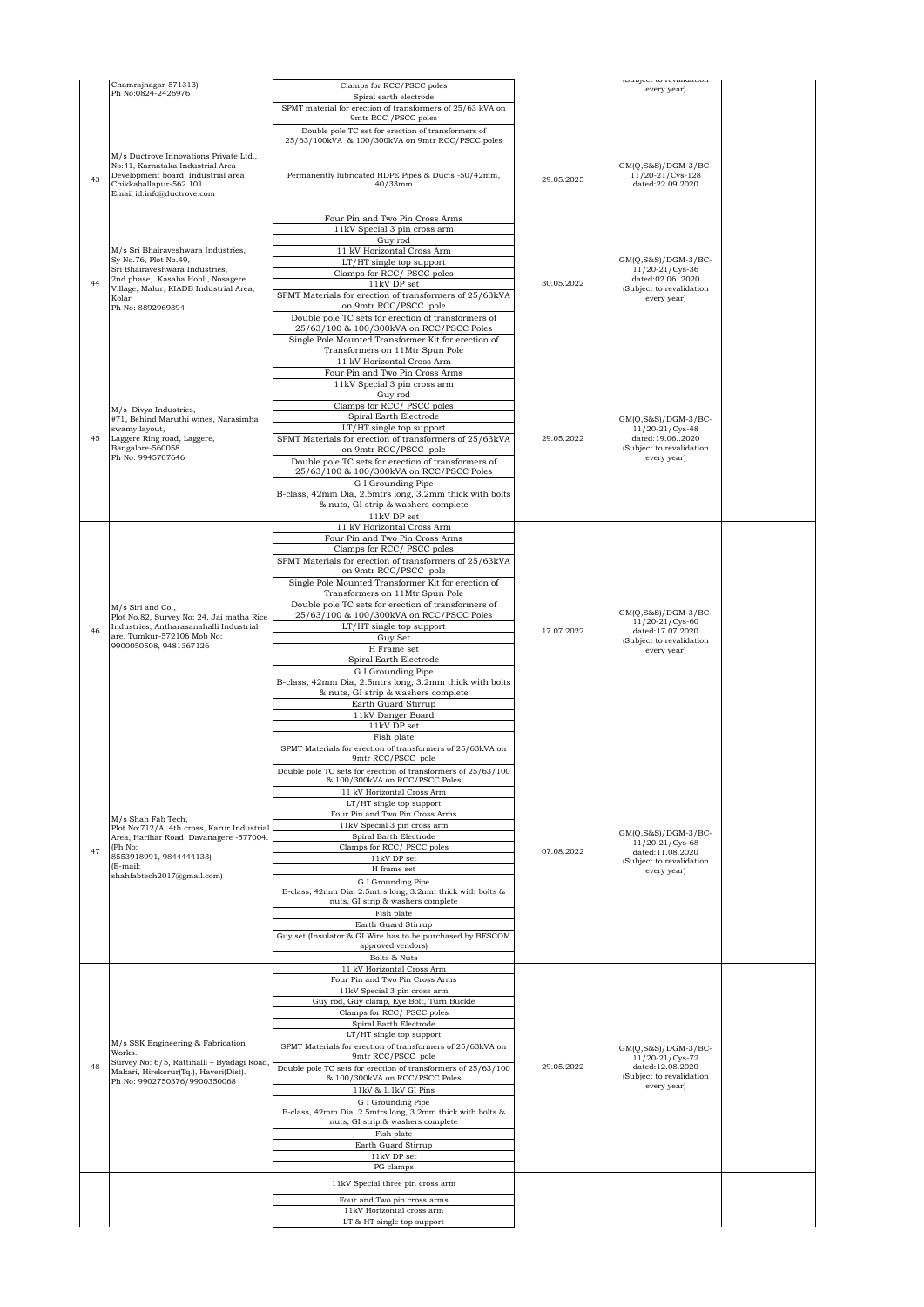|    |                                                                                                                         | Guy set (Insulator & GI wire has to be purchased by BESCOM<br>approved Vendors                                                |            |                                                                                        |  |
|----|-------------------------------------------------------------------------------------------------------------------------|-------------------------------------------------------------------------------------------------------------------------------|------------|----------------------------------------------------------------------------------------|--|
|    | M/s Kronax Engineering & Pressure<br>Vessels LLP, No.823/1A, 823/1B, Near                                               | Spiral Earth Electrode<br>G I Grouding Pipe                                                                                   |            |                                                                                        |  |
|    | Kodikonda checkpost, kodur Village,<br>Chillamathur, Anantapur District, Andhra                                         | B-class, 42mm Dia, 2.5mtrs long, 3.2mm thick<br>Spacer for DTC wiring                                                         | 17.08.2022 | $GM(QS&S)/DGM-3/BC-$<br>11/20-21/CYS-93                                                |  |
| 49 | Pradesh(AP)<br>Contact No: +91 9980568975                                                                               | Danger Board                                                                                                                  |            | dtd:18.08.2020<br>(Subject to revalidation                                             |  |
|    | Email: info@kronax.in                                                                                                   | Earth Guard Stirrup<br>11kV DP set                                                                                            |            | every year)                                                                            |  |
|    |                                                                                                                         | Single Pole Mounted Transformer Kit for erection of<br>Transformers on 11Mtr Spun Poles                                       |            |                                                                                        |  |
|    |                                                                                                                         | Double Pole TC sets for erection of transformers of<br>25/63/100kVA & 100/300kVA on RCC/PSCC 9Mtr pole                        |            |                                                                                        |  |
|    |                                                                                                                         | SPMT Materials for erection of transformer on 25/63kVA on<br>9mtr RCC/PSCC pole                                               |            |                                                                                        |  |
|    |                                                                                                                         | H Frame for mounting GOS<br>RCC/PSCC pole clamps                                                                              |            |                                                                                        |  |
|    |                                                                                                                         | SPMT Materials for erection of transformers of 25/63kVA<br>on 9mtr RCC/PSCC pole                                              |            |                                                                                        |  |
|    |                                                                                                                         | Double pole TC sets for erection of transformers of<br>25/63/100 & 100/300kVA on RCC/PSCC Poles<br>11 kV Horizontal Cross Arm |            |                                                                                        |  |
|    |                                                                                                                         | LT/HT single top support<br>Four Pin and Two Pin Cross Arms                                                                   |            |                                                                                        |  |
|    |                                                                                                                         | Clamps for RCC/PSCC poles                                                                                                     |            |                                                                                        |  |
|    |                                                                                                                         | 11kV DP set<br>PG clamps & Lugs                                                                                               |            | $GM(QS&S)/DGM-3/BC-$                                                                   |  |
|    | M/s SGP Industries, Madapatna, Near<br>Vinayaka Engg Works, Harragadde post,                                            | G I Grounding Pipe                                                                                                            | 20.08.2022 | 11/20-21/CYS-95<br>dtd:24.08.2020                                                      |  |
| 50 | Jigani Hobli, Anekal Taluk, Bangalore -<br>560105 (E-mail: sgp_indl@rediffmail.com)<br>(PH. No: 9591075579, 8050777535, | B-class, 42mm Dia, 2.5mtrs long, 3.2mm thick with bolts<br>& nuts, GI Pipe/strip & washers complete                           |            | (Subject to revalidation<br>every year)                                                |  |
|    | 8951892319).                                                                                                            | H Frame set<br>Fish plate                                                                                                     |            |                                                                                        |  |
|    |                                                                                                                         | Earth Guard Stirrup<br>11kV Danger Board                                                                                      |            |                                                                                        |  |
|    |                                                                                                                         | Alkathine tubes                                                                                                               |            |                                                                                        |  |
|    |                                                                                                                         | Anticlimbing Device<br>Guy set (Insulator & GI Wire has to be purchased by                                                    |            |                                                                                        |  |
|    |                                                                                                                         | BESCOM approved vendors)<br>Single Pole Mounted Transformer Kit for erection of                                               |            |                                                                                        |  |
|    |                                                                                                                         | Transformers on 11Mtr Spun Pole                                                                                               |            |                                                                                        |  |
|    |                                                                                                                         | 11kV, HG Fuse Unit<br>11kV, 200A Single Break GOS                                                                             | 30.12.2022 | $GM(QS&S)/DGM-3/BC-$<br>11/20-21/CYS-209                                               |  |
|    |                                                                                                                         | 11kV, 400A Double Break GOS<br>11kV Horizontal cross arm                                                                      |            | dtd:01.01.2021                                                                         |  |
|    |                                                                                                                         | LT/HT single top support<br>Four Pin and Two Pin Cross Arms                                                                   |            |                                                                                        |  |
|    |                                                                                                                         | Clamps for RCC/PSCC poles                                                                                                     |            |                                                                                        |  |
|    |                                                                                                                         | G I Grounding Pipe                                                                                                            |            |                                                                                        |  |
|    | M/s RGV Enterprises,<br>No:2, 3, Sri Lakshmi Venkataramana                                                              | B-class, 42mm Dia, 2.5mtrs long, 3.2mm thick with bolts<br>& nuts, GI Pipe/strip & washers complete                           |            | GM(QS&S)/DGM-3/BC-                                                                     |  |
| 51 | Layout,<br>Behind Basavanahalli Railway station,<br>Nelamangala-562123, Bangalore.                                      | 11kV DP set<br>Guy Rod                                                                                                        | 04.09.2022 | 11/20-21/CYS-108<br>dtd:05.09.2020                                                     |  |
|    | Phone No: 9591442150, 9449563179,<br>9945293959                                                                         | 11kV Special three pin cross arm<br>Single Pole Mounted Transformer Kit for erection of                                       |            | (Subject to revalidation<br>every year)                                                |  |
|    |                                                                                                                         | Transformers on 11Mtr Spun Pole                                                                                               |            |                                                                                        |  |
|    |                                                                                                                         | Double Pole TC sets for erection of transformers of<br>25/63/100kVA & 100/300kVA on RCC/PSCC 9Mtr pole                        |            |                                                                                        |  |
|    |                                                                                                                         | SPMT Materials for erection of transformer on 25/63kVA on<br>9mtr RCC/PSCC pole                                               |            |                                                                                        |  |
|    |                                                                                                                         | PG clamps                                                                                                                     |            |                                                                                        |  |
|    | M/s Malu Wires,                                                                                                         | Spiral Earth Electrode                                                                                                        |            |                                                                                        |  |
| 52 | Sy No. 247, Village Kadnur Hobli Madhure<br>Tq Doddaballapura Dist, Bangalore North-<br>561 204                         | 8 SWG GI Wire                                                                                                                 | 04.09.2022 | $GM(QS&S)/DGM-3/BC-$<br>11/20-21/CYS-104<br>dtd:05.09.2020                             |  |
|    | Ph No:080-22266768<br>E-mail:maluwires@gmail.com                                                                        | 7/10 Guy Wire                                                                                                                 |            | (Subject to revalidation<br>every year)                                                |  |
|    |                                                                                                                         | Guy rod, Guy clamp, Eye Bolt, Turn buckle                                                                                     |            |                                                                                        |  |
|    |                                                                                                                         | Four Pin and Two Pin Cross Arms                                                                                               |            |                                                                                        |  |
|    |                                                                                                                         | 11kV Special three pin cross arm                                                                                              |            |                                                                                        |  |
|    |                                                                                                                         | 1.1kV & 11kV GI pin                                                                                                           |            |                                                                                        |  |
|    |                                                                                                                         | G I Grounding Pipe<br>B-class, 42mm Dia, 2.5mtrs long, 3.2mm thick with bolts<br>& nuts, GI Pipe/strip & washers complete     | 05.09.2022 | $GM(QS&S)/DGM-3/BC-$<br>11/20-21/CYS-113<br>dtd:07.09.2020<br>(Subject to revalidation |  |
|    |                                                                                                                         | Earth Guard stirrup                                                                                                           |            | every year)                                                                            |  |
|    |                                                                                                                         | Spiral Earth Electrode                                                                                                        |            |                                                                                        |  |
|    |                                                                                                                         | LT & HT single top support                                                                                                    |            |                                                                                        |  |
|    | M/s Asian Fab Tec Limited,<br>Plot No.15, II phase, Peenya Industrial                                                   | Clamps for RCC/PSCC poles                                                                                                     |            |                                                                                        |  |
| 53 | Area,<br>Bangalore - 58<br>Ph No. 9945239701,                                                                           | 11kV Horizontal cross arm                                                                                                     |            |                                                                                        |  |
|    | 23720304, 23724704<br>E-mail: asianfabtec@gmail.com                                                                     | Spacer for DTC wiring                                                                                                         |            |                                                                                        |  |
|    |                                                                                                                         | SPMT Materials for erection of transformer on 25/63kVA                                                                        |            |                                                                                        |  |
|    |                                                                                                                         | on 9mtr RCC/PSCC pole<br>Double Pole TC sets for erection of transformers of                                                  |            |                                                                                        |  |
|    |                                                                                                                         | 25/63/100kVA & 100/300kVA on RCC/PSCC 9Mtr pole                                                                               |            |                                                                                        |  |
|    |                                                                                                                         | H – frame set for fixing GOS for DP structure                                                                                 |            |                                                                                        |  |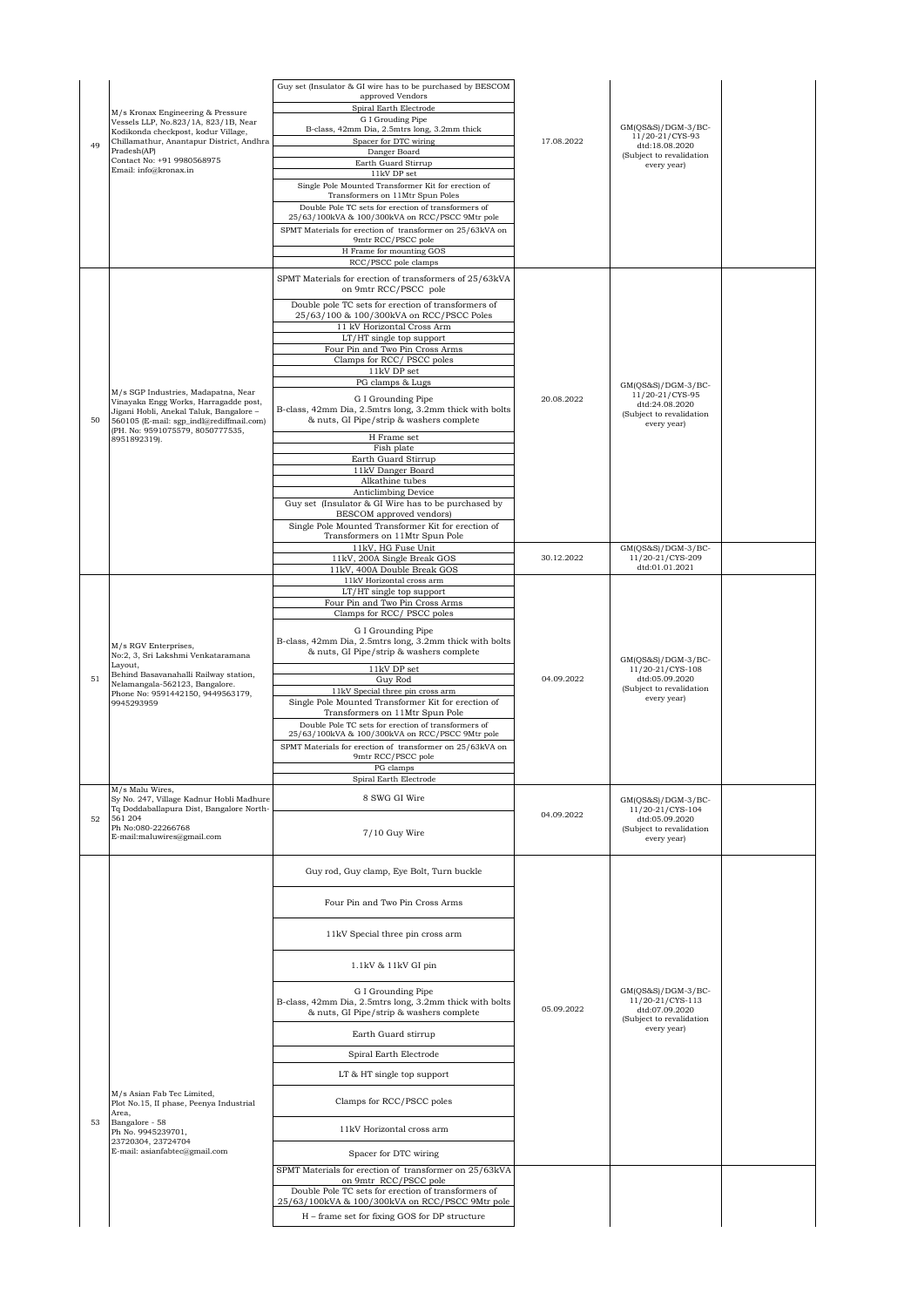|    |                                                                                        | 11kV DP set                                                                                                          |            |                                                            |                                                                        |
|----|----------------------------------------------------------------------------------------|----------------------------------------------------------------------------------------------------------------------|------------|------------------------------------------------------------|------------------------------------------------------------------------|
|    |                                                                                        | 3 GOS and 1 GOS Frame set for Spun pole with &<br>without transformers seating                                       |            |                                                            |                                                                        |
|    |                                                                                        | Prefabricated Platform for erection of 250kVA<br>Transformer on 11 mtr Spun Pole structure                           | 01.12.2021 | $GM(QS&S)/DGM-3/BC-$<br>11/20-21/CYS-180                   |                                                                        |
|    |                                                                                        | Aluminium Lugs/Copper Lugs                                                                                           |            | dtd:02.12.2020                                             |                                                                        |
|    |                                                                                        | G.I.Flat                                                                                                             |            |                                                            |                                                                        |
|    |                                                                                        | G.I.Pipe B-class as per IS-1239                                                                                      |            |                                                            |                                                                        |
|    |                                                                                        | Danger Board                                                                                                         |            |                                                            |                                                                        |
|    |                                                                                        |                                                                                                                      |            |                                                            |                                                                        |
|    |                                                                                        | PG clamps<br>11kV Horizontal cross arm                                                                               |            |                                                            |                                                                        |
|    |                                                                                        |                                                                                                                      |            |                                                            |                                                                        |
|    |                                                                                        | Four and Two pin cross arms                                                                                          |            |                                                            |                                                                        |
|    |                                                                                        | 11kV Special three pin cross arm                                                                                     |            |                                                            |                                                                        |
|    |                                                                                        | Clamps for RCC/PSCC poles                                                                                            |            |                                                            |                                                                        |
|    |                                                                                        | Double Pole TC sets for erection of transformers of<br>25/63/100kVA & 100/300kVA on RCC/PSCC 9Mtr pole               |            |                                                            |                                                                        |
|    |                                                                                        | SPMT Materials for erection of transformer on 25/63kVA<br>on 9mtr RCC/PSCC pole                                      |            |                                                            |                                                                        |
|    | M/s Sahara Industries,<br>945,946,947,948/3,5,6, Ground Floor,                         | Single Pole Mounted Transformer Kit for erection of<br>Transformers on 11Mtr Spun Poles                              |            | $GM(QS&S)/DGM-3/BC-$<br>11/20-21/CYS-114                   |                                                                        |
| 54 | Opp Vani College, Hiriyur, Chitradurga,<br>Karnataka                                   | LT & HT single top support                                                                                           | 05.09.2022 | dtd:07.09.2020<br>(Subject to revalidation                 |                                                                        |
|    | Ph No: 9845383726                                                                      | Guy Rod                                                                                                              |            | every year)                                                |                                                                        |
|    |                                                                                        | H Frame set                                                                                                          |            |                                                            |                                                                        |
|    |                                                                                        | Fish plate                                                                                                           |            |                                                            |                                                                        |
|    |                                                                                        | Earth Guard Stirrup                                                                                                  |            |                                                            |                                                                        |
|    |                                                                                        | Spiral Earth Electrode                                                                                               |            |                                                            |                                                                        |
|    |                                                                                        | G I Grounding Pipe                                                                                                   |            |                                                            |                                                                        |
|    |                                                                                        | B-class, 42mm Dia, 2.5mtrs long, 3.2mm thick with bolts<br>& nuts, GI strip & washers complete                       |            |                                                            |                                                                        |
|    |                                                                                        | 11kV Danger Board                                                                                                    |            |                                                            |                                                                        |
|    |                                                                                        | 11kV DP set                                                                                                          |            |                                                            |                                                                        |
|    |                                                                                        | Four Pin and Two Pin Cross Arms                                                                                      |            |                                                            |                                                                        |
|    |                                                                                        | LT/HT single top support<br>Clamps for RCC/ PSCC poles                                                               |            |                                                            |                                                                        |
|    |                                                                                        | 11 kV Horizontal Cross Arm<br>11kV Special three pin cross arm                                                       |            |                                                            |                                                                        |
|    |                                                                                        | SPMT Materials for erection of transformers of 25/63kVA on<br>9mtr RCC/PSCC pole                                     |            |                                                            |                                                                        |
|    | M/s Srinivasa Concrete Products, Jagalur                                               | Double pole TC sets for erection of transformers of 25/63/100                                                        |            |                                                            |                                                                        |
|    | Road, Alur Village, Davangere.<br>(Ph No: 9448213045, 8553502125)                      | & 100/300kVA on RCC/PSCC Poles<br>Single Pole Mounted Transformer Kit for erection of                                |            | $GM(QS&S)/DGM-3/BC-$<br>11/20-21/CYS-119<br>dtd:10.09.2020 |                                                                        |
| 55 | (E-mail:<br>SriSrinivasaelectricals16@gmail.com)                                       | Transformers on 11Mtr Spun Pole<br>G I Grounding Pipe                                                                | 05.09.2022 | (Subject to revalidation                                   |                                                                        |
|    |                                                                                        | B-class, 42mm Dia, 2.5mtrs long, 3.2mm thick with bolts &<br>nuts, GI strip & washers complete<br>Guy Rod            |            | every year)                                                |                                                                        |
|    |                                                                                        | Earth Guard Stirrup<br>Spiral Earth Electrode                                                                        |            |                                                            |                                                                        |
|    |                                                                                        | Guy set (Insulator & GI Wire has to be purchased by BESCOM                                                           |            |                                                            |                                                                        |
|    |                                                                                        | approved vendors)<br>H - frame set for mounting GOS frame                                                            |            |                                                            |                                                                        |
|    |                                                                                        | 11kV DP set                                                                                                          |            |                                                            |                                                                        |
|    |                                                                                        | Double Pole TC sets for erection of transformers of<br>25/63/100kVA & 100/300kVA on RCC/PSCC 9Mtr pole               |            |                                                            |                                                                        |
|    |                                                                                        | G I Grounding Pipe<br>B-class, 42mm Dia, 2.5mtrs long, 3.2mm thick with bolts<br>& nuts, GI strip & washers complete |            |                                                            |                                                                        |
|    | Sri Ganapathi Industries,<br>Sri Ganapathi, No:42, Venkata Reddy                       | $11kV$ DP set<br>SPMT Materials for erection of transformer on 25/63kVA                                              |            |                                                            |                                                                        |
|    | Layout, Doddakallasandra (Behind                                                       | on 9mtr RCC/PSCC pole                                                                                                |            | GM(QS&S)/DGM-3/BC-<br>11/20-21/CYS-123                     |                                                                        |
| 56 | Syndicate Bank), Kanakapura Main Road,<br>Bangalore - 560062<br>Ph No: 080-65679858/59 | Single Pole Mounted Transformer Kit for erection of<br>Transformers on 11Mtr Spun Poles                              | 05.09.2022 | dtd:15.09.2020<br>(Subject to revalidation                 |                                                                        |
|    | E-mail: sgindfour@gmail.com                                                            | Clamps for RCC/ PSCC poles<br>11kV Horizontal cross arm                                                              |            | every year)                                                |                                                                        |
|    |                                                                                        | LT & HT single top support<br>Four and Two pin cross arms                                                            |            |                                                            |                                                                        |
|    |                                                                                        | 11kV Special three pin cross arm                                                                                     |            |                                                            |                                                                        |
|    |                                                                                        | Fish Plate<br>Guy Rod                                                                                                |            |                                                            |                                                                        |
|    |                                                                                        | Spiral Earth Electrode<br>H Frame for mounting GOS                                                                   |            |                                                            |                                                                        |
|    |                                                                                        | 11kV 200A Single Break GOS                                                                                           |            |                                                            |                                                                        |
|    |                                                                                        | High Density Polyethylene (HDPE)                                                                                     |            |                                                            | 16.05.2021<br>$GM(QS&S)/DGM-3/BC-$                                     |
|    | M/s Mangalam Pipes Pvt Ltd., Plot No:241-<br>C, 1st stage, Sompura Industrial Area,    | Pipes: PE 80 PN 6 DN 63 to 160mm                                                                                     | 16.05.2021 | $GM(QS&S)/DGM-3/BC-$<br>11/18-19/CYS-87                    | 11/20-21/CYS-133<br>dtd:30.09.2020                                     |
| 57 | Nidavanda Village, Hobli - Sompura,<br>Nelamangala Taluk, Banglaore                    |                                                                                                                      |            | dtd:03.08.2018<br>(Subject to revalidation                 |                                                                        |
|    | (Email - mangalampipes@gmail.com)                                                      | High Density Polyethylene (HDPE)<br>Pipes: PE 80 PN 6 DN 180 to 250mm                                                | 31.01.2023 | every year)                                                | 25.09.2021<br>GM(QS&S)/DGM-3/BC-<br>11/20-21/CYS-133<br>dtd:30.09.2020 |
|    |                                                                                        | Single Pole Mounted Transformer Kit for erection of                                                                  |            |                                                            |                                                                        |
|    |                                                                                        | Transformers on 11Mtr Spun Pole                                                                                      |            |                                                            |                                                                        |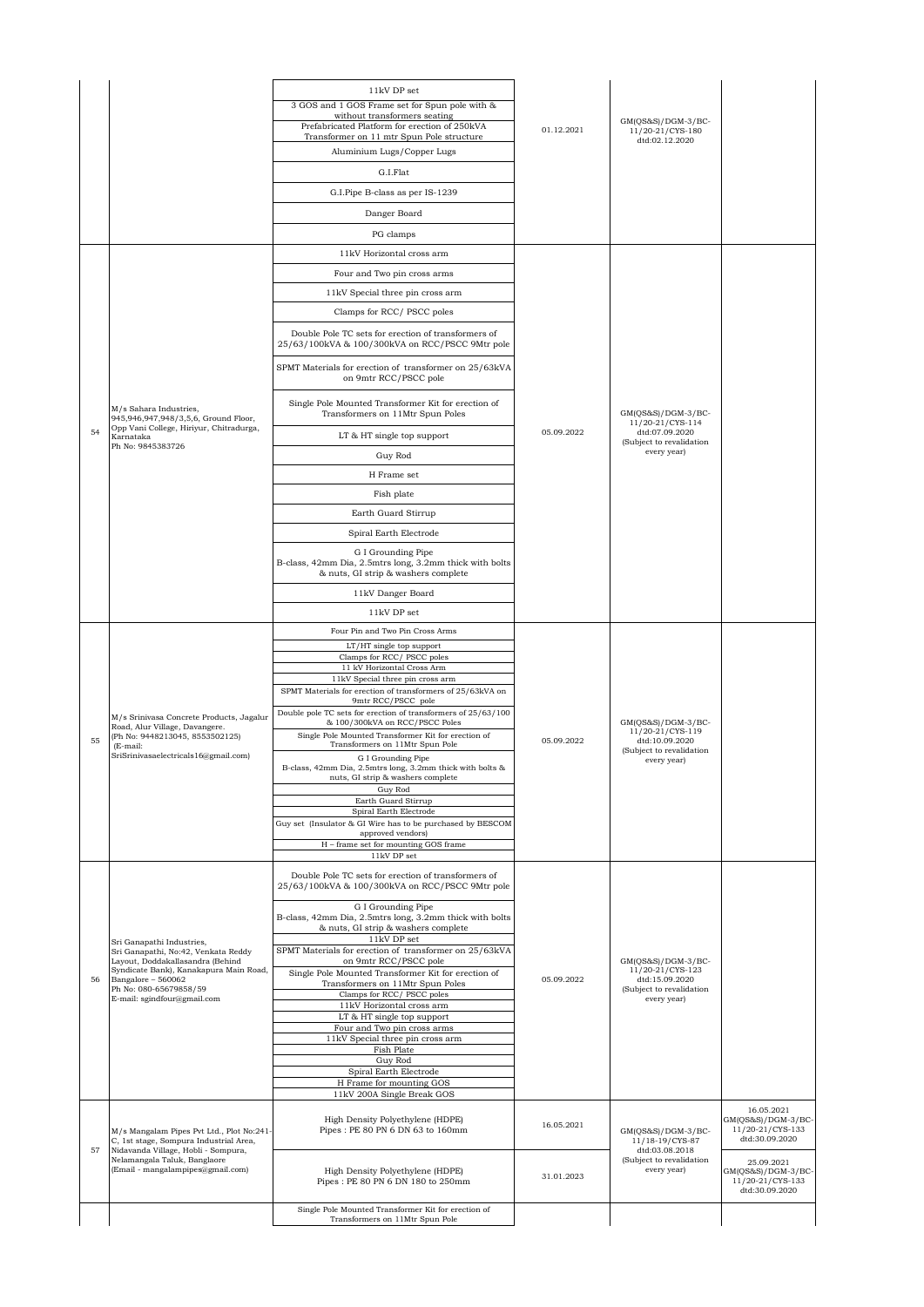|    |                                                                                                                 | SPMT Materials for erection of transformers of 25/63kVA on<br>9mtr RCC/PSCC pole                                     |            |                                                                                                       |  |
|----|-----------------------------------------------------------------------------------------------------------------|----------------------------------------------------------------------------------------------------------------------|------------|-------------------------------------------------------------------------------------------------------|--|
|    |                                                                                                                 | Double pole TC sets for erection of transformers of 25/63/100<br>& 100/300kVA on RCC/PSCC Poles                      |            |                                                                                                       |  |
|    |                                                                                                                 | 11kV DP set                                                                                                          |            |                                                                                                       |  |
|    |                                                                                                                 | 11 kV Horizontal Cross Arm                                                                                           |            |                                                                                                       |  |
|    |                                                                                                                 | 4 Pin and 2 Pin Cross Arms                                                                                           |            |                                                                                                       |  |
|    |                                                                                                                 | 11 kV Horizontal Cross Arm                                                                                           |            |                                                                                                       |  |
|    |                                                                                                                 | Clamps for RCC/ PSCC poles                                                                                           |            |                                                                                                       |  |
|    |                                                                                                                 | Spiral Earth Electrode                                                                                               |            |                                                                                                       |  |
|    |                                                                                                                 | LT/HT single top support                                                                                             |            |                                                                                                       |  |
|    |                                                                                                                 | 11kV Special 3 pin cross arm                                                                                         |            |                                                                                                       |  |
| 58 | M/s Gautamesh Industries, 8B, 3rd<br>Cross, Magadi Main Raod, Manjunatha<br>Industrial Area, Mahadeshwaranagar, | Earth Guard Stirrup                                                                                                  | 13.10.2022 | $GM(QS&S)/DGM-3/BC-$<br>11/20-21/CYS-136 dtd:<br>13.10.2020                                           |  |
|    | Bangalore-560 091 (Ph No: 080-<br>23486963)                                                                     | G I Grounding Pipe<br>B-class, 42mm Dia, 2.5mtrs long, 3.2mm thick with bolts &<br>nuts, GI strip & washers complete |            | (Subject to revalidation<br>every year)                                                               |  |
|    |                                                                                                                 | Guy set (Insulator & GI Wire has to be purchased by BESCOM<br>approved vendors)                                      |            |                                                                                                       |  |
|    |                                                                                                                 | Strain Clamps for 70/90 kN Disc Insulator                                                                            |            |                                                                                                       |  |
|    |                                                                                                                 | PG clamps                                                                                                            |            |                                                                                                       |  |
|    |                                                                                                                 | 11kV 200A Single Break GOS                                                                                           |            |                                                                                                       |  |
|    |                                                                                                                 | 11kV 400A Double Break GOS                                                                                           |            |                                                                                                       |  |
|    |                                                                                                                 | 11kV HG Fuse Unit                                                                                                    |            |                                                                                                       |  |
|    |                                                                                                                 | 11kV Danger Board                                                                                                    |            |                                                                                                       |  |
|    |                                                                                                                 | Fish plate                                                                                                           |            |                                                                                                       |  |
|    |                                                                                                                 | Spacers for DTC Wiring                                                                                               |            |                                                                                                       |  |
|    |                                                                                                                 | Copper Lugs                                                                                                          |            |                                                                                                       |  |
|    |                                                                                                                 | Earth Guard Stirrup                                                                                                  | 12.10.2022 |                                                                                                       |  |
|    |                                                                                                                 | G I Grounding Pipe<br>B-class, 42mm Dia, 2.5mtrs long, 3.2mm thick with bolts<br>& nuts, GI strip & washers complete |            |                                                                                                       |  |
|    |                                                                                                                 | Single Pole Mounted Transformer Kit for erection of<br>Transformers on 11Mtr Spun Pole                               |            | $GM(QS&S)/DGM-3/BC-$<br>11/20-21/CYS-137<br>dtd:14.10.2020<br>(Subject to revalidation<br>every year) |  |
|    |                                                                                                                 | 11kV DP set                                                                                                          |            |                                                                                                       |  |
|    |                                                                                                                 | Four Pin and Two Pin Cross Arms                                                                                      |            |                                                                                                       |  |
|    |                                                                                                                 | Clamps for RCC/PSCC poles                                                                                            |            |                                                                                                       |  |
|    | M/s R. G. Enterprises, No:146, 8th Main                                                                         | SPMT Materials for erection of transformers of 25/63kVA<br>on 9mtr RCC/PSCC pole                                     |            |                                                                                                       |  |
| 59 | Road, Krishnaiah Layout, Bangalore -<br>560061<br>(PH No: 9980387058)                                           | Double pole TC sets for erection of transformers of<br>25/63/100 & 100/300kVA on RCC/PSCC Poles                      |            |                                                                                                       |  |
|    |                                                                                                                 | 11 kV Horizontal Cross Arm                                                                                           |            |                                                                                                       |  |
|    |                                                                                                                 | LT/HT single top support                                                                                             |            |                                                                                                       |  |
|    |                                                                                                                 | 11kV Special 3 pin cross arm                                                                                         |            |                                                                                                       |  |
|    |                                                                                                                 | PG clamps                                                                                                            |            |                                                                                                       |  |
|    |                                                                                                                 | $11\mathrm{kV}$ & $1.1\mathrm{kV}$ GI Pins                                                                           |            |                                                                                                       |  |
|    |                                                                                                                 | Spiral Earth Electrode                                                                                               |            |                                                                                                       |  |
|    |                                                                                                                 | Bolts & Nuts                                                                                                         |            |                                                                                                       |  |
|    |                                                                                                                 | 11 kV Horizontal Cross Arm<br>LT/HT single top support                                                               |            |                                                                                                       |  |
|    |                                                                                                                 | Four Pin and Two Pin Cross Arms<br>Clamps for PSCC poles                                                             |            |                                                                                                       |  |
|    |                                                                                                                 | 11kV Special 3 pin cross arm<br>11kV DP set                                                                          |            |                                                                                                       |  |
|    | M/s Electro Control Equipments,                                                                                 | H-Frame set for mounting GOS                                                                                         |            | $GM(QS&S)/DGM-3/BC-$                                                                                  |  |
| 60 | #5Y, 16th Main Road, Yeddlurdinne, 3rd<br>block, Rajajinagar, Bangalore - 560010.                               | Guy rod, Guy clamp, Eye Bolt, Turn Buckle<br>SPMT Materials for erection of transformers of 25/63kVA                 | 28.10.2022 | 11/20-21/CYS-147<br>dtd:28.10.2020                                                                    |  |
|    | Ph No:9845872345                                                                                                | on 9mtr PSCC pole<br>Double pole TC sets for erection of transformers of<br>25/63/100 & 100/300kVA on PSCC Poles     |            | (Subject to revalidation<br>every year)                                                               |  |
|    |                                                                                                                 |                                                                                                                      |            |                                                                                                       |  |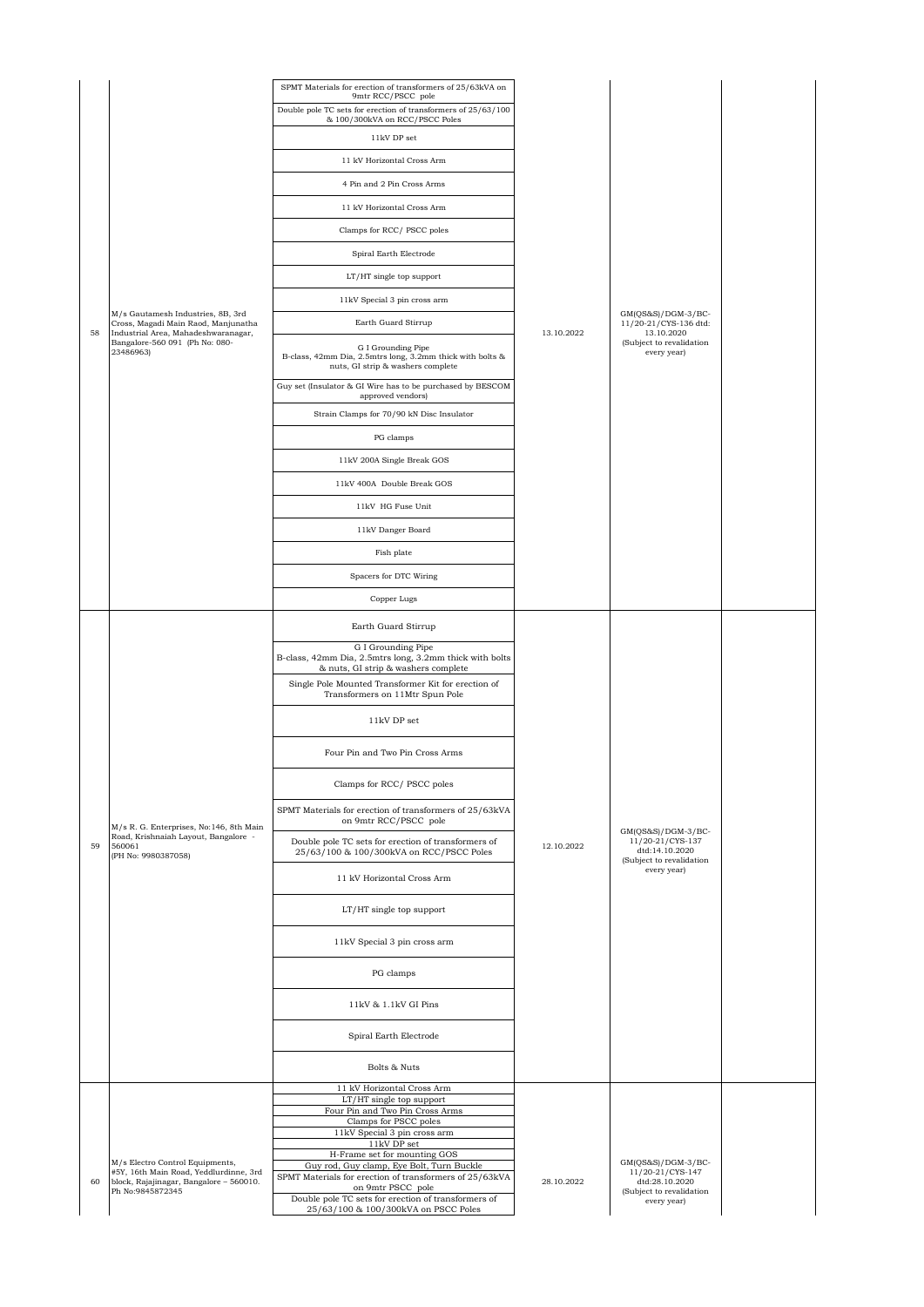|    |                                                                                                                                              | G I Grounding Pipe<br>B-class, 42mm Dia, 2.5mtrs long, 3.2mm thick with bolts<br>& nuts, GI strip & washers complete<br>Single Pole Mounted Transformer Kit for erection of<br>Transformers on 11Mtr Spun Pole<br>Spiral Earth Electrode |            |                                                                                      |  |
|----|----------------------------------------------------------------------------------------------------------------------------------------------|------------------------------------------------------------------------------------------------------------------------------------------------------------------------------------------------------------------------------------------|------------|--------------------------------------------------------------------------------------|--|
|    |                                                                                                                                              | 11 kV Horizontal Cross Arm<br>LT/HT single top support<br>Four Pin and Two Pin Cross Arms                                                                                                                                                |            |                                                                                      |  |
|    |                                                                                                                                              | Clamps for PSCC poles<br>11kV Special 3 pin cross arm<br>$11\mathrm{kV}$ DP set                                                                                                                                                          |            |                                                                                      |  |
| 61 | M/s Sai Shankara Enterprises,<br>#432/1, Behind Govt Primary School,<br>Peenya 1st stage, Bangalore-560 058.<br>Ph No:9448736230, 9886799605 | H-Frame set<br>Guy rod, Guy clamp, Eye Bolt, Turn Buckle<br>SPMT Materials for erection of transformers of 25/63kVA<br>on 9mtr PSCC 300kg WL pole                                                                                        | 28.10.2022 | GM(QS&S)/DGM-3/BC-<br>11/20-21/CYS-148<br>dtd:28.10.2020<br>(Subject to revalidation |  |
|    |                                                                                                                                              | Double pole TC sets for erection of transformers of<br>25/63/100 & 100/300kVA on PSCC 300kg WL Pole                                                                                                                                      |            | every year)                                                                          |  |
|    |                                                                                                                                              | G I Grounding Pipe<br>B-class, 42mm Dia, 2.5mtrs long, 3.2mm thick with bolts<br>& nuts, GI strip & washers complete<br>Single Pole Mounted Transformer Kit for erection of<br>Transformers on 11Mtr Spun Pole                           |            |                                                                                      |  |
|    |                                                                                                                                              | 11kV Special three pin cross arm                                                                                                                                                                                                         |            |                                                                                      |  |
|    |                                                                                                                                              | 11kV Horizontal cross arm<br>Guy set (Insulator & GI wire has to be purchased by BESCOM                                                                                                                                                  |            |                                                                                      |  |
|    |                                                                                                                                              | approved Vendors<br>Earth Guard Stirrup                                                                                                                                                                                                  |            |                                                                                      |  |
|    |                                                                                                                                              | Spiral Earth Electrode                                                                                                                                                                                                                   |            |                                                                                      |  |
|    |                                                                                                                                              | G I Grounding Pipe<br>B-class, 42mm Dia, 2.5mtrs long, 3.2mm thick with bolts &<br>nuts, GI strip & washers complete                                                                                                                     |            |                                                                                      |  |
|    | M/s Aerial Power Transmission,                                                                                                               | Clamps for PSCC/RCC poles<br>Four and Two pin cross arms                                                                                                                                                                                 |            | $GM(QS&S)/DGM-3/BC-$                                                                 |  |
| 62 | Plot No:45P, KIADB, Hirehalli Indl.Area,<br>Tumkur-572168                                                                                    | Danger Board<br>LT & HT single top support                                                                                                                                                                                               | 04.11.2021 | 11/20-21/CYS-157<br>dtd:05.11.2020                                                   |  |
|    | Email: aerialpowertransmission<br>@gmail.com                                                                                                 | 11kV DP set<br>H Frame for mounting GOS                                                                                                                                                                                                  |            | (Subject to revalidation<br>every year)                                              |  |
|    |                                                                                                                                              | Single Pole Mounted Transformer Kit for erection of<br>Transformers on 11Mtr Spun Poles<br>Double Pole TC sets for erection of transformers of<br>25/63/100kVA & 100/300kVA on RCC/PSCC 9Mtr pole                                        |            |                                                                                      |  |
|    |                                                                                                                                              | SPMT Materials for erection of transformer on 25/63kVA on<br>9mtr RCC/PSCC pole                                                                                                                                                          |            |                                                                                      |  |
|    |                                                                                                                                              | Fish plate<br>Pole clamp for HT/LT AB cable                                                                                                                                                                                              |            |                                                                                      |  |
|    |                                                                                                                                              | Anticlimbing Device                                                                                                                                                                                                                      |            |                                                                                      |  |
|    |                                                                                                                                              | 11kV Spun Pole Structure Materials with Single & 3 GOS<br>Systems                                                                                                                                                                        |            |                                                                                      |  |
|    |                                                                                                                                              | 11kV Horizontal cross arm<br>2 Pin & 4 Pin cross Arm                                                                                                                                                                                     |            |                                                                                      |  |
|    |                                                                                                                                              | Guy set (Insulator & GI wire has to be purchased by BESCOM<br>approved Vendors)                                                                                                                                                          |            |                                                                                      |  |
|    |                                                                                                                                              | 11kV Special 3 Pin Cross Arms,<br>LT & HT single top support                                                                                                                                                                             |            |                                                                                      |  |
|    |                                                                                                                                              | 11kV DP set                                                                                                                                                                                                                              |            |                                                                                      |  |
|    |                                                                                                                                              | RCC/ PSCC Poles Clamps<br>Double Pole TC sets for erection of transformers of                                                                                                                                                            |            |                                                                                      |  |
|    | M/s S. R. Engineers.,<br>No: 114/16, P.P.                                                                                                    | 25/63/100kVA & 100/300kVA on RCC/PSCC 9Mtr pole<br>SPMT Materials for erection of transformer of 25/63kVA on                                                                                                                             |            | GM(QS&S)/DGM-3/BC-                                                                   |  |
| 63 | Indusrial Estate, Deepanjalinagar,<br>Mysore Road,                                                                                           | 9mtr RCC/PSCC pole<br>Spiral Earth Electrode                                                                                                                                                                                             | 10.11.2022 | 11/20-21/CYS-168<br>dtd:11.11.2020<br>(Subject to revalidation<br>every year)        |  |
|    | Bangalore -560 026.<br>Ph No: 9845313532                                                                                                     | PG clamps                                                                                                                                                                                                                                |            |                                                                                      |  |
|    |                                                                                                                                              | Earth Guard Stirrup<br>Anti Climbing Device                                                                                                                                                                                              |            |                                                                                      |  |
|    |                                                                                                                                              | G I Grounding Pipe<br>B-class, 42mm Dia, 2.5mtrs long, 3.2mm thick with bolts &<br>nuts, GI strip & washers complete                                                                                                                     |            |                                                                                      |  |
|    |                                                                                                                                              | H-frame set<br>Spacers for DTC Wiring                                                                                                                                                                                                    |            |                                                                                      |  |
|    |                                                                                                                                              | Alkathine Tubes (RYB)                                                                                                                                                                                                                    |            |                                                                                      |  |
|    |                                                                                                                                              | Danger Board<br>Copper Lugs                                                                                                                                                                                                              |            |                                                                                      |  |
|    |                                                                                                                                              | 11kV Horizontal cross arm<br>LT & HT single top support                                                                                                                                                                                  |            |                                                                                      |  |
|    |                                                                                                                                              | 2 Pin & 4 Pin cross Arm<br>11kV Special 3 Pin Cross Arms                                                                                                                                                                                 |            |                                                                                      |  |
|    |                                                                                                                                              | Single Pole Mounted Transformer Kit for erection of                                                                                                                                                                                      |            |                                                                                      |  |
|    |                                                                                                                                              | Transformers on 11Mtr Spun Poles<br>SPMT Materials for erection of transformer on 25/63kVA                                                                                                                                               |            |                                                                                      |  |
|    |                                                                                                                                              | on 9mtr RCC/PSCC pole<br>Guy set (Insulator & GI wire has to be purchased by                                                                                                                                                             |            |                                                                                      |  |
|    |                                                                                                                                              | BESCOM approved Vendors)                                                                                                                                                                                                                 |            |                                                                                      |  |
|    |                                                                                                                                              | G.I.Pipe B-class as per IS-1239<br>Alkathine Tubes                                                                                                                                                                                       |            |                                                                                      |  |
|    |                                                                                                                                              | 11kV DP set<br>Copper Lugs                                                                                                                                                                                                               |            |                                                                                      |  |
|    | M/s Elite Engineering and Constructions,<br>Do.No.71/2, Honnur Post, NH-4,                                                                   | PG Clamps<br>Clamps for PSCC/RCC poles                                                                                                                                                                                                   |            | $GM(QS&S)/DGM-3/BC-$                                                                 |  |
| 64 | Malleshettyhalli, Davangere<br>(Ph No: 9886059290)                                                                                           | Eye Hook<br>H- frame set for fixing GOS                                                                                                                                                                                                  | 05.12.2021 | 11/20-21/CYS-181<br>dtd:07.12.2020                                                   |  |
|    | (E-mail: eliteinsulators@gmail.com)                                                                                                          | G I Grounding Pipe                                                                                                                                                                                                                       |            |                                                                                      |  |
|    |                                                                                                                                              | B-class, 42mm Dia, 2.5mtrs long, 3.2mm thick with bolts<br>& nuts, GI strip & washers complete<br>Earthing Materials pipe type for grounding                                                                                             |            |                                                                                      |  |
|    |                                                                                                                                              | Danger Board<br>Fish Plate                                                                                                                                                                                                               |            |                                                                                      |  |
|    |                                                                                                                                              | Spiral Earth Electrode                                                                                                                                                                                                                   |            |                                                                                      |  |
|    |                                                                                                                                              | Universal Hook and Bolts & Nuts<br>Tee - Connectors - KZ3 95                                                                                                                                                                             |            |                                                                                      |  |
|    |                                                                                                                                              | Pre - Insulated Lugs - CPTAU for 95 Sqmm                                                                                                                                                                                                 |            |                                                                                      |  |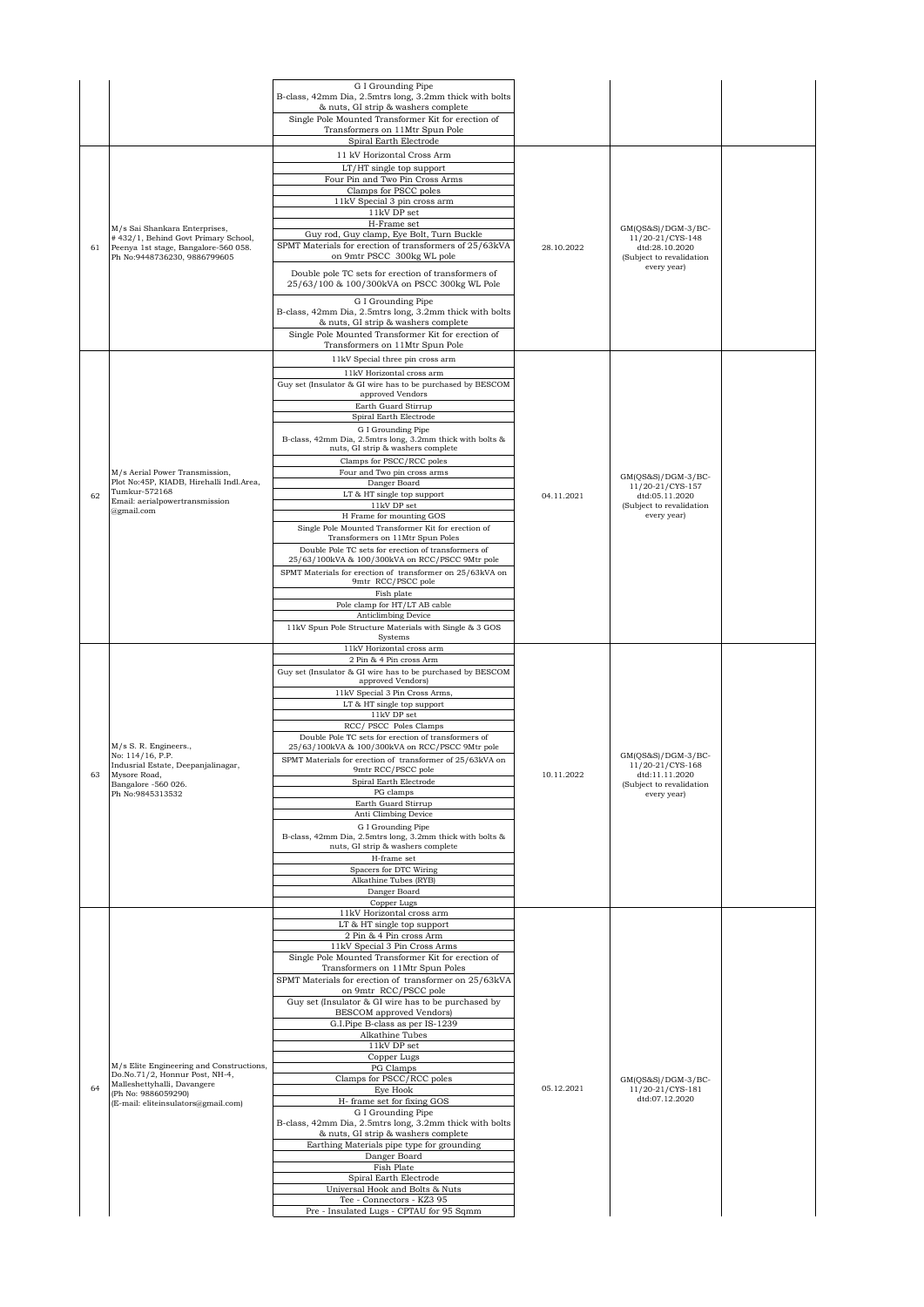|    |                                                                                                                               | End Cap for 50/70 Sqmm                                                                                                                 |            |                                                          |  |
|----|-------------------------------------------------------------------------------------------------------------------------------|----------------------------------------------------------------------------------------------------------------------------------------|------------|----------------------------------------------------------|--|
|    |                                                                                                                               | Double Pole TC sets for erection of transformers of<br>25/63/100kVA & 100/300kVA on RCC/PSCC 9Mtr pole                                 |            |                                                          |  |
|    |                                                                                                                               | Eye Hook (Flat Type) for fixing clamps                                                                                                 |            |                                                          |  |
|    |                                                                                                                               | 11kV Horizontal cross arm                                                                                                              |            |                                                          |  |
|    |                                                                                                                               | LT & HT single top support                                                                                                             |            |                                                          |  |
|    |                                                                                                                               | 2 Pin & 4 Pin cross Arm                                                                                                                |            |                                                          |  |
|    |                                                                                                                               | 11kV Special 3 Pin Cross Arms<br>RCC/PSCC pole clamp                                                                                   |            |                                                          |  |
|    | M/s KGN Galvanizers and Fabricators,<br>No.9/4, Kachohalli, Dasanapura Hobli,<br>Bangalore North Taluk,<br>Bangalore - 560091 | 11kV DP set                                                                                                                            |            |                                                          |  |
|    |                                                                                                                               | 3 GOS structural Material for Spun Pole with transformer<br>seating                                                                    |            |                                                          |  |
| 65 |                                                                                                                               | SPMT Materials for erection of transformer on 25/63kVA on<br>9mtr RCC/PSCC pole<br>Double Pole TC sets for erection of transformers of | 05.12.2021 | GM(QS&S)/DGM-3/BC-<br>11/20-21/CYS-182                   |  |
|    | Ph No:9900705002                                                                                                              | 25/63/100kVA & 100/300kVA on RCC/PSCC 9Mtr pole                                                                                        |            | dtd:09.12.2020                                           |  |
|    | E-mail:kgn.galvanizing786@gmail.com                                                                                           | Single Pole Mounted Transformer Kit for erection of<br>Transformers on 11Mtr Spun Poles                                                |            |                                                          |  |
|    |                                                                                                                               | G I Grounding Pipe                                                                                                                     |            |                                                          |  |
|    |                                                                                                                               | B-class, 42mm Dia, 2.5mtrs long, 3.2mm thick with bolts &<br>nuts, GI strip & washers complete                                         |            |                                                          |  |
|    |                                                                                                                               | Spiral Earth Electrode<br>Earth Guard Stirrup                                                                                          |            |                                                          |  |
|    |                                                                                                                               | PG Clamp                                                                                                                               |            |                                                          |  |
|    |                                                                                                                               | Spacer for DTC wiring                                                                                                                  |            |                                                          |  |
|    |                                                                                                                               | Danger Board                                                                                                                           |            |                                                          |  |
|    | M/s Veekay Plast,<br>E-109, Bagur Industrial Area,<br>RIICO Extension, Phase -2,<br>Bagur-303007, Rajasthan                   | HDPE/PLB Pipe 50/42mm                                                                                                                  |            |                                                          |  |
| 66 | E-mail:info@veekayplast.in<br>Factory Unit:                                                                                   |                                                                                                                                        | 11.12.2021 | $GM(QS&S)/DGM-3/BC-$<br>11/20-21/CYS-185                 |  |
|    | Sy.No. 1360,1361/A,1361/E, Pitti                                                                                              |                                                                                                                                        |            | dtd:11.12.2020                                           |  |
|    | Lamination Lane, Village Nandigamma,<br>Kothur Mandal, RR Dist, Telangana -                                                   | HDPE/PLB Pipe 40/33mm                                                                                                                  |            |                                                          |  |
|    | 509228                                                                                                                        |                                                                                                                                        |            |                                                          |  |
|    |                                                                                                                               |                                                                                                                                        |            |                                                          |  |
|    |                                                                                                                               | Double pole TC set for erection of transformers of<br>25/63/100kVA & 100/300kVA on RCC/PSCC 9Mtr pole                                  |            |                                                          |  |
|    |                                                                                                                               | 11kV DP set                                                                                                                            |            | GM(QS&S)/DGM-3/BC-<br>11/20-21/CYS-189                   |  |
|    |                                                                                                                               | 3 GOS and 1 GOS Frame set for Spun pole with &                                                                                         | 17.12.2021 |                                                          |  |
|    |                                                                                                                               | without transformers seating                                                                                                           |            |                                                          |  |
|    |                                                                                                                               | Single pole mounted transformer kit for erection of<br>transformers on 11Mtr Spun Pole                                                 |            |                                                          |  |
|    |                                                                                                                               | H - frame set for fixing GOS for DP structure                                                                                          |            |                                                          |  |
|    | M/s Siri Power.,                                                                                                              | 11kV Horizontal Cross Arms                                                                                                             |            |                                                          |  |
|    | Plot No-82, Survey No:24, KIADB 2nd<br>phase, Antharasanahlli Industrial Area.<br>Tumkur - 572106                             | LT & HT Single top support<br>Spiral Earth Electrode                                                                                   |            |                                                          |  |
| 67 |                                                                                                                               | Guy set (Insulator & GI wire has to be purchased by                                                                                    |            |                                                          |  |
|    | Ph No: 9448661653, 9900050508<br>E-mail: siripower1653@gmail.com                                                              | BESCOM approved Vendors)                                                                                                               |            | dtd:17.12.2020                                           |  |
|    |                                                                                                                               | 11kV Special 3 Pin Cross Arms<br>Clamps for PSCC/RCC poles                                                                             |            |                                                          |  |
|    |                                                                                                                               | Fish plate                                                                                                                             |            |                                                          |  |
|    |                                                                                                                               | G I Grounding Pipe<br>B-class, 42mm Dia, 2.5mtrs long, 3.2mm thick with bolts                                                          |            |                                                          |  |
|    |                                                                                                                               | & nuts, GI strip & washers complete                                                                                                    |            |                                                          |  |
|    |                                                                                                                               | 2 Pin & 4 Pin cross Arm                                                                                                                |            |                                                          |  |
|    |                                                                                                                               | PG clamps                                                                                                                              |            |                                                          |  |
|    |                                                                                                                               | Danger Board<br>SPMT Materials for erection of transformer on 25/63kVA                                                                 |            |                                                          |  |
|    |                                                                                                                               | on 9mtr RCC/PSCC pole                                                                                                                  |            |                                                          |  |
|    |                                                                                                                               | 11kV Horizontal Cross Arm                                                                                                              |            |                                                          |  |
|    |                                                                                                                               | LT & HT single top support                                                                                                             |            |                                                          |  |
|    |                                                                                                                               | 2 Pin & 4 Pin cross Arm<br>Clamps for PSCC/RCC poles                                                                                   |            |                                                          |  |
|    |                                                                                                                               | 11kV, Special 3 pin Cross Arm                                                                                                          |            |                                                          |  |
|    |                                                                                                                               | G I Grounding Pipe                                                                                                                     |            |                                                          |  |
|    |                                                                                                                               | B-class, 42mm Dia, 2.5mtrs long, 3.2mm thick with bolts<br>& nuts, GI strip & washers complete                                         |            |                                                          |  |
|    | M/s Sree Krishna Hot Dip Galvanizers,<br>No.07, Chinnagiriyappa Industrial Estate,                                            | Guy Rod                                                                                                                                |            |                                                          |  |
| 68 | Vishwaneedam Post Andrahalli,<br>Bangalore - 560091.                                                                          | Single Pole Mounted Transformer Kit for erection of<br>Transformers on 11Mtr Spun Poles                                                | 10.12.2021 | GM(QS&S)/DGM-3/BC-<br>11/20-21/CYS-191<br>dtd:18.12.2020 |  |
|    | Ph No: 9686975757                                                                                                             | SPMT Materials for erection of transformer on 25/63kVA<br>on 9mtr RCC/PSCC pole                                                        |            |                                                          |  |
|    |                                                                                                                               | Double Pole TC sets for erection of transformers of<br>25/63/100kVA & 100/300kVA on RCC/PSCC 9Mtr pole                                 |            |                                                          |  |
|    |                                                                                                                               | PG clamps                                                                                                                              |            |                                                          |  |
|    |                                                                                                                               | Spiral Earth Electrode<br>Earth Guard Stirrup                                                                                          |            |                                                          |  |
|    |                                                                                                                               | G.I.Pin                                                                                                                                |            |                                                          |  |
|    |                                                                                                                               | 11kV DP set                                                                                                                            |            |                                                          |  |
|    |                                                                                                                               | 11kV Horizontal cross arm                                                                                                              |            |                                                          |  |
|    |                                                                                                                               | LT & HT single top support                                                                                                             |            |                                                          |  |
|    |                                                                                                                               | 2 Pin & 4 Pin cross Arm<br>Clamps for PSCC/RCC poles                                                                                   |            |                                                          |  |
|    |                                                                                                                               | 11kV Special 3 Pin Cross Arms                                                                                                          |            |                                                          |  |
|    |                                                                                                                               | Single Pole Mounted Transformer Kit for erection of                                                                                    |            |                                                          |  |
|    | M/s Bharat Enterprises,                                                                                                       | Transformers on 11Mtr Spun Poles<br>SPMT Materials for erection of transformer on 25/63kVA                                             |            |                                                          |  |
|    | # 2&3, Naganathapura, Begur Hobli,<br>Hosur Road cross, Bangalore-560 100 (Ph                                                 | on 9mtr RCC/PSCC pole                                                                                                                  |            | GM(QS&S)/DGM-3/BC-                                       |  |
| 69 | No: 22222340)<br>(E-mail: bharatentp201@yahoo.in)                                                                             | Double Pole TC sets for erection of transformers of<br>25/63/100kVA & 100/300kVA on RCC/PSCC 9Mtr pole                                 | 29.12.2022 | 11/20-21/CYS-203<br>dtd:29.12.2020                       |  |
|    |                                                                                                                               | LT Protectionkit                                                                                                                       |            |                                                          |  |
|    |                                                                                                                               | 11kV 200A Single Break GOS                                                                                                             |            |                                                          |  |
|    |                                                                                                                               | 11kV 400A Double Break GOS                                                                                                             |            |                                                          |  |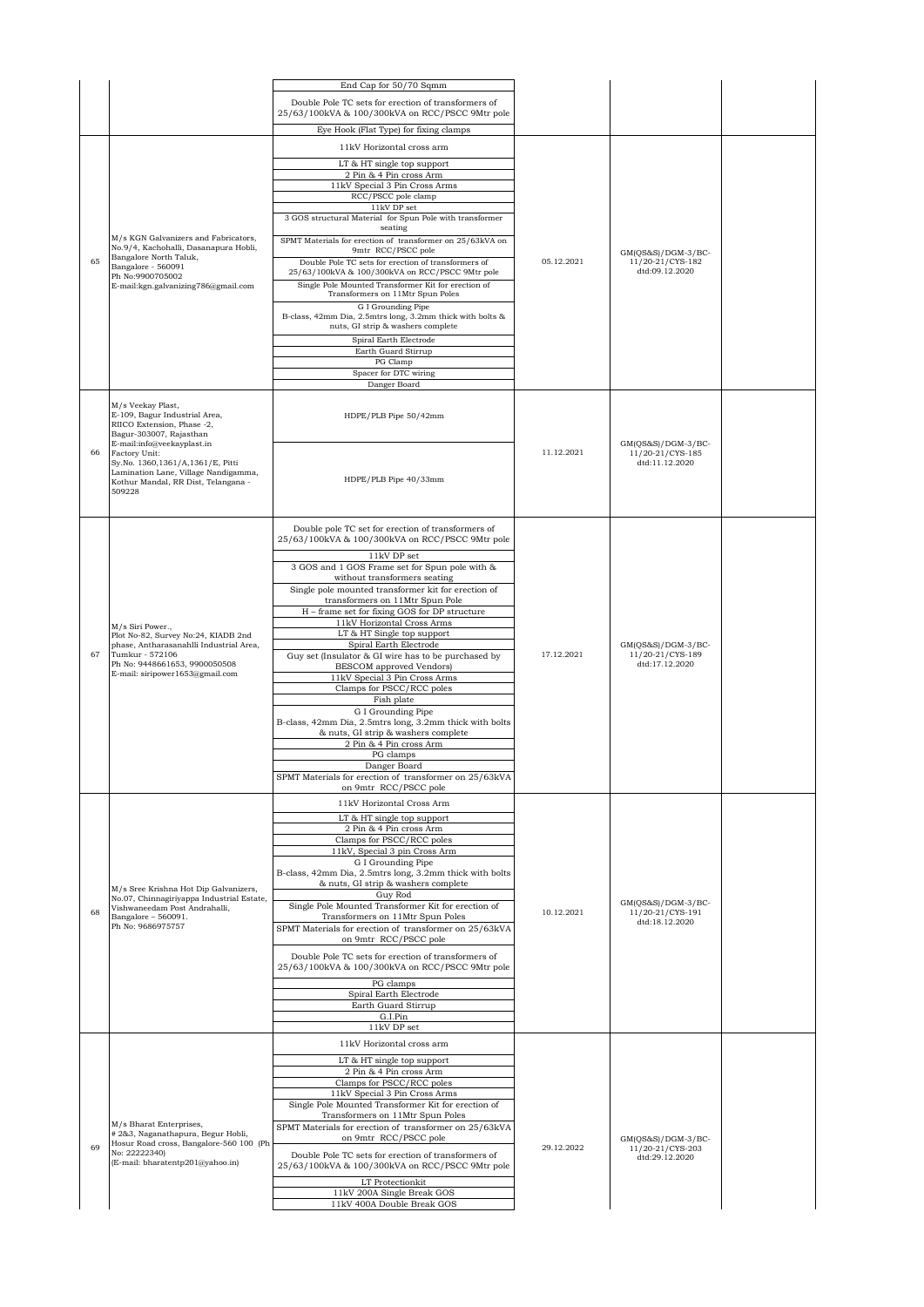|    |                                                                                                               | G I Grounding Pipe                                                                                     |            |                                          |  |
|----|---------------------------------------------------------------------------------------------------------------|--------------------------------------------------------------------------------------------------------|------------|------------------------------------------|--|
|    |                                                                                                               | B-class, 42mm Dia, 2.5mtrs long, 3.2mm thick with bolts<br>& nuts, GI strip & washers complete         |            |                                          |  |
|    |                                                                                                               | Spiral Earth Electrode<br>$11\mathrm{kV}$ DP set                                                       |            |                                          |  |
|    |                                                                                                               | 11kV Horizontal cross arm                                                                              |            |                                          |  |
|    |                                                                                                               | 2 Pin & 4 Pin cross Arm<br>11kV Special 3 Pin Cross Arms                                               |            |                                          |  |
|    |                                                                                                               | Single Pole Mounted Transformer Kit for erection of                                                    |            |                                          |  |
|    |                                                                                                               | Transformers on 11Mtr Spun Poles<br>SPMT Materials for erection of transformer on 25/63kVA             |            |                                          |  |
|    |                                                                                                               | on 9mtr RCC/PSCC pole                                                                                  |            |                                          |  |
|    |                                                                                                               | Guy set (Insulator & GI wire has to be purchased by<br>BESCOM approved Vendors)                        |            |                                          |  |
|    |                                                                                                               | G.I.Pipe B-class as per IS-1239<br>Alkathine Tubes                                                     |            |                                          |  |
|    |                                                                                                               | 11kV DP set                                                                                            |            |                                          |  |
|    | M/s ARS Industries.<br>No.23 & 24, Ramanasri Lake Garden,                                                     | Copper Lugs<br>PG Clamps                                                                               |            |                                          |  |
| 70 | Maranayakanahalli, Jala Hobli,<br>Chikkajala, Bangalore North - 562157 (Ph                                    | Clamps for PSCC/RCC poles                                                                              | 29.12.2021 | $GM(QS&S)/DGM-3/BC-$<br>11/20-21/CYS-204 |  |
|    | No: 9880750750/9900480781)<br>(E-mail: arsindustries16@gmail.com)                                             | H- frame set for fixing GOS<br>G I Grounding Pipe                                                      |            | dtd:29.12.2020                           |  |
|    |                                                                                                               | B-class, 42mm Dia, 2.5mtrs long, 3.2mm thick with bolts<br>& nuts, GI strip & washers complete         |            |                                          |  |
|    |                                                                                                               | Earthing Materials pipe type for grounding                                                             |            |                                          |  |
|    |                                                                                                               | Danger Board<br>Fish Plate                                                                             |            |                                          |  |
|    |                                                                                                               | Spiral Earth Electrode<br>Universal Hook and Bolts & Nuts                                              |            |                                          |  |
|    |                                                                                                               | Tee - Connectors - KZ3 95                                                                              |            |                                          |  |
|    |                                                                                                               | Pre - Insulated Lugs - CPTAU for 95 Sqmm<br>End Cap for 50/70 Sqmm                                     |            |                                          |  |
|    |                                                                                                               | Double Pole TC sets for erection of transformers of                                                    |            |                                          |  |
|    |                                                                                                               | 25/63/100kVA & 100/300kVA on RCC/PSCC 9Mtr pole                                                        |            |                                          |  |
|    |                                                                                                               | Eye Hook (Flat Type) for fixing clamps                                                                 |            |                                          |  |
|    |                                                                                                               | 11kV Horizontal cross arm                                                                              |            |                                          |  |
|    |                                                                                                               | 2 Pin & 4 Pin cross Arm                                                                                |            |                                          |  |
|    |                                                                                                               |                                                                                                        |            |                                          |  |
|    |                                                                                                               | 11kV Special 3 Pin Cross Arms                                                                          |            |                                          |  |
|    |                                                                                                               | LT & HT Single top support                                                                             |            |                                          |  |
|    |                                                                                                               | Single Pole Mounted Transformer Kit for erection of                                                    |            |                                          |  |
|    |                                                                                                               | Transformers on 11Mtr Spun Poles<br>SPMT Materials for erection of transformer on 25/63kVA             |            |                                          |  |
| 71 | M/s U.L Enterprises, Jangalpalya Gate,<br>Survey No.74, Jigani Main Road, Anekal<br>Taluk, Bengaluru - 560083 | on 9mtr RCC/PSCC pole<br>Double Pole TC sets for erection of transformers of                           | 31.12.2021 | $GM(QS&S)/DGM-3/BC-$<br>11/20-21/CYS-207 |  |
|    | (Ph No: 9035151023)                                                                                           | 25/63/100kVA & 100/300kVA on RCC/PSCC 9Mtr pole                                                        |            | dtd:01.01.2021                           |  |
|    |                                                                                                               | Guy set (Insulator & GI wire has to be purchased by<br><b>BESCOM</b> approved Vendors)                 |            |                                          |  |
|    |                                                                                                               | G.I.Pipe B-class as per IS-1239                                                                        |            |                                          |  |
|    |                                                                                                               | Spiral Earth Electrode                                                                                 |            |                                          |  |
|    |                                                                                                               | 11kV DP set                                                                                            |            |                                          |  |
|    |                                                                                                               | Danger Board                                                                                           |            |                                          |  |
|    |                                                                                                               | Clamps for PSCC/RCC poles                                                                              |            |                                          |  |
|    |                                                                                                               | 11kV Horizontal cross arm                                                                              |            |                                          |  |
|    |                                                                                                               | Four and Two pin cross arms                                                                            |            |                                          |  |
|    |                                                                                                               | Guy set (Insulator & GI wire has to be purchased by                                                    |            |                                          |  |
|    |                                                                                                               | <b>BESCOM</b> approved Vendors)                                                                        |            |                                          |  |
|    |                                                                                                               | 11kV Special three pin cross arm                                                                       |            |                                          |  |
|    |                                                                                                               | LT & HT single top support                                                                             |            |                                          |  |
|    |                                                                                                               | 11kV DP set                                                                                            |            |                                          |  |
|    |                                                                                                               | RCC/PSCC pole clamps                                                                                   |            |                                          |  |
|    |                                                                                                               |                                                                                                        |            |                                          |  |
|    |                                                                                                               | Double Pole TC sets for erection of transformers of<br>25/63/100kVA & 100/300kVA on RCC/PSCC 9Mtr pole |            |                                          |  |
|    | M/s Genuine Products,                                                                                         | Single Pole Mounted Transformer Kit for erection of<br>Transformers on 11Mtr Spun Poles                |            |                                          |  |
| 72 | #66, 1st Main Road, Pete Chennappa<br>Industrial Estate, Magadi Road,                                         | SPMT Materials for erection of transformer on 25/63kVA                                                 | 08.01.2022 | $GM(QS&S)/DGM-3/BC-$<br>11/20-21/CYS-216 |  |
|    | Kamakshipalya, Bengaluru-560 079<br>Contact No: 080-23289962/63                                               | on 9mtr RCC/PSCC pole                                                                                  |            | dtd:11.01.2021                           |  |
|    |                                                                                                               | Spiral Earth Electrode                                                                                 |            |                                          |  |
|    |                                                                                                               | PG Clamps                                                                                              |            |                                          |  |
|    |                                                                                                               | Earth Guard Stirrup                                                                                    |            |                                          |  |
|    |                                                                                                               | Alkathine tube                                                                                         |            |                                          |  |
|    |                                                                                                               | GI Pipe B-class as per IS-1239                                                                         |            |                                          |  |
|    |                                                                                                               |                                                                                                        |            |                                          |  |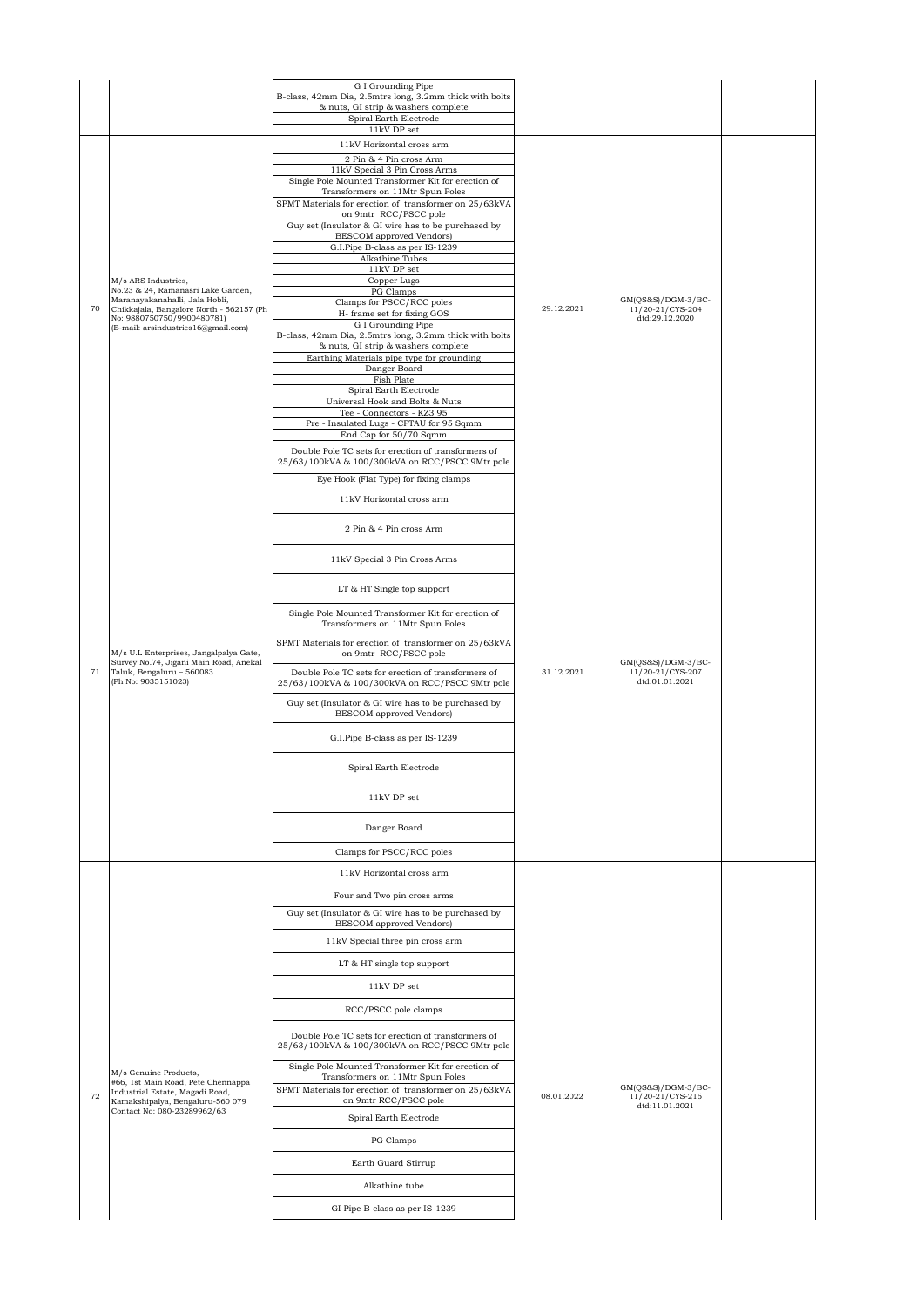|    |                                                                                                                       | H Frame Set for mounting GOS                                                                                         |            |                                                           |                                    |
|----|-----------------------------------------------------------------------------------------------------------------------|----------------------------------------------------------------------------------------------------------------------|------------|-----------------------------------------------------------|------------------------------------|
|    |                                                                                                                       | G I Grouding Pipe<br>B-class, 42mm Dia, 2.5mtrs long, 3.2mm thick                                                    |            |                                                           |                                    |
|    |                                                                                                                       | Fish Plate                                                                                                           |            |                                                           |                                    |
|    |                                                                                                                       | Anti-climbing device                                                                                                 |            |                                                           |                                    |
|    |                                                                                                                       | Danger Board                                                                                                         |            |                                                           |                                    |
|    |                                                                                                                       |                                                                                                                      |            |                                                           |                                    |
|    |                                                                                                                       | 2 Pin & 4 Pin cross Arm                                                                                              |            |                                                           |                                    |
|    |                                                                                                                       | 11kV & 1.1kV GI Pins                                                                                                 |            |                                                           |                                    |
|    |                                                                                                                       | Single Pole Mounted Transformer Kit for erection of<br>Transformers on 11Mtr Spun Poles                              |            |                                                           |                                    |
|    |                                                                                                                       | SPMT Materials for erection of transformer on 25/63kVA<br>on 9mtr RCC/PSCC pole                                      |            |                                                           |                                    |
|    |                                                                                                                       | Double Pole TC sets for erection of transformers of<br>25/63/100kVA & 100/300kVA on RCC/PSCC 9Mtr pole               |            |                                                           |                                    |
|    |                                                                                                                       | Spacers for DTC wiring                                                                                               |            |                                                           |                                    |
|    |                                                                                                                       | Spiral Earth Electrode                                                                                               |            |                                                           |                                    |
| 73 | M/s AV Industries, No13, Goodshed Road,<br>Oil Mill Road cross, Bangalore - 560053<br>(Ph No: 9844242033/ 9342427979) | Guy set (Insulator & GI wire has to be purchased by<br>BESCOM approved Vendors)                                      | 18.01.2023 | GM(QS&S)/DGM-3/BC-<br>11/20-21/CYS-226<br>dtd:20.01.2021  |                                    |
|    |                                                                                                                       | 11kV 200A Single Break GOS                                                                                           |            |                                                           |                                    |
|    |                                                                                                                       | 11kV DP set                                                                                                          |            |                                                           |                                    |
|    |                                                                                                                       | Copper Lugs                                                                                                          |            |                                                           |                                    |
|    |                                                                                                                       | G I Grounding Pipe B-class, 42mm Dia, 2.5mtrs long,<br>3.2mm thick with bolts & nuts, GI strip & washers<br>complete |            |                                                           |                                    |
|    |                                                                                                                       | PG Clamps                                                                                                            |            |                                                           |                                    |
|    |                                                                                                                       | Earthing Rod                                                                                                         |            |                                                           |                                    |
|    |                                                                                                                       | LT Brass Terminal Connector for 250kVA & 500kVA<br>Transformer (630 Amps, Aprrox. Weight 0.790kg)                    |            |                                                           |                                    |
|    |                                                                                                                       | 11kV 200A Single Break GOS                                                                                           |            |                                                           |                                    |
|    | M/s HI- Power Transmissions No.663, 1st                                                                               | 11kV 400A Double Break GOS                                                                                           |            |                                                           |                                    |
| 74 | Floor, Mallappas New Market, Chickpet<br>Road, Chickpet, Bengaluru - 560053                                           | 11kV DOLO Cutout                                                                                                     | 22.01.2022 | GM(QS&S)/DGM-3/BC-<br>11/20-21/CYS-230 dtd:               |                                    |
|    | (Ph No: 080-41248001/ 9448477560)                                                                                     | HG Fuse Unit                                                                                                         |            | 22.01.2021                                                |                                    |
|    |                                                                                                                       | LT Protection Kit                                                                                                    |            |                                                           |                                    |
|    |                                                                                                                       | G I Grounding Pipe<br>B-class, 42mm Dia, 2.5mtrs long, 3.2mm thick with bolts &                                      |            |                                                           |                                    |
|    |                                                                                                                       | nuts, GI strip & washers complete                                                                                    |            |                                                           |                                    |
|    |                                                                                                                       | Spiral Earth Electrode<br>PG Clamps                                                                                  |            |                                                           |                                    |
|    |                                                                                                                       | Copper lugs                                                                                                          |            |                                                           |                                    |
|    | M/s Vijaya Sales Corporation,                                                                                         | Alkathine Tubes<br>PVC pipe, PVC Bend                                                                                | 20.01.2023 | $GM(QS&S)/DGM-3/BC-$<br>11/20-21/CYS-231                  | 20.01.2023<br>$GM(QS&S)/DGM-3/BC-$ |
|    | No: 49, SSI Area,<br>4th cross, Rajajinagar,                                                                          | Danger Board                                                                                                         |            | dtd:25.01.2021                                            | 11/21-22/CYS-31 dtd:<br>02.07.2021 |
| 75 | 5th Block, Bangalore.                                                                                                 | Telescopic Earthing Rods                                                                                             |            |                                                           |                                    |
|    | Ph No: 080 23200108/ 9880633011<br>E-mail:vijayasalescorpn@rediffmail.com.                                            | Bolts & Nuts<br>LT Protection kit                                                                                    |            |                                                           |                                    |
|    |                                                                                                                       | HG Fuse Unit                                                                                                         |            |                                                           |                                    |
|    |                                                                                                                       | Earthing Rod<br>11kV, 200A Single Break GOS                                                                          |            |                                                           |                                    |
|    |                                                                                                                       |                                                                                                                      |            |                                                           |                                    |
|    |                                                                                                                       | GI Wire                                                                                                              | 01.07.2023 | $GM(QS&S)/DGM-3/BC-$<br>11/21-22/CYS-31<br>dtd:02.07.2021 |                                    |
|    |                                                                                                                       | Guy Wire<br>$11\mathrm{kV}$ Horizontal cross arm                                                                     |            |                                                           |                                    |
|    |                                                                                                                       | 11kV Special 3 Pin Cross Arms                                                                                        |            |                                                           |                                    |
|    |                                                                                                                       | 2 Pin & 4 Pin cross Arm                                                                                              |            |                                                           |                                    |
|    |                                                                                                                       | LT & HT Single top support<br>EG Stirrups                                                                            |            |                                                           |                                    |
|    |                                                                                                                       | Spiral Earth Electrode                                                                                               |            |                                                           |                                    |
|    |                                                                                                                       | Clamps for PSCC/RCC poles<br>Guy clamp                                                                               |            |                                                           |                                    |
|    | M/s VR Patil Vividh Vidyuth Nirman Pvt                                                                                | Anchor Rod/Guy Rod                                                                                                   |            |                                                           |                                    |
|    | Ltd                                                                                                                   | Fish Plate                                                                                                           |            |                                                           |                                    |
|    | MB No:710, Main Road, Hosalingapur,<br>Koppal,                                                                        | Single Tension Clamp Suitable for Rabbit/Coyote<br>Double Pole TC sets for erection of transformers of               |            | $GM(QS&S)/DGM-3/BC-$                                      |                                    |
| 76 | Karnataka-583231                                                                                                      | 25/63/100kVA & 100/300kVA on RCC/PSCC 9Mtr pole                                                                      | 02.02.2022 | 11/20-21/CYS-236<br>dtd:02.02.2021                        |                                    |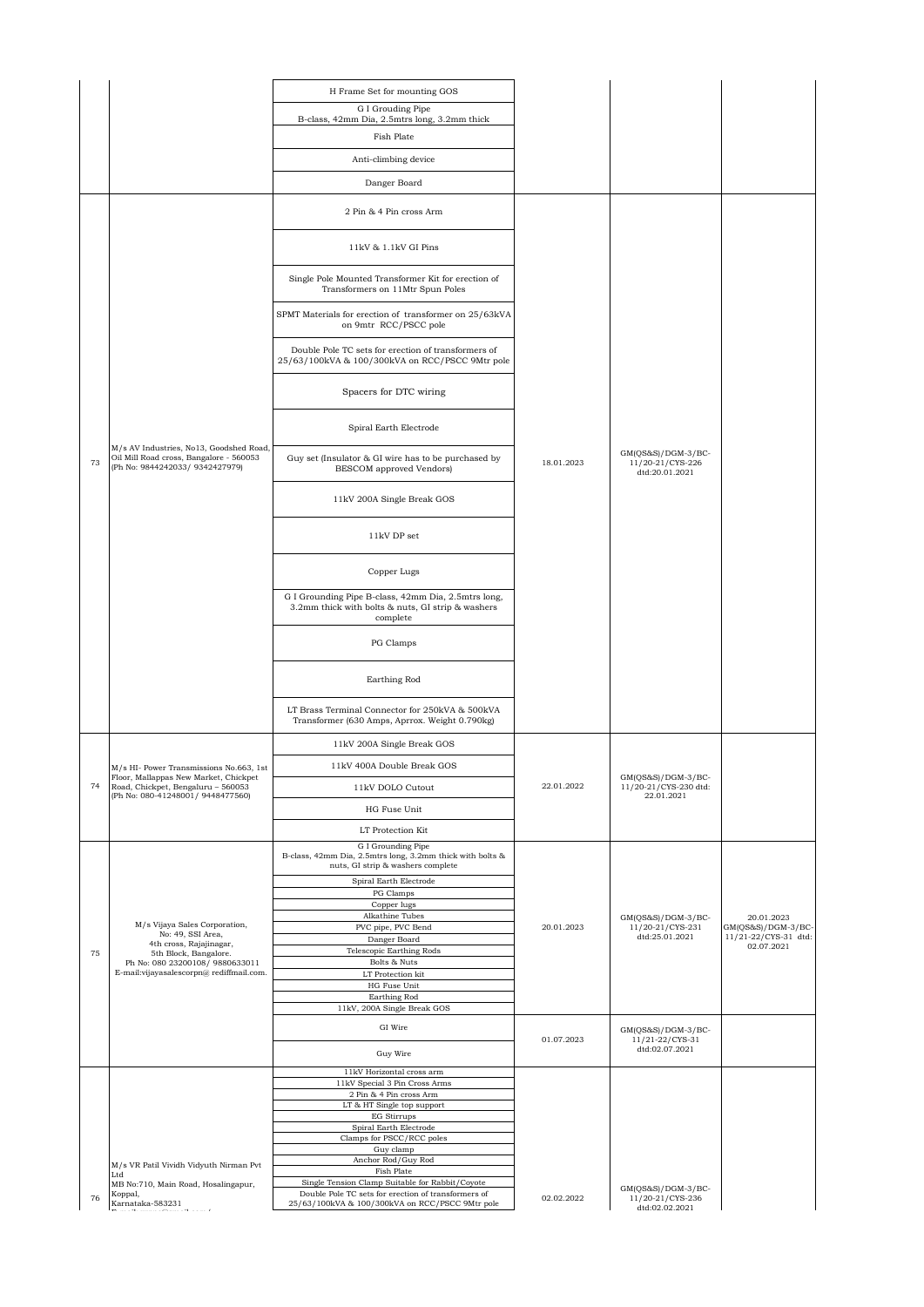|    | E-mail: vrpna@gmail.com/                                                      |                                                                                                        |            | -------------                           |  |
|----|-------------------------------------------------------------------------------|--------------------------------------------------------------------------------------------------------|------------|-----------------------------------------|--|
|    | vrpna@rediffmail.com                                                          | Single Pole Mounted Transformer Kit for erection of<br>Transformers on 11Mtr Spun Poles                |            |                                         |  |
|    |                                                                               | SPMT Materials for erection of transformer on 25/63kVA on                                              |            |                                         |  |
|    |                                                                               | 9mtr RCC/PSCC pole                                                                                     |            |                                         |  |
|    |                                                                               | G I Grounding Pipe                                                                                     |            |                                         |  |
|    |                                                                               | B-class, 42mm Dia, 2.5mtrs long, 3.2mm thick with bolts &<br>nuts, GI strip & washers complete         |            |                                         |  |
|    |                                                                               | LT Spacer for TC Wiring                                                                                |            |                                         |  |
|    |                                                                               | Alkathine Tube                                                                                         |            |                                         |  |
|    |                                                                               | Danger Board                                                                                           |            |                                         |  |
|    |                                                                               | 11kV DP set                                                                                            |            |                                         |  |
|    |                                                                               | 11kV Horizontal cross arm                                                                              |            |                                         |  |
|    |                                                                               | 11kV Special 3 Pin Cross Arms<br>2 Pin & 4 Pin cross Arm                                               |            |                                         |  |
|    |                                                                               | LT & HT Single top support                                                                             |            |                                         |  |
|    |                                                                               | <b>EG Stirrups</b>                                                                                     |            |                                         |  |
|    |                                                                               | Spiral Earth Electrode                                                                                 |            |                                         |  |
|    |                                                                               | Clamps for PSCC/RCC poles                                                                              |            |                                         |  |
|    | M/s Power Tech Engineering,                                                   | Guy clamp<br>Anchor Rod                                                                                |            |                                         |  |
|    | No.11, Chandra Mansion,<br>Near Ahamathma School, Nagasandra                  | Fish Plate                                                                                             |            |                                         |  |
|    | Post, Doddabidrakallu,                                                        | Strain Clamps, 3 Bolt type for 70/90 kN Disc Insulator                                                 |            |                                         |  |
| 77 | Bengaluru - 560073 and No.75/76, 1st<br>'C' Main Road,                        | Double Pole TC sets for erection of transformers of                                                    | 02.02.2022 | GM(QS&S)/DGM-3/BC-<br>11/20-21/CYS-240  |  |
|    | 2nd Phase, Peenya Industrial Area,                                            | 25/63/100kVA & 100/300kVA on RCC/ PSCC 9Mtr pole                                                       |            | dtd:04.02.2021                          |  |
|    | Nagasandra Post, Bangalore - 560073                                           | Single Pole Mounted Transformer Kit for erection of<br>Transformers on 11Mtr Spun Poles                |            |                                         |  |
|    | Ph No: 9886020326<br>E-mail: poweretch.vinod@gmail.com                        | SPMT Materials for erection of transformer on 25/63kVA on                                              |            |                                         |  |
|    |                                                                               | 9mtr RCC/PSCC pole                                                                                     |            |                                         |  |
|    |                                                                               | Danger Board                                                                                           |            |                                         |  |
|    |                                                                               | PG clamps                                                                                              |            |                                         |  |
|    |                                                                               | G I Grounding Pipe<br>B-class, 42mm Dia, 2.5mtrs long, 3.2mm thick with bolts &                        |            |                                         |  |
|    |                                                                               | nuts, GI strip & washers complete                                                                      |            |                                         |  |
|    |                                                                               | Alkathine Tube                                                                                         |            |                                         |  |
|    |                                                                               | Tee - Connectors - KZ3 95                                                                              |            |                                         |  |
|    |                                                                               | Aluminium/Copper Lugs                                                                                  |            |                                         |  |
|    |                                                                               | G I Grounding Pipe                                                                                     |            | GM(QS&S)/DGM-3/BC-                      |  |
|    | M/s Pipe Corporation Private Limited,                                         | B-class, 42mm Dia, 2.5mtrs long, 3.2mm thick with bolts &                                              | 04.02.2022 | 11/20-21/CYS-241                        |  |
|    | No.6/3, 4th cross, Lalbagh Road,<br>K.S. Garden, Bangalore                    | nuts, GI strip & washers complete                                                                      |            | dtd:8.02.2021                           |  |
| 78 | Te: 080-4114561522240615                                                      |                                                                                                        |            |                                         |  |
|    | E-mail: pipecorp1933@gmail.com/<br>pipecorporation@gmail.com                  | GI Pipe B-class as per IS-1239 (Ranging from 20mm to 150mm                                             | 31.07.2022 | $GM(QS&S)/DGM-3/BC-$<br>11/21-22/CYS-53 |  |
|    |                                                                               | Dia)                                                                                                   |            | dtd:31.07.2021                          |  |
|    |                                                                               |                                                                                                        |            |                                         |  |
|    | M/s K.M. Cables & Conductors,                                                 | PG clamps                                                                                              |            |                                         |  |
|    | No.234, Garudachar complex, (above Hotel<br>Vijay Vihar), Chickpet, Bangalore |                                                                                                        |            | GM(QS&S)/DGM-3/BC-                      |  |
| 79 | Contact No:22253445/22286169                                                  | Copper Lugs                                                                                            | 09.02.2022 | 11/20-21/CYS-242                        |  |
|    | E-mail:kflexcables@gmail.com,                                                 | 1.1kV & 11kV GI Pins                                                                                   |            | dtd:10.02.2021                          |  |
|    | info@kflexcables.com                                                          | LT Brass Terminals                                                                                     |            |                                         |  |
|    |                                                                               |                                                                                                        |            |                                         |  |
|    |                                                                               |                                                                                                        |            |                                         |  |
|    |                                                                               | 11 kV Horizontal Cross Arm                                                                             |            |                                         |  |
|    |                                                                               | 11kV Special three pin cross arm                                                                       |            |                                         |  |
|    |                                                                               | Four and Two pin cross arms                                                                            |            |                                         |  |
|    |                                                                               | Earth Guard Stirrup                                                                                    |            |                                         |  |
|    |                                                                               | Spiral Earth Electrode                                                                                 |            |                                         |  |
|    |                                                                               | Clamps for RCC/ PSCC poles<br>Guy set (Insulator & GI wire has to be purchased by BESCOM               |            |                                         |  |
|    |                                                                               | approved Vendors)                                                                                      |            |                                         |  |
|    |                                                                               | Anchor Rod                                                                                             |            |                                         |  |
|    | M/s Aditya Enterprises,                                                       | Fish Plate                                                                                             |            |                                         |  |
|    | No.2222, 24th cross, 4th Main, K.R.Road, PG Clamps<br>BSK 2nd stage,          |                                                                                                        |            | GM(QS&S)/DGM-3/BC-                      |  |
| 80 | Bangalore-560 070                                                             | Double Pole TC sets for erection of transformers of<br>25/63/100kVA & 100/300kVA on RCC/PSCC 9Mtr pole | 24.02.2022 | 11/20-21/CYS-260                        |  |
|    | Ph No: 080-26713198/ 9886311121                                               | Single Pole Mounted Transformer Kit for erection of                                                    |            | dtd:24.02.2021                          |  |
|    | E-mail: adityaenterprises.blr@gmail.com                                       | Transformers on 11Mtr Spun Poles                                                                       |            |                                         |  |
|    |                                                                               | SPMT Materials for erection of transformer on 25/63kVA on                                              |            |                                         |  |
|    |                                                                               | 9mtr RCC/PSCC pole<br>11kV DP set                                                                      |            |                                         |  |
|    |                                                                               | Aluminium Lugs/Copper Lugs/ Ferrules                                                                   |            |                                         |  |
|    |                                                                               | GI Grounding pipe,                                                                                     |            |                                         |  |
|    |                                                                               | B - Class, 42mm dia, 2.5mtrs long, 3.2mm thick with bolts                                              |            |                                         |  |
|    |                                                                               | nuts, GI Strips and washers complete<br>500kVA                                                         |            |                                         |  |
|    |                                                                               | LT Brass Terminal Connector for 250kVA &<br>Transformer (630 Amps, Aprrox. Weight 0.790kg)             |            |                                         |  |
|    |                                                                               | FRP Earth discharge Rod & FRP Ladder                                                                   |            |                                         |  |
|    | M/s Shripat Tech - Innovation                                                 |                                                                                                        |            |                                         |  |
|    | Corporation,<br>Ground Floor, Gala No.14, Building No.1,                      |                                                                                                        |            |                                         |  |
|    | Nidhi Paradise Tungarphata, Palghar,                                          |                                                                                                        |            | GM(QS&S)/DGM-3/BC-                      |  |
| 81 | Maharashtra<br>Ph No: 9372341814                                              | STIC make TUSKER Terminal connectors for LV side of<br>Distribution Transformer                        | 16.03.2022 | 11/20-21/CYS-280                        |  |
|    | E-mail: shripat2018@gmail.com,                                                |                                                                                                        |            | dtd:16.03.2021                          |  |
|    | sales@shripat-india.com                                                       |                                                                                                        |            |                                         |  |
|    |                                                                               |                                                                                                        |            |                                         |  |
|    |                                                                               | 11KV Horizontal Cross arms & Special 3 pin cross arm                                                   |            |                                         |  |
|    |                                                                               | LT 4 Pin Cross arms and 2 Pin cross arms                                                               |            |                                         |  |
|    |                                                                               | SPMT Materials for erection of transformers of 25/63kVA on                                             |            |                                         |  |
|    |                                                                               | 9mtr RCC/PSCC pole                                                                                     |            |                                         |  |
|    |                                                                               | RCC/PSCC pole clamps                                                                                   |            |                                         |  |
|    |                                                                               | HT/LT Single top supports                                                                              |            |                                         |  |
|    |                                                                               |                                                                                                        |            |                                         |  |
|    |                                                                               | Double pole TC sets for erection of transformers of 25/63/100<br>& 100/300kVA on RCC/PSCC Poles        |            |                                         |  |
|    |                                                                               | H Frame set                                                                                            |            |                                         |  |
|    |                                                                               |                                                                                                        |            |                                         |  |
|    |                                                                               | Guy set (Insulator & GI wire has to be purchased by BESCOM<br>approved Vendors)                        |            |                                         |  |
|    |                                                                               |                                                                                                        |            |                                         |  |
|    | M/s Saran Insulators Private Limited.,                                        | Pole clamps for HT/LT AB cable<br>Spiral Earth electrode                                               |            |                                         |  |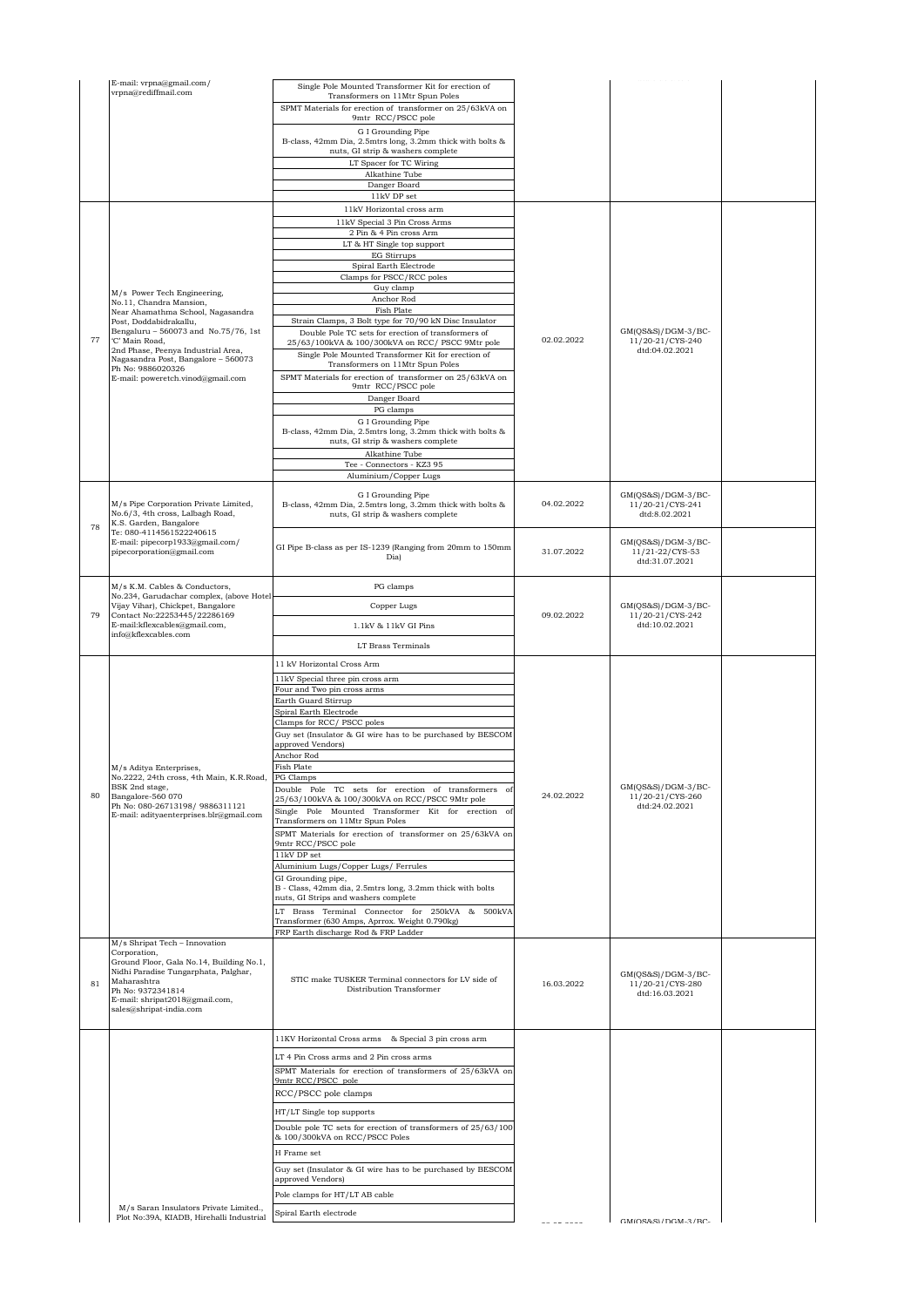| 82 | Area, Tumkur-572 168<br>(Ph No: 9448373611,<br>E-mail: saranins.gm@gmail.com<br>slnele.gm@gmail.com)                                                 | G I Grounding Pipe B-class, 42mm Dia, 2.5mtrs long, 3.2mm<br>thick with bolts & nuts, GI strip & washers complete    | 28.05.2023 | and/compliment/form/him<br>11/20-21/CYS-16<br>dtd:28.05.2021 |  |
|----|------------------------------------------------------------------------------------------------------------------------------------------------------|----------------------------------------------------------------------------------------------------------------------|------------|--------------------------------------------------------------|--|
|    |                                                                                                                                                      | Danger Board                                                                                                         |            |                                                              |  |
|    |                                                                                                                                                      | PG Clamps                                                                                                            |            |                                                              |  |
|    |                                                                                                                                                      | Alkathene Tube                                                                                                       |            |                                                              |  |
|    |                                                                                                                                                      | 11kv 200/400Amps polymeric (Gang Operating System)                                                                   |            |                                                              |  |
|    |                                                                                                                                                      | 11kV HG Fuse Unit                                                                                                    |            |                                                              |  |
|    |                                                                                                                                                      | LT Protection Kit                                                                                                    |            |                                                              |  |
|    |                                                                                                                                                      | Fish Plate                                                                                                           |            |                                                              |  |
|    |                                                                                                                                                      | Earth Guard Stirrups                                                                                                 |            |                                                              |  |
|    |                                                                                                                                                      | 11kV DP set                                                                                                          |            |                                                              |  |
|    |                                                                                                                                                      | DTC Metering Box                                                                                                     | 20.06.2022 |                                                              |  |
|    |                                                                                                                                                      | 4 pin X arms & 2 Pin Cross Arms                                                                                      |            |                                                              |  |
|    |                                                                                                                                                      | Special 3 pin cross arm                                                                                              |            | $GM(QS&S)/DGM-3/BC-$<br>11/21-22/CYS-34 dtd:<br>07.07.2021   |  |
|    | M/s Sri Varu Industries,<br>No.48, 1st phase, Sajeepalya, Nagarabhavi<br>2nd stage, Bangalore<br>Ph No:9901455924<br>Email:narendrababu631@gmail.com | 11kV Horizontal cross arm                                                                                            | 06.07.2022 |                                                              |  |
|    |                                                                                                                                                      | 11kV DP set                                                                                                          |            |                                                              |  |
|    |                                                                                                                                                      | G I Grounding Pipe<br>B-class, 42mm Dia, 2.5mtrs long, 3.2mm thick with bolts &<br>nuts, GI strip & washers complete |            |                                                              |  |
|    |                                                                                                                                                      | Guy set (Insulator & GI wire has to be purchased by BESCOM<br>approved Vendors)                                      |            |                                                              |  |
|    |                                                                                                                                                      | HT/LT Single top support                                                                                             |            |                                                              |  |
|    |                                                                                                                                                      | H- frame set for fixing GOS                                                                                          |            |                                                              |  |
| 83 |                                                                                                                                                      | <b>Fish Plate</b>                                                                                                    |            |                                                              |  |
|    |                                                                                                                                                      | PG clamps & RCC/PSCC pole clamp                                                                                      |            |                                                              |  |
|    |                                                                                                                                                      | Spacers for DTC wiring                                                                                               |            |                                                              |  |
|    |                                                                                                                                                      | Copper Lugs                                                                                                          |            |                                                              |  |
|    |                                                                                                                                                      | Danger Board                                                                                                         |            |                                                              |  |
|    |                                                                                                                                                      | Anti-climbing Device                                                                                                 |            |                                                              |  |
|    |                                                                                                                                                      | Spiral Earth Electrode                                                                                               |            |                                                              |  |
|    |                                                                                                                                                      | SPMT material for erection of transformers of 25/63 kVA on 9mtr<br>RCC / PSCC poles                                  |            |                                                              |  |
|    |                                                                                                                                                      | Double pole TC set for erection of transformers of 25/63/100kVA<br>& 100/300kVA on 9mtr RCC/PSCC poles               |            |                                                              |  |
|    |                                                                                                                                                      | Single Pole Mounted Transformer Kit for erection of<br>Transformers on 11Mtr Spun Poles                              |            |                                                              |  |